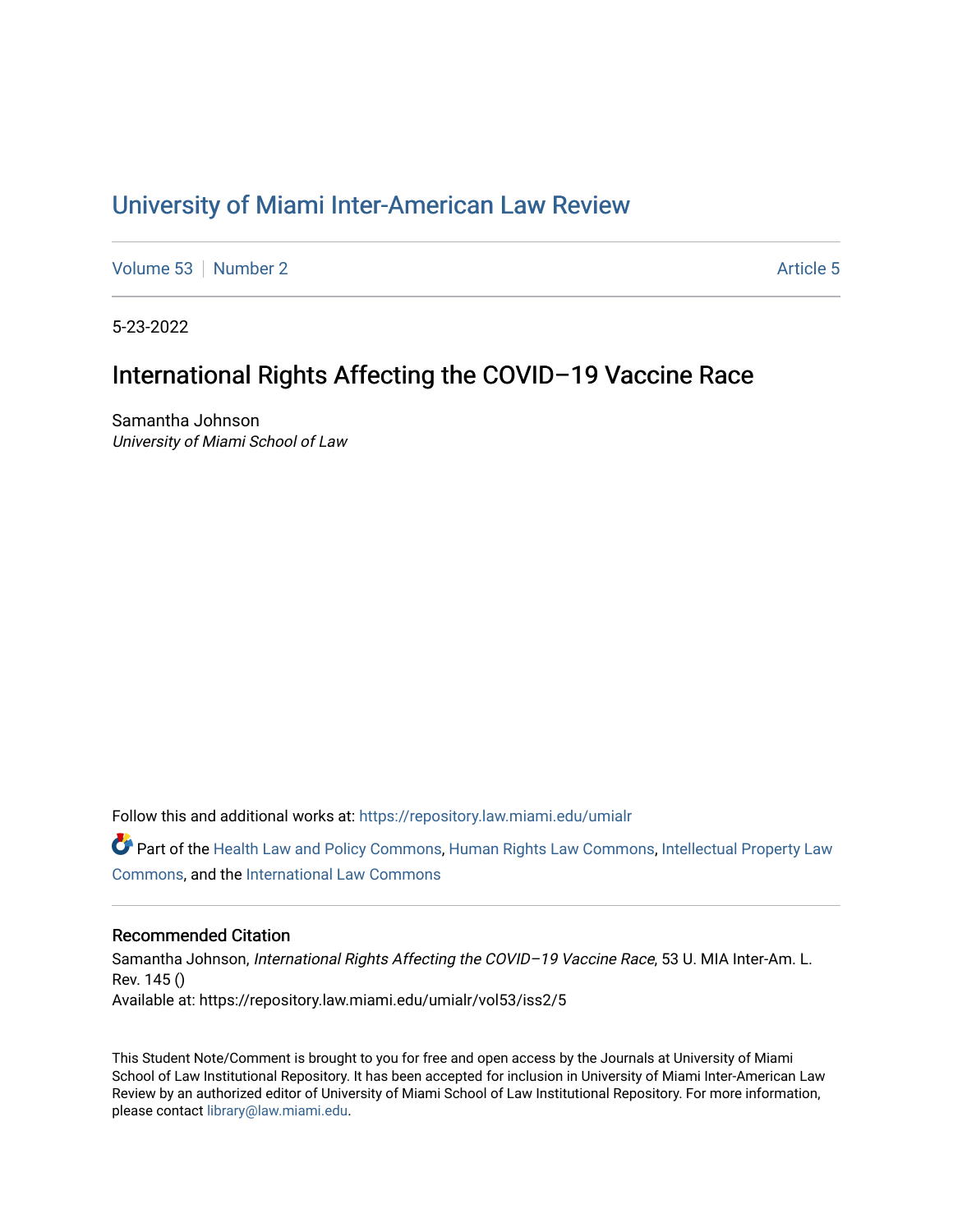# **International Rights Affecting the COVID–19 Vaccine Race**

Samantha Johnson[†](#page-1-0)

*The impact of the COVID–19 pandemic has been felt worldwide, and despite having several vaccines in the market at this point, there are still issues of accessibility for certain countries. International intellectual property law has been a breeding ground for the exploration of intellectual curiosity and creation as it provides strong protections to creators. These strong protections have allowed for the monopolization of certain goods, such as vaccines, under the concept of patents. While patents are important to incentivize pharmaceutical companies to create life–saving medicines, these protections have also become a barrier for access to medicines, especially in less–developed countries. This Note seeks to address the interplay between international intellectual property rights and the right to health under the international human rights framework. Specifically, it will discuss the two differing rights through the United States and Canada's efforts to promote creation of COVID–19 vaccine candidates. In order to highlight the financial driver behind patent protections, this note will compare the production and patenting process of the COVID–19 vaccines, a virus that also heavily impacted developed countries, versus the under–funded Ebola virus, which predominantly effected less–developed countries. Finally, this Note will offer recommendations on how countries, and pharmaceutical* 

<span id="page-1-0"></span> <sup>†</sup> Articles and Comments Editor, University of Miami Inter-American Law Review; J.D. Candidate 2022, University of Miami School of Law; B.A. 2018, University of Nevada, Reno. I would like to thank all the members of IALR who helped to edit and prepare this Note for publication. I am also grateful for the constant support of my family in all my endeavors.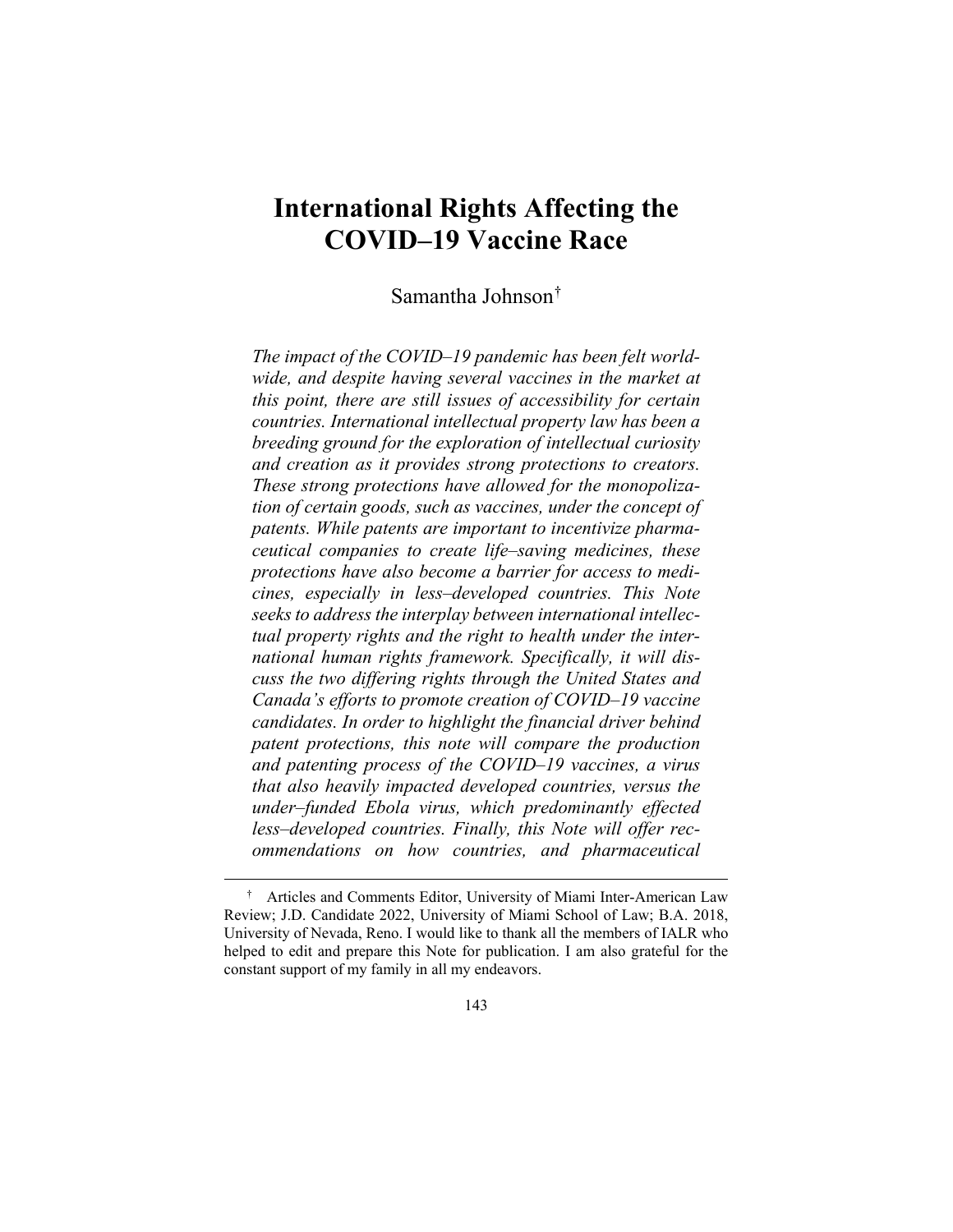*companies, can take a human rights approach by utilizing patent protection exceptions in order to make COVID–19 vaccines accessible to all countries.*

| I.  |                                                           |  |
|-----|-----------------------------------------------------------|--|
| II. | RELEVANT INTERNATIONAL LEGAL FRAMEWORK 150                |  |
|     | $A_{\cdot}$                                               |  |
|     |                                                           |  |
|     | i. IP Under International Human Rights Law154             |  |
|     |                                                           |  |
|     |                                                           |  |
|     |                                                           |  |
|     | $i_{-}$                                                   |  |
|     | ii. Universal Declaration of Human Rights (UDHR) 162      |  |
|     |                                                           |  |
|     |                                                           |  |
|     |                                                           |  |
|     | B. Connections to the COVID-19 Development165             |  |
|     | <b>IV. CURRENT RESPONSES TO COVID-19 VACCINE</b>          |  |
|     |                                                           |  |
|     |                                                           |  |
|     |                                                           |  |
|     |                                                           |  |
| V.  | TRIPS EXCEPTIONS AND THE RIGHT TO HEALTH173               |  |
|     | A. Exceptions to International IP Rights that Account for |  |
|     |                                                           |  |
|     | B. Current Problems Surrounding the Listed Exclusions     |  |
|     |                                                           |  |
|     | C. Provisions within the TRIPS Agreement to Promote the   |  |
|     | Right to Health during a Health Crisis175                 |  |
|     |                                                           |  |
|     |                                                           |  |
|     | iii. Least Developed Countries (LDC) Provision179         |  |
|     | D. Utilizing the Safeguard Provisions of the TRIPS        |  |
|     | Agreement to Promote the Right to Health for              |  |
|     |                                                           |  |
|     |                                                           |  |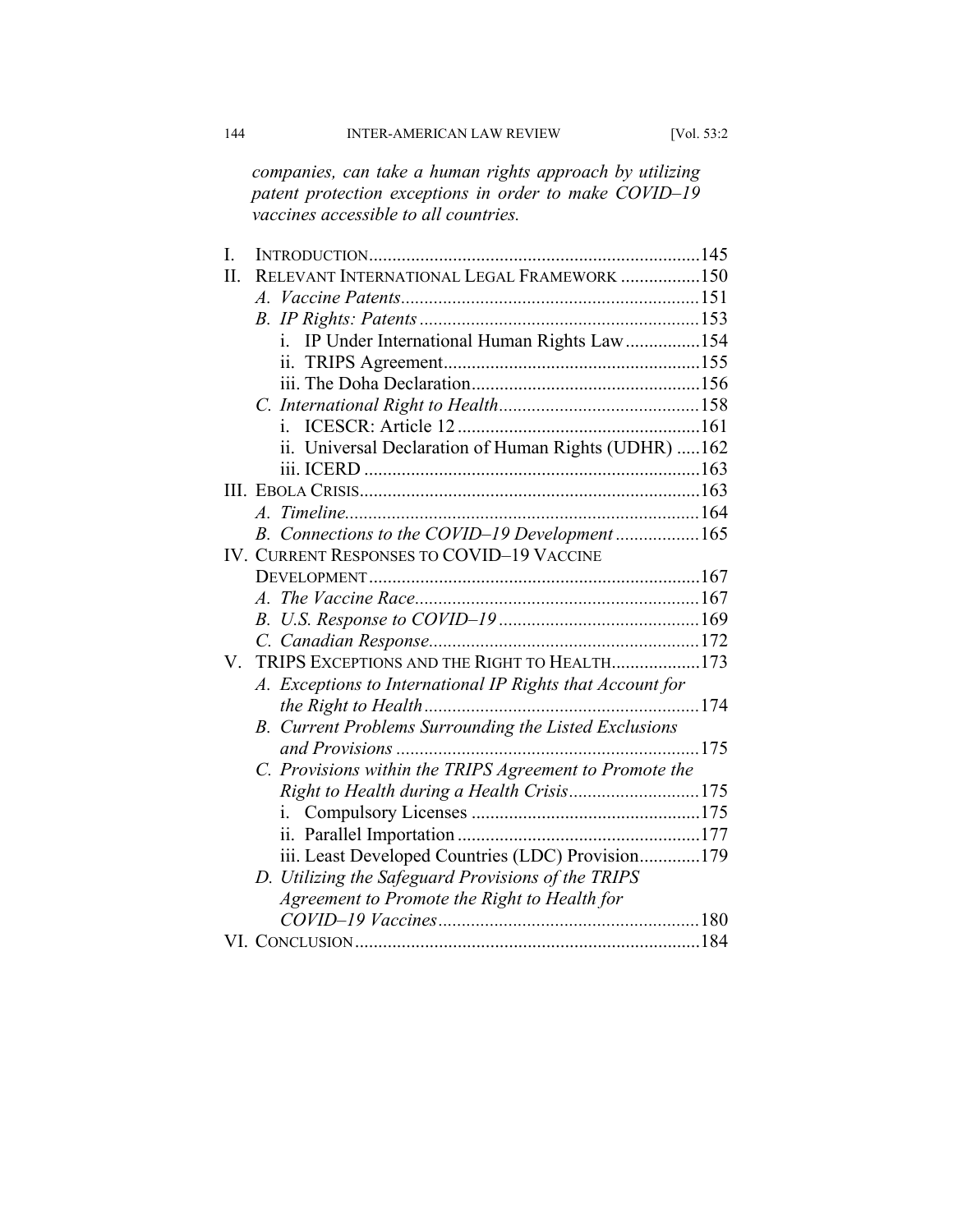## I. INTRODUCTION

Picking up medication at the pharmacy can oftentimes be accompanied by a real sense of shock upon observing the cost of a prescription drug. Some small pills can have a list price of hundreds, if not thousands of dollars,<sup>[1](#page-3-0)</sup> which leads to one lingering question: what makes these pills so special? There *must* be some secret formula to create these drugs, or the cost of production must be exorbitant. But the reality is that these formulas are often easily replica-ble in the form of generics,<sup>[2](#page-3-1)</sup> and even taking production costs into account, the average markup on a patented drug is close to 400%.<sup>[3](#page-3-2)</sup> If these drugs are simple to manufacture and inexpensive to produce, why must consumers still pay these high markups? The answer is simple, and it all boils down to one key word: patents.<sup>[4](#page-3-3)</sup>

In the U.S., there have been significant increases in prescription drug prices over the years, which can partially be attributed to the strong intellectual property (IP) rights system in America.<sup>[5](#page-3-4)</sup> In the U.S., the cost of prescription drugs has continued to increase at a rate higher than the country's inflation rate.<sup>[6](#page-3-5)</sup> Injectable drugs have increased by a staggering 15 percent per year, while the inflation

<span id="page-3-3"></span><sup>4</sup> *See Abuse of the Patent System is Keeping Drug Prices High for Patients*, ASSN. FOR ACCESSIBLE MEDICINES, https://accessiblemeds.org/campaign/abusepatent-system-keeping-drug-prices-high-patients (last visited Feb. 28, 2021).

<span id="page-3-4"></span><sup>5</sup> *See* Tahir Amin, *The Problem with High Drug Prices isn't 'Foreign Freeloading,' it's the Patent System,* CNBC (June 27, 2018, 9:08 AM), https:// www.cnbc.com/2018/06/25/high-drug-prices-caused-by-us-patent-system.html.

<span id="page-3-5"></span><sup>6</sup> Yoni Blumberg, *Here's Why Many Prescription Drugs in the US Cost so Much—and it's not Innovation or Improvement*, CNBC (Jan. 14, 2019, 11:24 AM), https://www.cnbc.com/2019/01/10/why-prescription-drugs-in-the-us-costso-much.html.

<span id="page-3-0"></span> <sup>1</sup> Lauren Chase, *The 20 Most Expensive Prescription Drugs in the U.S.A*., GOODRX (Sept. 7, 2021), https://www.goodrx.com/blog/20-most-expensive-drug s-in-the-usa/.

<span id="page-3-1"></span><sup>2</sup> Erin Fox, *How Pharma Companies Game the System to Keep Drugs Expensive*, HARVARD BUS. REV. (Apr. 6, 2017), https://hbr.org/2017/04/howpharma-companies-game-the-system-to-keep-drugs-expensive.

<span id="page-3-2"></span><sup>3</sup> Dean Baker, *Financing Drug Research: What are the Issues?* 7 CTR. FOR ECON. AND POL'Y RSCH 1, 2 (Sept. 22, 2004), https://cepr.net/documents/publications/intellectual\_property\_2004\_09.pdf.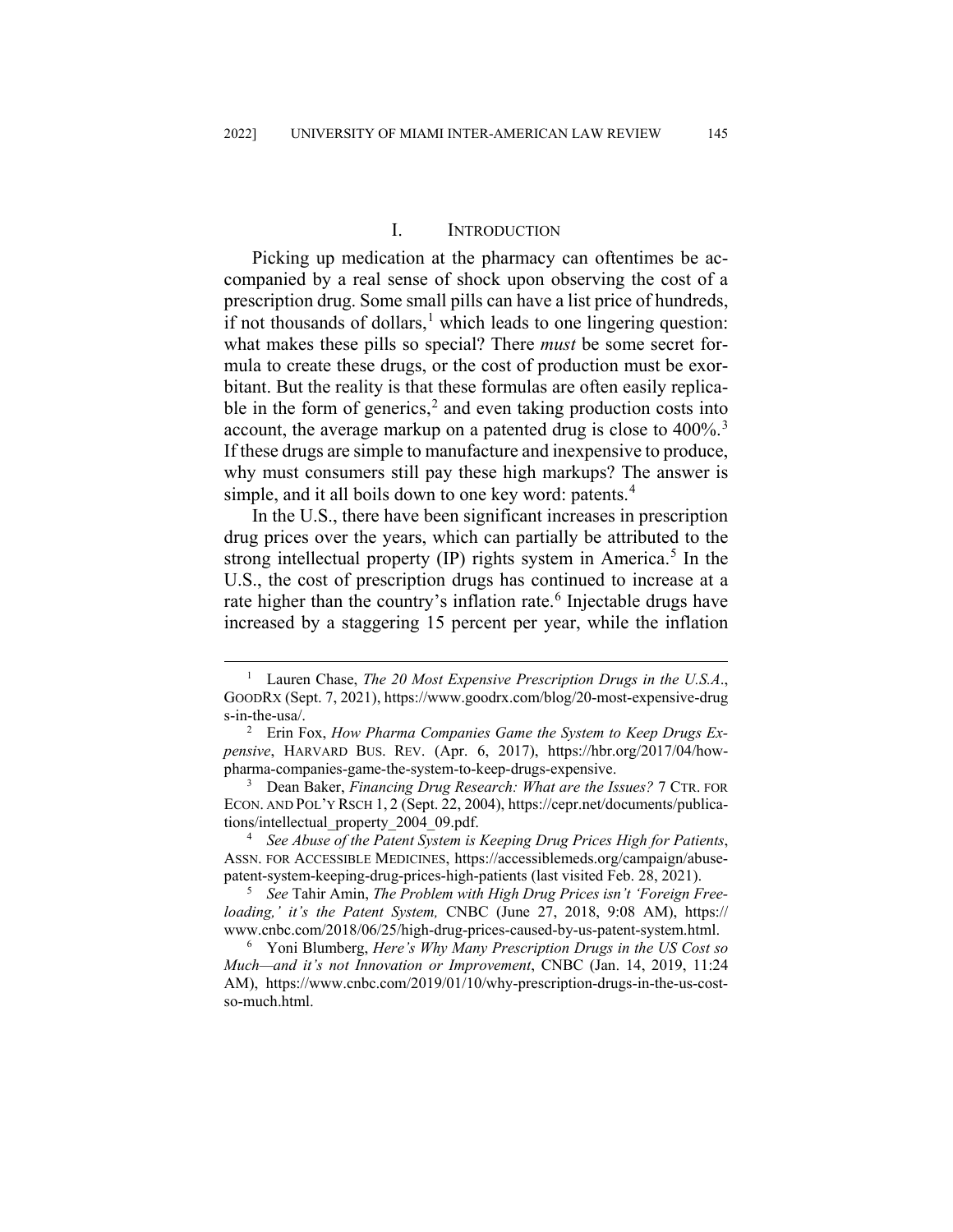rate within the country has only risen roughly 2 percent per year.<sup>[7](#page-4-0)</sup> The Department of Health and Human Services estimates that "[A]mericans spent more than \$460 billion" on prescription drugs in 2016 alone.<sup>[8](#page-4-1)</sup> On average, a single person in the U.S. is estimated to pay roughly  $$1,200$  per year on prescription drugs.<sup>[9](#page-4-2)</sup>

Similarly, the spending rates on prescription drugs in Canada has increased at a significant rate.[10](#page-4-3) Canada spent \$14.5 billion on prescription drugs in  $2018$ .<sup>[11](#page-4-4)</sup> Falling substantially below the U.S., but still worth recognizing, a Canadian citizen will spend nearly \$450 per year on prescription drugs.<sup>[12](#page-4-5)</sup>

The remaining costs for prescription drugs are typically a result of the insurance systems in these two countries.<sup>[13](#page-4-6)</sup> Although Canada has adopted a universal healthcare system, the system does not fully cover essential medication.<sup>[14](#page-4-7)</sup> The U.S., on the other hand, has a pri-vatized insurance system which has led to two outcomes.<sup>[15](#page-4-8)</sup> First, a person who has private insurance will still likely be responsible for

 <sup>7</sup> *Id.*

<span id="page-4-1"></span><span id="page-4-0"></span><sup>8</sup> Ezekiel Emanuel, *Big Pharma's Go-To Defense of Soaring Drug Prices Doesn't Add Up*, THE ATLANTIC (Mar. 23, 2019), https://www.theatlantic.com/ health/archive/2019/03/drug-prices-high-cost-research-and-development/585253/.

<span id="page-4-2"></span><sup>9</sup> Robert Langreth, *Drug Prices*, BLOOMBERG (Sept. 16, 2020, 1:13 PM), https://www.bloomberg.com/quicktake/drug-prices.

<span id="page-4-3"></span><sup>10</sup> Nicole Ireland, *Drug Costs Rising Fast in Canadian Health-Care Spending, Report Finds*, CBC (Nov. 9, 2017, 2:10 PM), https://www.cbc.ca/news/health /cihi-health-costs-canada-report-prescriptions-pharmacare-1.4390945.

<span id="page-4-4"></span><sup>11</sup> Kelly Grant, *Government Spending on Prescription Drugs Grew by 7 Percent Last Year*, THE GLOBE & MAIL (Dec. 17, 2019), https://www.theglobe andmail.com/canada/article-government-spending-on-prescription-drugs-grewby-7-per-cent-last-year/.

<span id="page-4-5"></span><sup>&</sup>lt;sup>12</sup> *Pharmacare: The Public Solution to Rising Drug Costs*, CANADIAN UNION OF PUB. EMP. (June 12, 2018), https://cupe.ca/pharmacare-public-solution-risingdrug-costs.

<span id="page-4-6"></span><sup>13</sup> Fiona Clement & Katherine A. Memedovich, *Drug Coverage in Canada: Gaps and Opportunities*, 43 (3) J PSYCHIATRY NEUROSCI 148, 148 (2018).

<span id="page-4-7"></span><sup>14</sup> Ashifa Kassam, *The Serious Flaw in Canada's Healthcare System: Prescription Drugs aren't Free*, THE GUARDIAN (Oct. 20, 2017, 6:30 AM), https:// www.theguardian.com/world/2017/oct/20/canada-national-pharmacare-prescription-drugs.

<span id="page-4-8"></span><sup>15</sup> RYAN J. ROSSO, CONG. RSCH. SERV., IF10830, U.S. HEALTH CARE COVERAGE AND SPENDING (2021).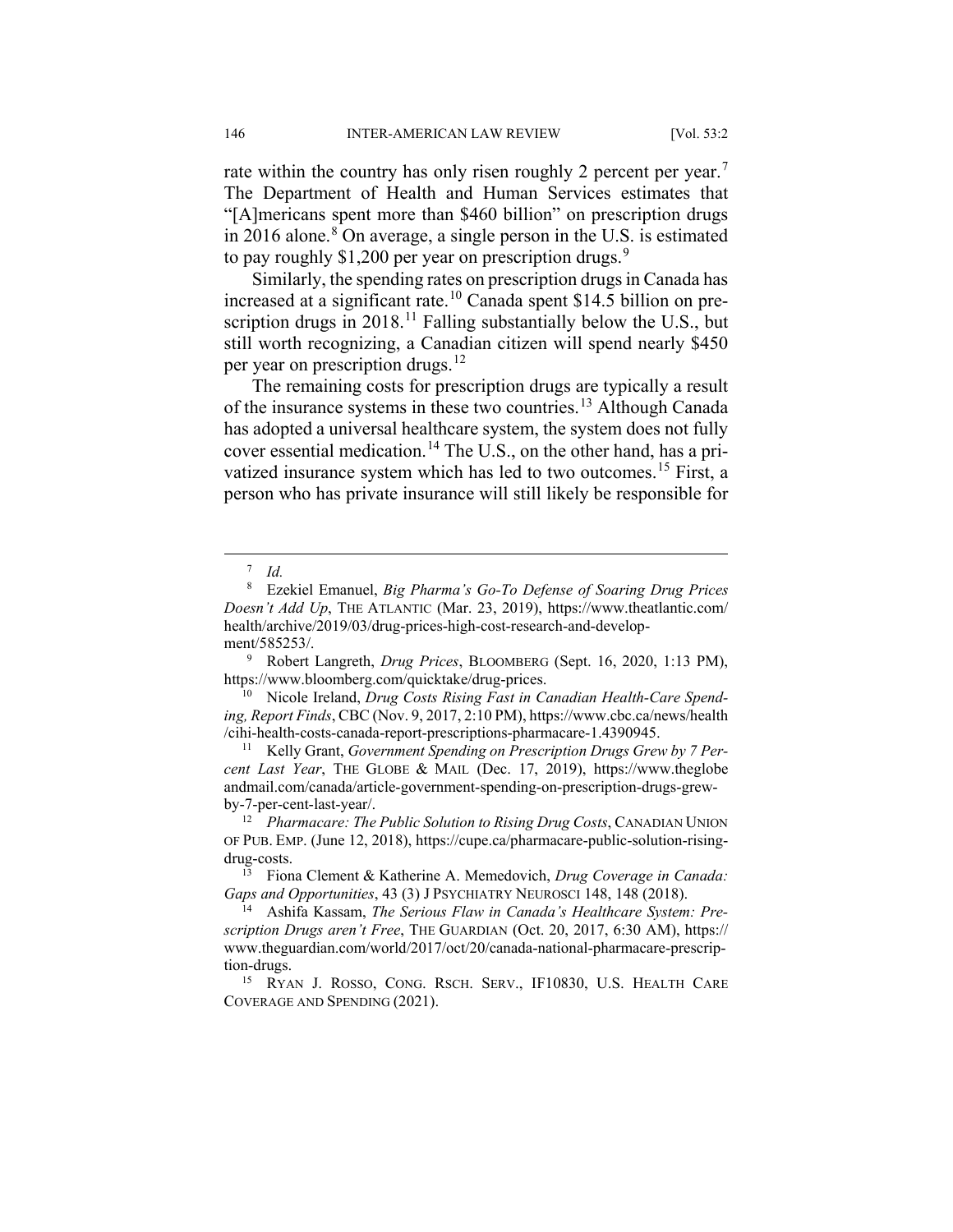a portion of the cost of their prescription drugs.<sup>[16](#page-5-0)</sup> These remaining costs associated with prescription medications can often mean an individual having to choose between an essential medication and their basic necessities, which can sometimes lead to death.<sup>[17](#page-5-1)</sup> Second, there is a large class of people who are left uninsured and thus responsible for the entire cost of any prescription medications they may need.<sup>[18](#page-5-2)</sup> In 2018, there were 27.5 million uninsured people in the U.S., which is around 9 percent of the total U.S. population.<sup>[19](#page-5-3)</sup>

The expansion of patent rights into the area of pharmaceutical development is most evidently seen in the area of prescription drug prices. However, these rights also affect vaccine access and distribution worldwide. $20$  While vaccines may be covered by insurance for some, individuals who lack insurance or lack access to medication in rural areas are often faced with an out–of–pocket cost that prevents them from accessing a particular vaccine.<sup>[21](#page-5-5)</sup> Without any form of insurance, some prominent vaccines, like those for mumps, measles, and rubella, can cost anywhere from \$40 to \$200, rendering vaccines prohibitively expensive in less economically affluent areas. $^{22}$  $^{22}$  $^{22}$ 

Over the last couple decades, prescription drug prices have con-tinued to rise, and vaccine prices have followed suit.<sup>[23](#page-5-7)</sup> In the last

<span id="page-5-3"></span><sup>19</sup> Katie Keith, *Uninsured Rate Rose in 2018 Says Census Bureau Report*, HEALTH AFFAIRS (Sept. 11, 2019), https://www.healthaffairs.org/do/10.1377/ hblog20190911.805983/full/.

<span id="page-5-4"></span><sup>20</sup> *See generally* Michaeleen Doucleff, *What Will It Take To End The Covid– 19 Pandemic?,* NPR (Jan. 5, 2021, 3:52 PM), https://www.npr.org/sections/ goatsandsoda/2021/01/05/953653373/some-experts-say-temporary-halt-on-drugpatents-is-needed-to-stop-pandemic-world.

<span id="page-5-5"></span><sup>21</sup> Anthony Rivas, *Number of Unvaccinated Children Increasing in U.S. Despite Overall High Coverage*, ABC NEWS (Oct. 23, 2018, 4:02 PM), https:// abcnews.go.com/Health/number-unvaccinated-children-increasing-us-high-coverage/story?id=58692605.

<span id="page-5-7"></span><span id="page-5-6"></span><sup>22</sup> *Price List*, CVS MINUTE CLINIC, https://www.cvs.com/minuteclinic/services/price-lists (last visited Feb. 28, 2021); *see also* Elisabeth Rosenthal, *The Price of Prevention: Vaccine Costs are Soaring*, NY TIMES (July 2, 2014), https:// www.nytimes.com/2014/07/03/health/Vaccine-Costs-Soaring-Paying-Till-It-Hurts.html.

<sup>23</sup> Rosenthal, *supra* note 22.

 <sup>16</sup> Kassam*, supra* note 14.

 $\frac{17}{18}$  *Id.* 

<span id="page-5-2"></span><span id="page-5-1"></span><span id="page-5-0"></span>RYAN J. ROSSO, CONG. RSCH. SERV., IF10830, U.S. HEALTH CARE COVERAGE AND SPENDING (2021).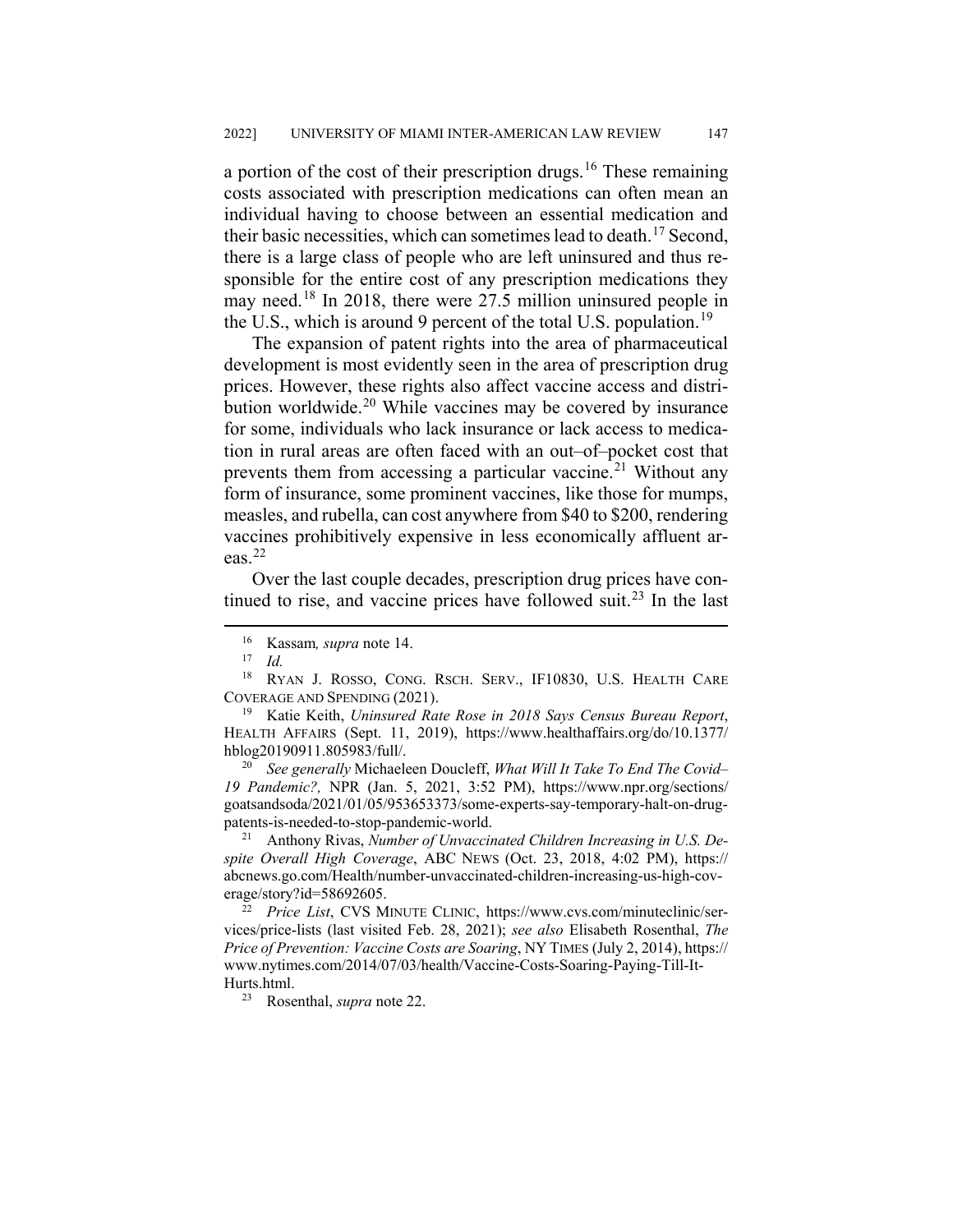two decades alone, vaccine prices have grown from single digits to some vaccines costing hundreds of dollars.<sup>[24](#page-6-0)</sup> For example, Prevnar 13, the vaccine used to prevent pneumococcal pneumonia and invasive diseases caused by thirteen streptococcus pneumoniae strains, has "gone up an average of 6% each year since it was first approved by the Food and Drug Administration in 2010."[25](#page-6-1) These increases have put a strain on patients worldwide and have economically di-minished the public health budgets for those that are uninsured.<sup>[26](#page-6-2)</sup> With private insurance, the cost to fully vaccinate a child from birth to the age of 18 is nearly \$2,192.<sup>[27](#page-6-3)</sup> This stark cost is mainly attributable to the excessive amounts of pharmaceutical patents which allow for companies to create a monopoly on a specific vaccine for a certain period of time, and thus the company is able to drive up the price.[28](#page-6-4)

Medical patents most adversely impact individuals in developing countries, as more developed countries impose higher protections as they put IP protections above the right to health.[29](#page-6-5) In order to retain profits for pharmaceutical patents, affluent countries will leverage their trade power to enforce international IP rights in de-veloping countries.<sup>[30](#page-6-6)</sup> This is most clearly seen in the U.S.'s policy on HIV/AIDS.<sup>[31](#page-6-7)</sup> While the cases of HIV/AIDS in sub–Saharan Africa "account for more than 70 percent of all HIV/AIDS cases globally," the World Health Organization noted that "50 percent of the population in developing countries lack access to essential drugs."[32](#page-6-8) This is partially attributable to excessive patenting on new drugs because these patents delay the onset of generic creation which limits

 $\frac{24}{25}$  *Id.* 

 $rac{25}{26}$  *Id.* 

 $rac{26}{27}$  *Id.* 

 $rac{27}{28}$  *Id.* 

<span id="page-6-4"></span><span id="page-6-3"></span><span id="page-6-2"></span><span id="page-6-1"></span><span id="page-6-0"></span><sup>28</sup> *See Generally Overpatented, Overpriced: How Excessive Pharmaceutical Patenting is Extending Monopolies and Driving up Drug Prices*, FED. TRADE COMM'N, https://www.ftc.gov/system/files/documents/public\_comments/2018/0 8/ftc-2018-0055-d-0036-155042.pdf (last visited Mar. 31, 2022).

<span id="page-6-5"></span><sup>29</sup> Chuan-feng Wu, *Raising the Right to Health Concerns within the Framework of International Intellectual Property Law*, 5 ASIAN J. WTO & INT'L HEALTH L. & POL'Y 141, 159 (2010).

 $\frac{30}{31}$  *Id.* 

<sup>31</sup> *Id.* at 146.

<span id="page-6-8"></span><span id="page-6-7"></span><span id="page-6-6"></span><sup>32</sup> *Patent Protection and Access to HIV/AIDS Pharmaceuticals in Sub-Saharan Africa*, INT'L INTELL. PROP. INST. 1, 4, 9 (2000).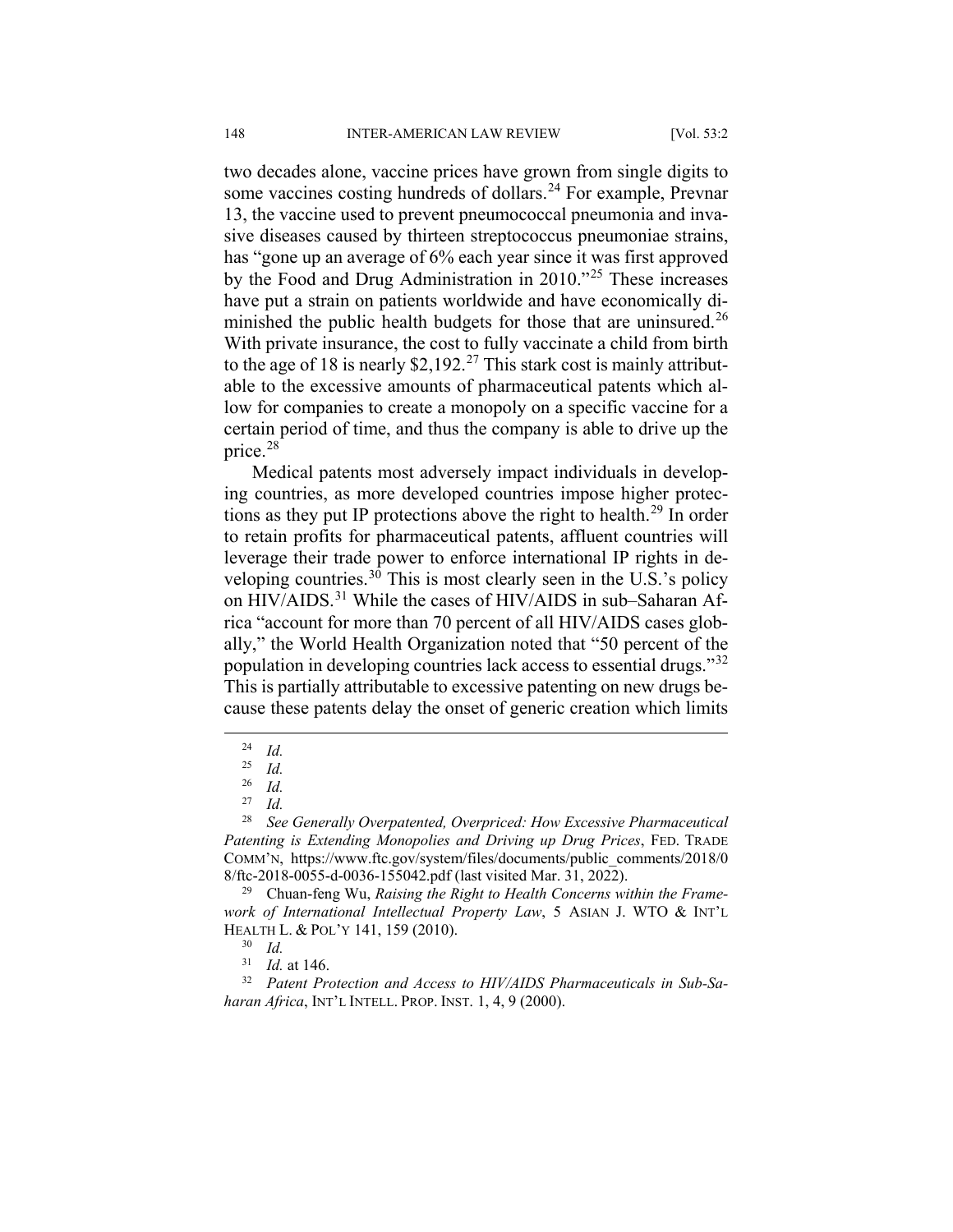immediate accessibility in developing countries.<sup>[33](#page-7-0)</sup> Despite there being three approved antiviral drugs for the treatment of HIV/AIDS, individuals in developing countries are still dying at a staggering rate due to their inability to access these necessary medications.<sup>[34](#page-7-1)</sup> This article will further address these shortcomings in the international IP regime and will describe the actions taken by the World Trade Organization in response.

The United States (U.S.) and Canada both embarked on a mis-sion to create a vaccine in response to the COVID–19 pandemic.<sup>[35](#page-7-2)</sup> When it comes to accessing these vaccines, however, current national and international patent rights in this sector fail to provide ad-equate protection for one's right to health.<sup>[36](#page-7-3)</sup> With the rapid spread of COVID–19 and the attention that was shown during the vaccine creation period, there is a need to address the interplay between the created vaccines and ways to make these vaccines available.

This article will examine how the actions of economically powerful countries, like the U.S. and Canada, during the development of the Covid–19 vaccines has and will continue to impact the ability of developing countries to access any patented vaccine. Furthermore, this article will underscore how the U.S. and Canada should take a human rights–based approach when providing patents to pharmaceutical companies who are creating COVID–19 vaccines. Part II of this note will begin with a brief background on the relevant international IP protections and right to health provisions that will be referenced throughout. Part III will then examine the patent process

<span id="page-7-0"></span> <sup>33</sup> *See Generally Intellectual Property and Access to Medicine*, OXFAM, https://www.oxfamamerica.org/explore/issues/economic-well-being/intellectualproperty-and-access-to-medicine/ (last visited Mar. 31, 2022).

<sup>34</sup> *Id.* at 9.

<span id="page-7-2"></span><span id="page-7-1"></span><sup>35</sup> *See generally* Jaimy Lee, *These 23 Companies are Working on Coronavirus Treatments or Vaccines – Here's Where Things Stand*, MARKETWATCH (May 6, 2020, 2:50 PM), https://www.marketwatch.com/story/these-nine-compa nies-are-working-on-coronavirus-treatments-or-vaccines-heres-where-thingsstand-2020-03-06; *see also* Emily Chung, *A Closer Look at the Vaccines Canada is Betting on to Stem the Spread of COVID–19*, CBC (Sept. 2, 2020, 4:00 AM), https://www.cbc.ca/news/health/covid-vaccines-canada-profiles-1.5708240.

<span id="page-7-3"></span><sup>36</sup> *"Whoever Finds the Vaccine Must Share it" Strengthening Human Rights and Transparency around Covid–19 Vaccines*, HUM. RIGHTS WATCH (Oct. 29, 2020), https://www.hrw.org/report/2020/10/29/whoever-finds-vaccine-must-shar e-it/strengthening-human-rights-and-transparency [hereinafter *Strengthening Human Rights and Transparency around Covid–19*].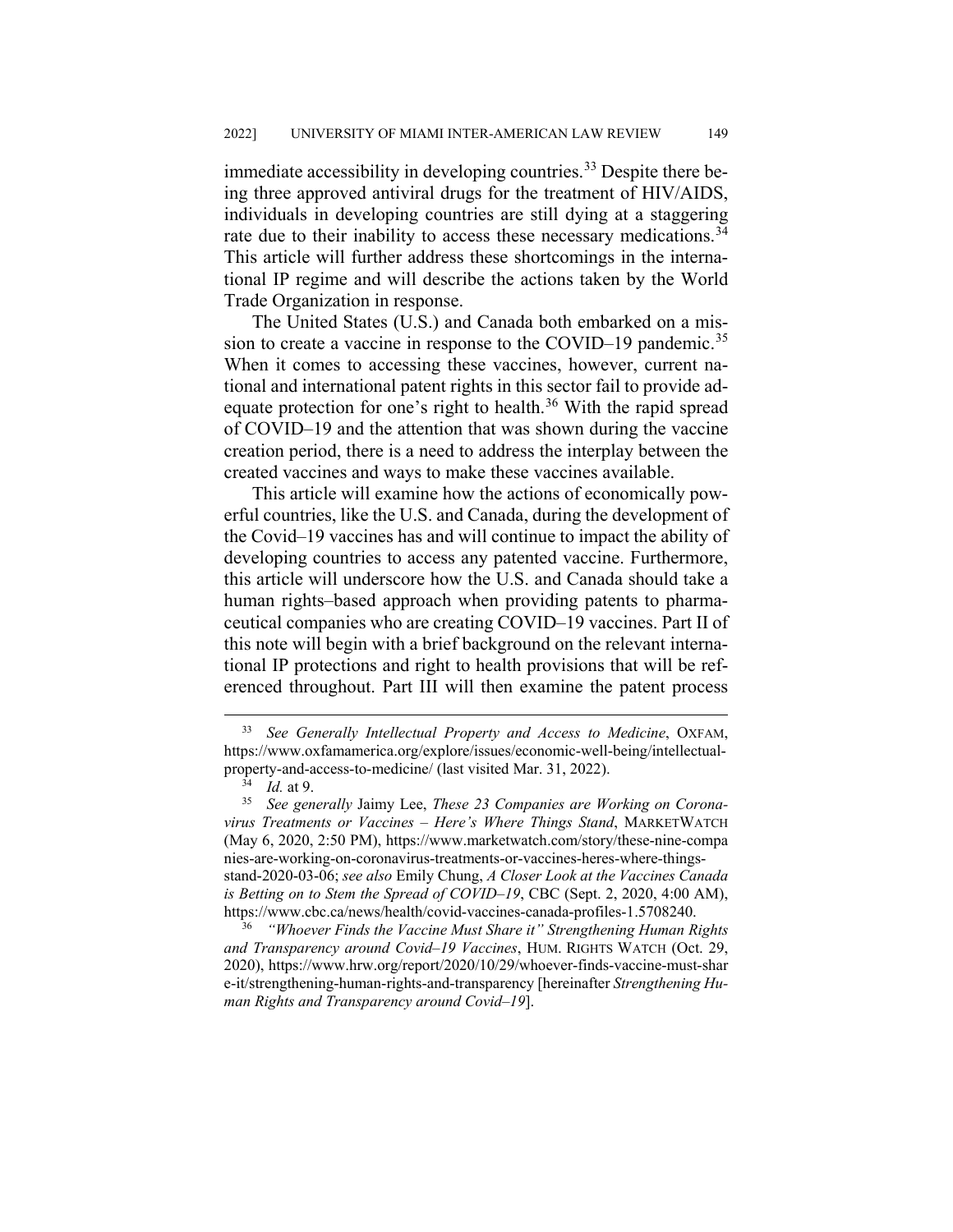during the Ebola outbreak and parallel that process with the current state of affairs surrounding the coronavirus vaccine development. Part IV will address the actions that were taken to promote COVID– 19 vaccine development in the U.S. and Canada. Part V will analyze the impact that international IP laws and the international right to health have on the COVID–19 patent process. This section will highlight the relevant exclusions and provisions asserted within the Agreement on Trade–Related Aspects of Intellectual Property Rights (TRIPS Agreement) that pertain to a national health emergency. Moreover, this section will also examine the interrelated nature of IP rights within the international human rights framework. Finally, this note will briefly conclude with a recommendation for economically developed countries, in their development of COVID– 19 vaccines, to allow the usage of the provisions within the TRIPS Agreement that pertain to patenting during a pandemic in order to remain in accordance with their duties under the relevant international human rights laws. These recommendations will expound upon the differing limitations that countries are permitted to impose upon patent rights during a national health crisis and will highlight which options may be best suited for ensuring that any COVID–19 vaccine is made available globally.

#### II. RELEVANT INTERNATIONAL LEGAL FRAMEWORK

Patents give pharmaceutical corporations exclusive rights to a drug that they create, which in turn incentivizes them to continue engaging in research and development  $(R&D)$ .<sup>[37](#page-8-0)</sup> The need for patents in the pharmaceutical sector has typically been justified by the need to ensure that drug manufacturers are able to recoup the substantial investments necessary for R&D and the costs of regulatory testing.[38](#page-8-1) These funds are important, given that the estimated cost of developing a new drug is \$500 million.<sup>[39](#page-8-2)</sup> The creation of novel vaccines, like other inventions, provide the inventor with certain rights

<span id="page-8-0"></span><sup>&</sup>lt;sup>37</sup> KEVIN RICHARDS ET AL., CONG. RSCH. SERV., R46221, DRUG PRICING AND PHARMACEUTICAL PATENTING PRACTICES (2020).

 $rac{38}{39}$  *Id.* 

<span id="page-8-2"></span><span id="page-8-1"></span><sup>39</sup> Omudhome Ogbru, *Why Drugs Cost so Much*, MEDICINE NET, https://www.medicinenet.com/drugs\_why\_drugs\_cost\_so\_much/views.htm (last visited Oct. 7, 2020).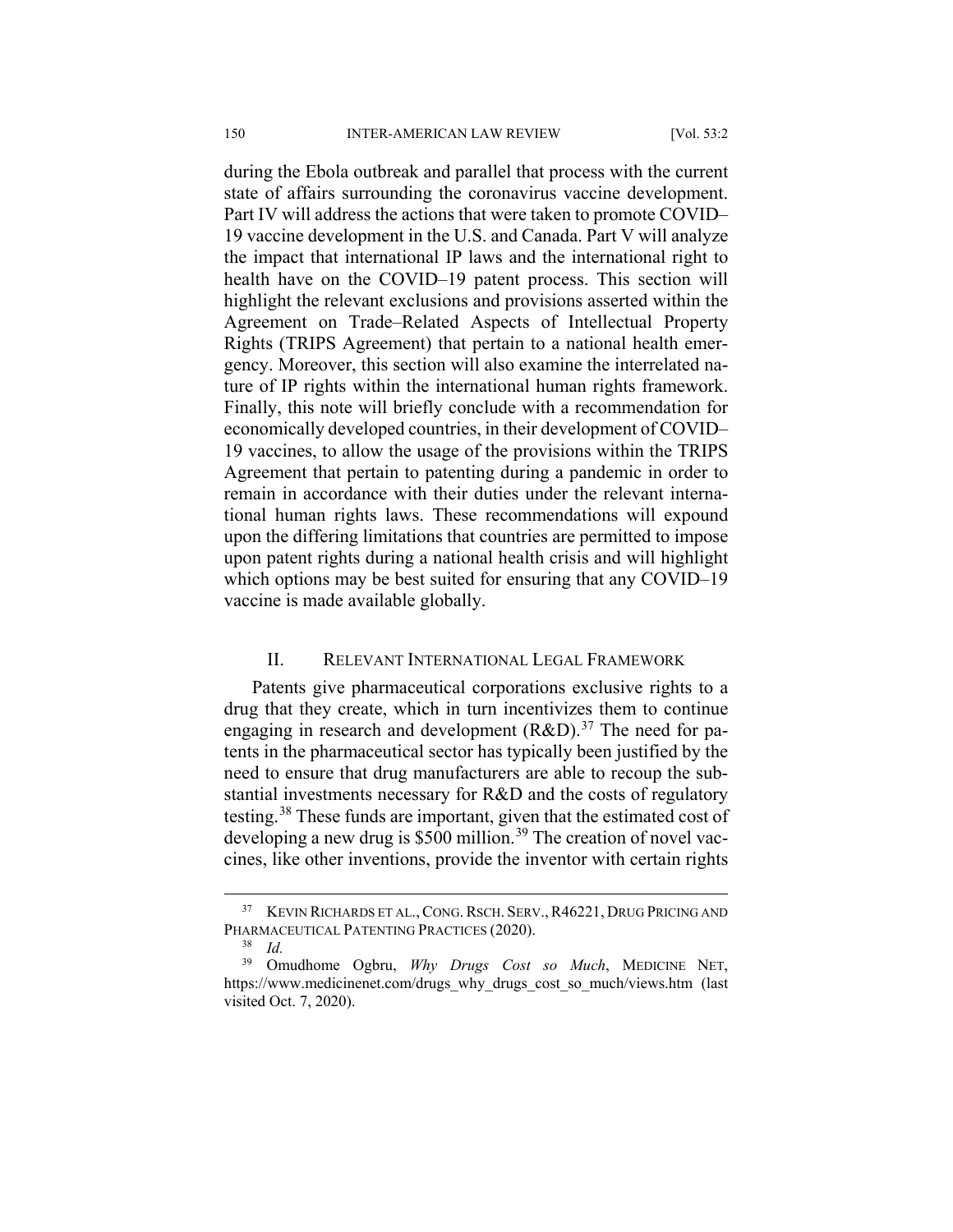to exclusivity which allow the inventor to generate the highest profits off of their creation for a certain amount of time.

## *A. Vaccine Patents*

Vaccines are often protected by several levels of IP rights through the granting of patents to the original vaccine creators. $40$ While older vaccines, like the vaccine for mumps or polio, have no remaining IP barriers due to these vaccines formulations being created over 20 years ago, the vaccines that have not reached the 20– year mark still retain the same protections as the prescription drugs discussed above.<sup>[41](#page-9-1)</sup> Typically, to get around these patents, pharmaceutical companies will make slight changes to the patented vaccine so they can manufacture and distribute their own version without violating the initial patent holder's right.<sup>[42](#page-9-2)</sup> For example, a pharmaceutical company could improve the patented formulation, change the dosage, or alter the delivery procedure.<sup>[43](#page-9-3)</sup> Furthermore, patent holders can likewise implement small changes in their patented for-mula to increase their exclusivity in the market.<sup>[44](#page-9-4)</sup> This process, also known as "evergreening," is the practice of "applying for multiple, successive patents on minor or insignificant variants or indications of already–patented compounds to extend the period of market exclusivity."[45](#page-9-5)

While making changes to a patented vaccine is a loophole to creating a similar vaccine without violating a patent holder's rights to their creation, the costs and experience needed to embark on this challenge can often keep less economically stable companies or government entities from engaging in this practice.<sup>[46](#page-9-6)</sup> Changing the

<span id="page-9-1"></span><span id="page-9-0"></span> <sup>40</sup> Martin Friede, *Intellectual Property and License Management with Respect to Vaccines*, WORLD HEALTH ORG., https://www.who.int/phi/news/Present ation15.pdf?ua=1 (last visited Mar. 18, 2022).

<sup>41</sup> *Id.*

 $\frac{42}{43}$  *Id.* <sup>43</sup> *Id.*

<span id="page-9-6"></span><span id="page-9-5"></span><span id="page-9-4"></span><span id="page-9-3"></span><span id="page-9-2"></span><sup>44</sup> *How is Access to Medicines a Human Rights Issue?*, HEALTH & HUM. RIGHTS RES. GUIDE, https://www.hhrguide.org/2017/06/09/access-to-medicinesand-human-rights/ (last visited Mar. 1, 2021).

<sup>45</sup> *Id.*

<sup>46</sup> Friede, *supra* note 40.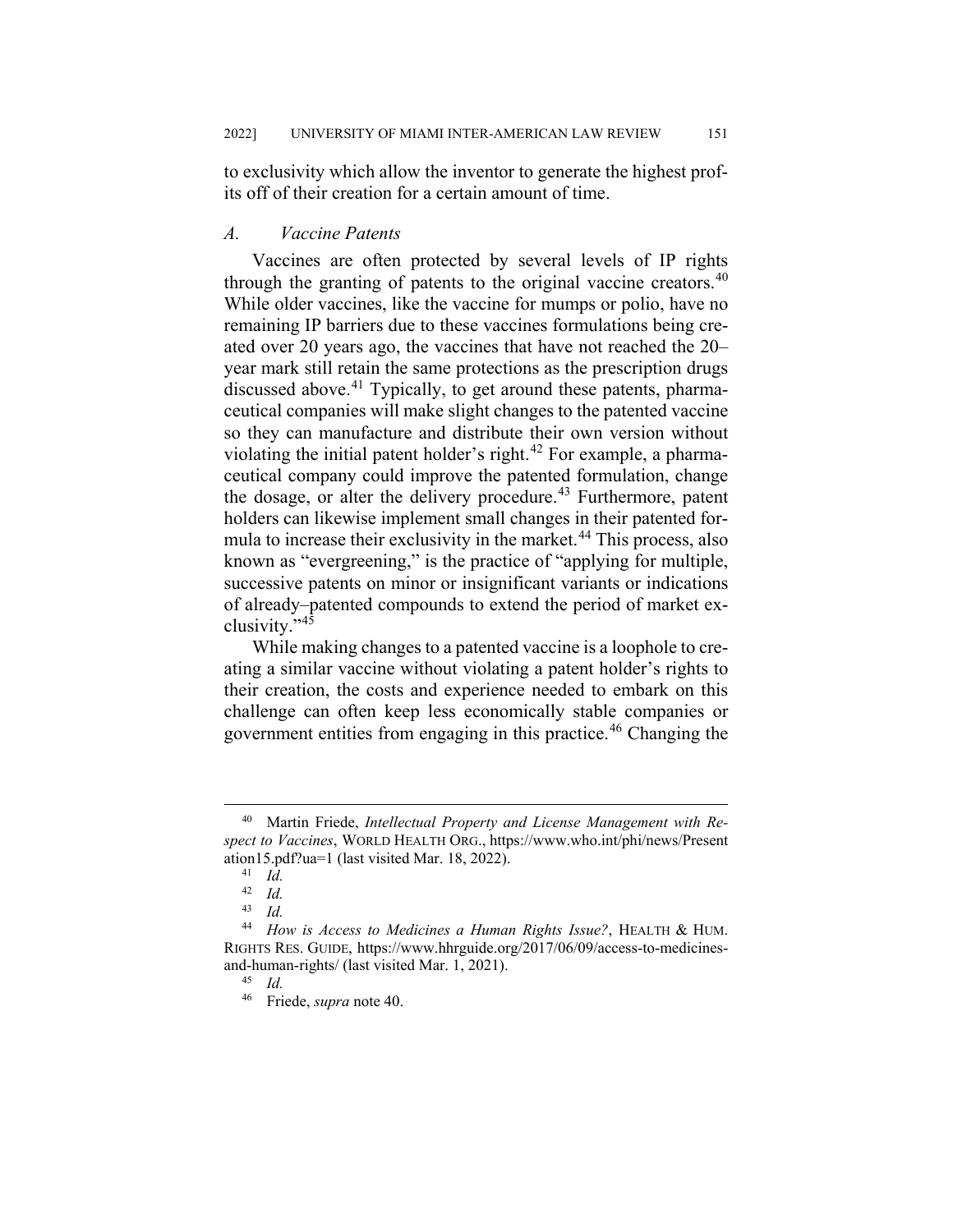formulation of a patented vaccine takes both time and money.<sup>[47](#page-10-0)</sup> Companies attempting to do so must also have the expertise to examine the formulation of the patented vaccine and make any appropriate alterations that do not affect the overall efficacy of the vaccine.[48](#page-10-1) Corporations are also responsible for financing their own research and costs associated with putting their new formulation through clinical trials, should they fail to gain private or governmental support.[49](#page-10-2) The accumulation of these factors often leaves only large pharmaceutical companies exploring this loophole, and thus dominating the market by using the patent protection period to "produce the medicine and charge whatever price the market will bear, without fear of competition."<sup>[50](#page-10-3)</sup>

While R&D of vaccines is crucial to minimizing the impact and scale of major outbreaks, current international IP protections can of-ten hinder these beneficial effects.<sup>[51](#page-10-4)</sup> Specifically, the current IP regime fails to consider developing populations when producing and protecting patents for critical vaccines.<sup>[52](#page-10-5)</sup> The current regime creates two main impediments to "securing widespread affordability and accessibility:"[53](#page-10-6) the first is vaccine nationalism and the second is the incentivization of "price–gouging and artificial scarcity."[54](#page-10-7) The vaccine nationalist approach pits the more affluent countries against each other as they compete to gain first access to new vaccines.<sup>[55](#page-10-8)</sup>

<sup>52</sup> Wu, *supra* note 29, at 146.

<span id="page-10-0"></span> <sup>47</sup> Stanley Plotkin et al., *The Complexity and Cost of Vaccine Manufacturing – An Overview*, 35 VACCINE 4064, 4065 (2017).

<sup>&</sup>lt;sup>48</sup> Friede, *supra* note 40.<br><sup>49</sup> *Institute of Medicine* 

<span id="page-10-2"></span><span id="page-10-1"></span><sup>49</sup> *Institute of Medicine (US) Forum on Drug Discovery, Development, and Translation, Breakthrough Business Models: Drug Development for Rare and Neglected Diseases and Individualized Therapies: Workshop Therapy*, NAT'L ACADEMIES PRESS 2 (2009), https://www.ncbi.nlm.nih.gov/books/NBK50972/.

<span id="page-10-3"></span><sup>50</sup> Fran Quigley, *Making Medicines Accessible: Alternatives to the Flawed Patent System*, HEALTH & HUM. RIGHTS J. (Nov. 23, 2015), https://www.hhrjour nal.org/2015/11/making-medicines-accessible-alternatives-to-the-flawed-patentsystem-2/.

<span id="page-10-4"></span><sup>51</sup> Ana Santos Rutschman, *IP Preparedness for Outbreak Diseases*, 65 UCLA L. REV. 1200,1204-1206 (2018) [hereinafter IP Preparedness].

<span id="page-10-8"></span><span id="page-10-7"></span><span id="page-10-6"></span><span id="page-10-5"></span><sup>53</sup> *Why the World Needs a People's Vaccine*, OPEN SOC'Y FOUND., https://www.opensocietyfoundations.org/explainers/why-the-world-needs-a-peoples-vaccine (last updated May 2021).

<sup>54</sup> *Id.*

<sup>55</sup> *Id.*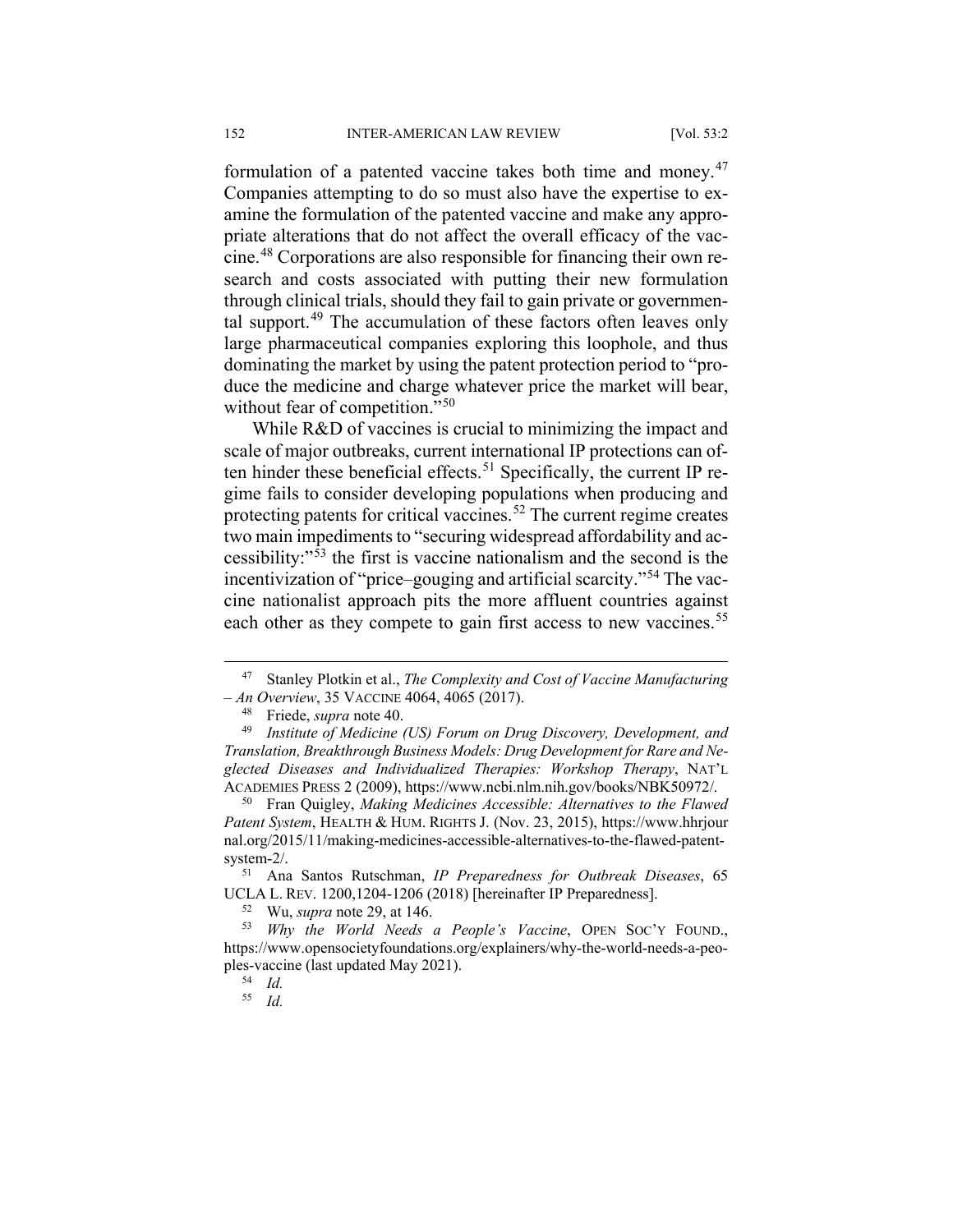These competing interests lead to a mindset that hinders "universal access to a vaccine."[56](#page-11-0) This interrelationship between the need for vaccines and the detriments of stringent IP protections can be analyzed by looking at two often competing rights: (1) the right to IP protections, and (2) the right to health.

## *B. IP Rights: Patents*

IP rights include a broad category of rights that cover a number of creative innovations and give their creators legal protections against those attempting to copy or replicate their creations.<sup>[57](#page-11-1)</sup> According to the World Trade Organization, IP is defined as "creations of the mind."[58](#page-11-2) These creations can "take many forms, such as artistic expressions, signs, symbols  $\dots$  designs and inventions."<sup>[59](#page-11-3)</sup>

Patents offer creators a competitive advantage in the market by giving them rights to protect their creation against use by others.<sup>[60](#page-11-4)</sup> Rights associated with patents give the inventor a legal right to exclude other individuals from making, using, or selling the inventor's creation for a set number of years. $6\overline{1}$  During these years of exclusivity, inventors in the pharmaceutical sector are guaranteed a profit because they hold the exclusive rights to a formulation of a drug that is needed in the market.<sup>[62](#page-11-6)</sup> This level of exclusivity can often lead to the creation of a monopoly, permitting pharmaceutical patent holders to highly inflate the cost of the drug within the market because they are faced with no competition until another pharmaceutical company can create a new formulation of the drug that retains

 $rac{56}{57}$  *Id.* 

<span id="page-11-1"></span><span id="page-11-0"></span><sup>57</sup> *See Intellectual Property: Protection and Enforcement*, WORLD TRADE ORG., https://www.wto.org/english/thewto\_e/whatis\_e/tif\_e/agrm7\_e.htm (last visited Jan. 19, 2021).

<sup>58</sup> *Id.*

<sup>59</sup> *Id.*

<span id="page-11-4"></span><span id="page-11-3"></span><span id="page-11-2"></span><sup>60</sup> *See generally* Kevin Rivette et al., *Discovering New Value in Intellectual Property*, HARVARD BUS. REV. (Jan.– Feb. 2000), https://hbr.org/2000/01/discov ering-new-value-in-intellectual-property.

<span id="page-11-6"></span><span id="page-11-5"></span><sup>61</sup> *General information concerning patents*, U.S. PAT. & TRADEMARK OFFICE (July 1, 2021), https://www.uspto.gov/patents/basics/general-information-pat ents.<br> $62$ 

<sup>62</sup> Emanuel, *supra* note 8.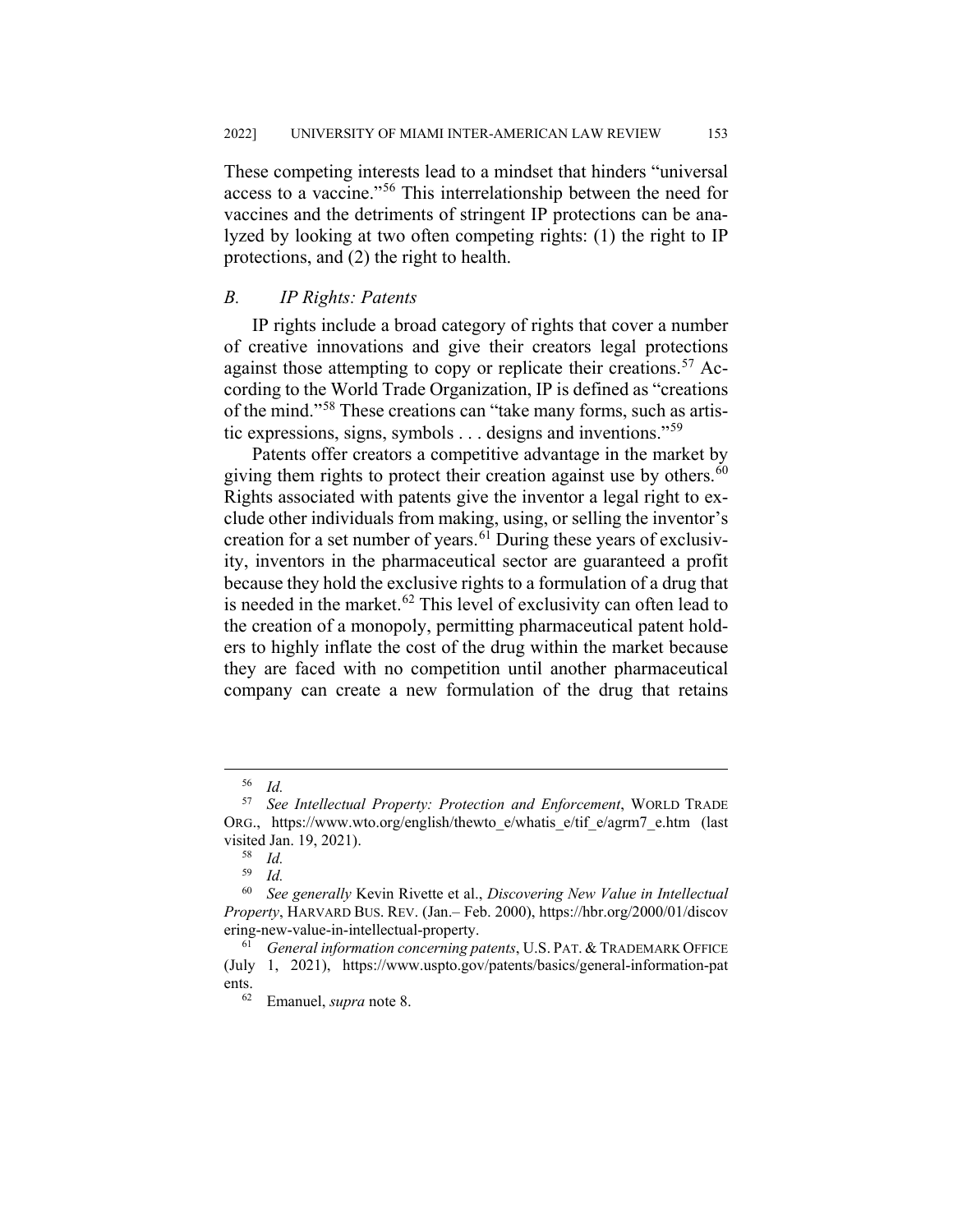efficacy.[63](#page-12-0) IP rights are expounded upon in the both the international human rights system and within international trade agreements.

#### i. IP Under International Human Rights Law

Article 15 of International Covenant on Economic, Social and Cultural Rights (ICESCR) broadly describes a right to participate in cultural life, and in this broad language there is a right to protect one's own creations.<sup>[64](#page-12-1)</sup> As written, Article 15(1)(c) states that there is a "right of everyone . . . to benefit from the protection of the moral and material interests resulting from any scientific, literary or artistic production of which he is the author."[65](#page-12-2) This section from Article 15 identifies that a person's right to retain some level of protection over their creation is inherently necessary for one to engage fully in cultural life.<sup>[66](#page-12-3)</sup> However, the approach to this right within Article 15 is from a human–centered perspective, as it was included to uphold the dignity of the person.<sup>[67](#page-12-4)</sup>

Furthermore, General Comment 17 notes that IP rights are different from human rights, as IP rights are "generally of a temporary nature."[68](#page-12-5) Explained within the general comment is the notion that IP rights can be "revoked, licensed or assigned to someone else."[69](#page-12-6) The comment goes on to explain that "intellectual property rights, . . . may be allocated, limited in time and scope, traded, amended and even forfeited."[70](#page-12-7) This distinction is made between the traditional idea of IP rights and human rights because the IP rights described in Article 15 of the covenant do "not necessarily coincide with what is referred to as intellectual property rights under national

<span id="page-12-7"></span><sup>70</sup> *Id.*

 <sup>63</sup> *Id.*

<span id="page-12-1"></span><span id="page-12-0"></span><sup>64</sup> International Covenant on Economic, Social, and Cultural Rights art. 15, *adopted* Dec. 16, 1966, 993 U.N.T.S. 3 [hereinafter *ICESCR*].

<sup>65</sup> *Id*.

<span id="page-12-3"></span><span id="page-12-2"></span><sup>66</sup> Hum. Rts. Council, *Report of the Special Rapporteur in the Field of Cultural Rights*, ¶ 3, U.N. Doc. A/HRC/20/26 (May 14, 2012).

 $\frac{67}{68}$  *Id.* at 12.

<span id="page-12-6"></span><span id="page-12-5"></span><span id="page-12-4"></span><sup>68</sup> Comm. On Econ. Soc. And Cultural Rts., *General Comment No. 17: The Right of Everyone to Benefit from the Protection of the Moral and Material Interests Resulting from any Scientific, Literary or Artistic Production of which he or she is the Author.,* ¶ 2, U.N. Doc. CESCR/C.12/GC/17 (Jan. 12, 2006) [hereinafter *CESCR General Comment No. 17*].

<sup>69</sup> *Id.*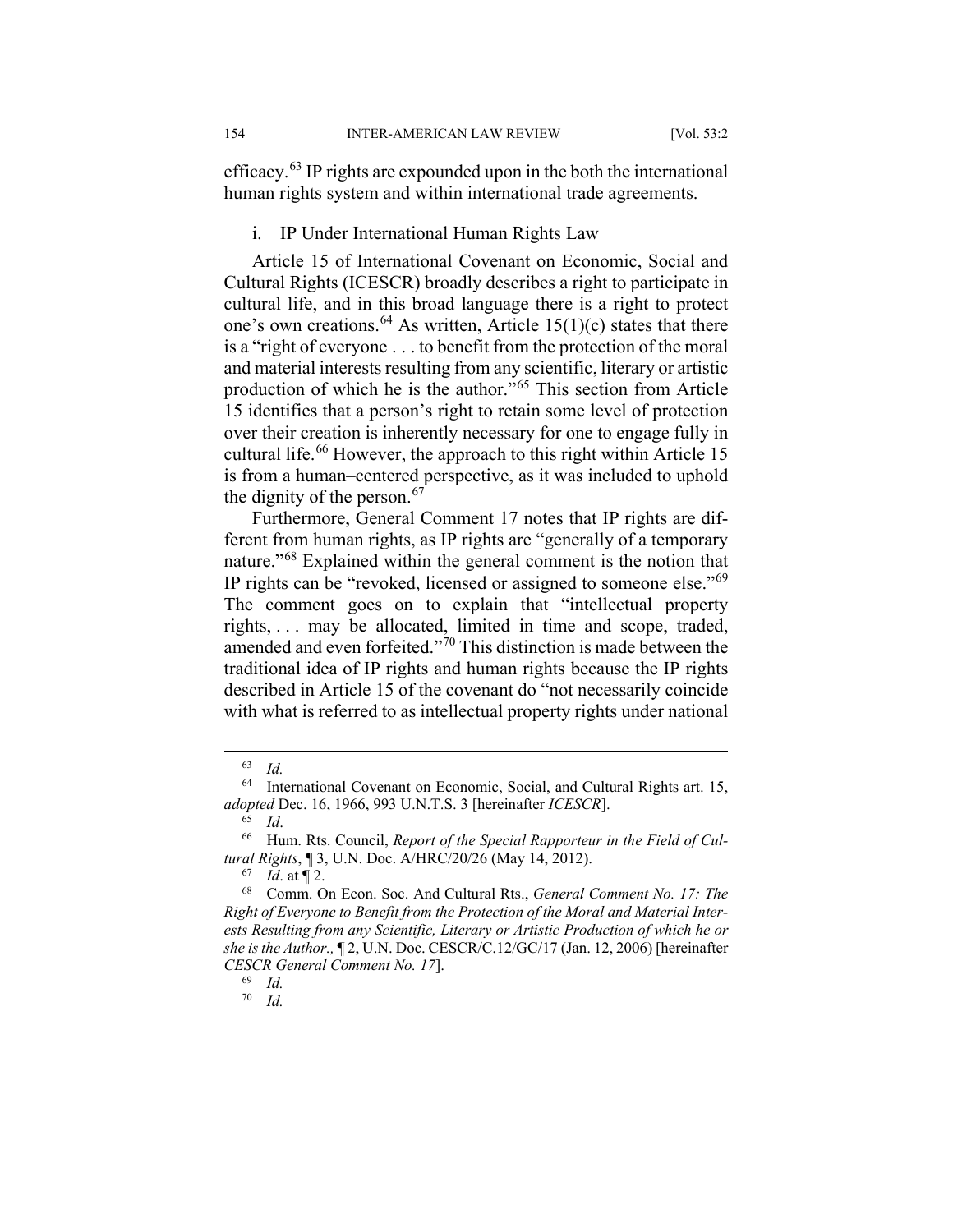legislation or international agreements."[71](#page-13-0) Apart from the human rights system, IP rights are also heavily discussed in international trade agreements.

## ii. TRIPS Agreement

The TRIPS Agreement is critical to facilitate "trade in knowledge and creativity" and to resolve "trade disputes over intellectual property."[72](#page-13-1) This agreement was created by the World Trade Organization on January 1, 1995 to ensure that WTO members had guidance and latitude to promote trade.<sup>[73](#page-13-2)</sup> Thus, TRIPS is the "legal" recognition of the significance of links between IP and trade."[74](#page-13-3) Before this agreement there existed large gaps between the extent of IP protections and enforcement in the varying countries.<sup>[75](#page-13-4)</sup> Recognition of this discrepancy led to the creation of the WTO's TRIPS Agreement that sought to narrow the discrepancies in how IP "rights are protected and enforced around the world, and to bring them under common international rules."[76](#page-13-5)

The TRIPS Agreement is the minimum standard of IP protections implemented internationally, however the U.S. and other sovereigns are left with the autonomy to implement higher standards of protection.<sup>[77](#page-13-6)</sup> As stated in Article 1(1), "members may, but shall not be obliged to, implement in their law more extensive protection than is required" by the TRIPS Agreement, "provided that such protec-tion does not contravene the provisions of this agreement."<sup>[78](#page-13-7)</sup> Therefore, member states are given flexibility to enact more stringent

 $\frac{71}{72}$  *Id.* 

<sup>72</sup> Intellectual Property: Protection and Enforcement, *supra* note 57.

<span id="page-13-3"></span><span id="page-13-2"></span><span id="page-13-1"></span><span id="page-13-0"></span><sup>73</sup> *Overview: The TRIPS Agreement*, WORLD TRADE ORG., https://www.wto. org/english/tratop\_e/trips\_e/intel2\_e.htm (last visited Jan. 20, 2021).

<sup>74</sup> *Id.*

 $\frac{75}{76}$  *Id.* 

<sup>76</sup> *Id. Id.* 

<span id="page-13-7"></span><span id="page-13-6"></span><span id="page-13-5"></span><span id="page-13-4"></span><sup>78</sup> TRIPS: Agreement on Trade-Related Aspects of Intellectual Property Rights, Apr. 15, 1984, Marrakesh Agreement Establishing the World Trade Organization, art. 1(1), 1869 U.N.T.S. 299, 33 I.L.M. 1197 (1994) [hereinafter *TRIPS Agreement*].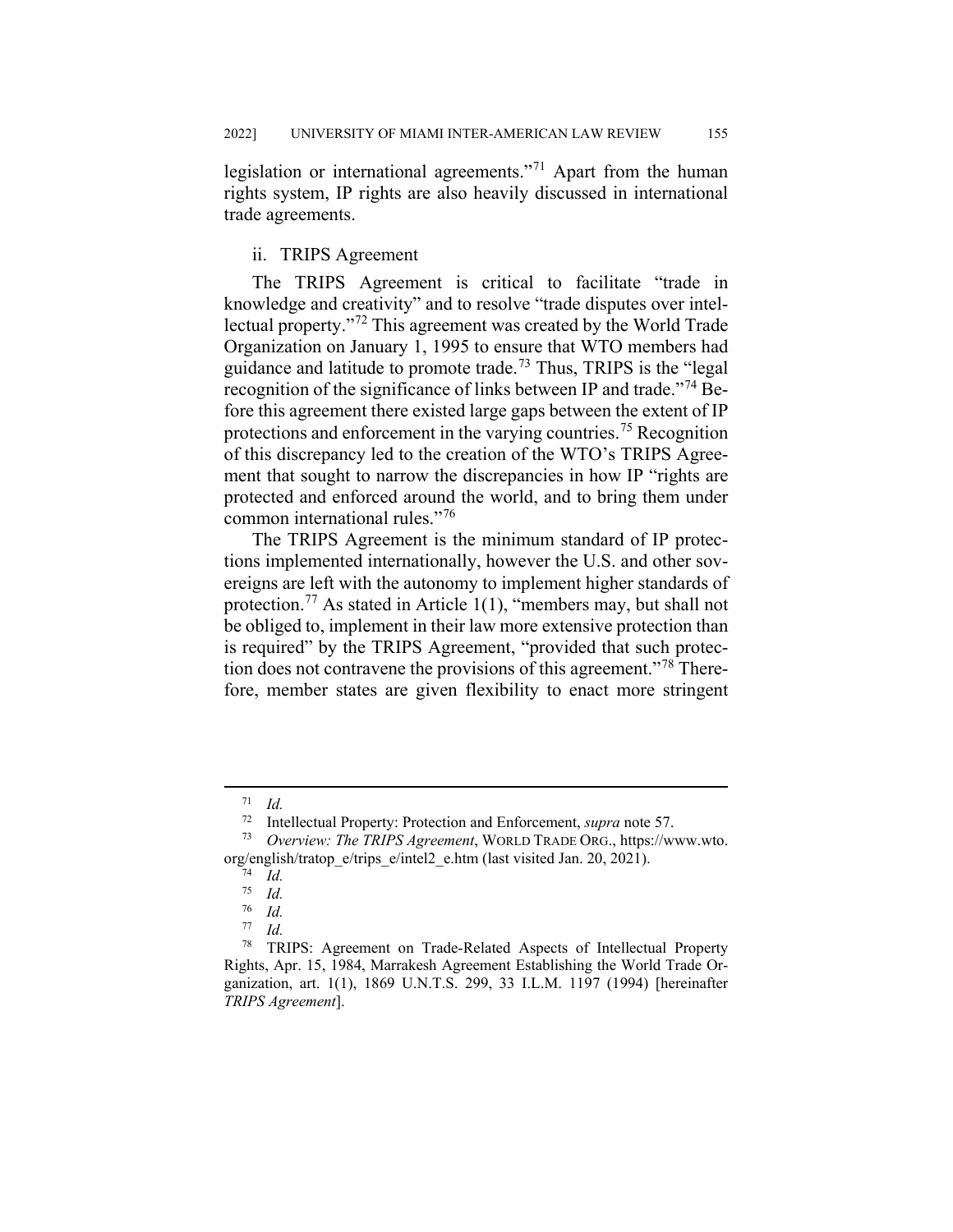protections, as long as the protections do not diminish any of the protections set forth in the TRIPS Agreement.<sup>[79](#page-14-0)</sup>

There are numerous sections in the TRIPS Agreement addressing the varying areas of IP, but the most relevant section for vaccine discussions is the article on patents. $80$  Broadly described in Article 27(1), the WTO explains patentable subject matter, stating that "patents shall be available and patent rights enjoyable without discrimination as to the place of invention, the field of technology and whether the products are imported or locally produced."<sup>[81](#page-14-2)</sup> The protections guaranteed under a granted patent are outlined in Article 28 with patent holders being granted a set of exclusive rights to protect their patented creation.<sup>[82](#page-14-3)</sup> These rights include "prevent[ing] third parties not having the owner's consent from the acts of: making, using, offering for sale, selling, or important for these purposes that produce," and granting patent owners the "right to assign, or transfer by succession, the patent and to conclude licensing contracts."<sup>[83](#page-14-4)</sup>

iii. The Doha Declaration

With the lack of clarity provided on what constitutes an epidemic or national emergency in the TRIPS Agreement exclusions sovereigns are left with unfettered discretion on whether or not an exclusion applies. In order to provide more clarity, the DOHA Declaration was written in an attempt to clarify the vaguely described need for governments to apply the principles of public health and the articles of the TRIPS Agreement.<sup>[84](#page-14-5)</sup> Adopted on November 14, 2001, the Declaration attempted to address the issue of patent protections restricting "access to affordable medicines for populations in developing countries."<sup>[85](#page-14-6)</sup> While IP protection does serve an

<span id="page-14-0"></span> <sup>79</sup> *See generally* Intellectual Property: Protection and Enforcement, *supra* note 57.

<span id="page-14-2"></span><span id="page-14-1"></span><sup>80</sup> Ana Santos Rutschman, *The Intellectual Property of Vaccines: Takeaways from Recent Infectious Disease Outbreaks*, 118 MICH. L. REV. 170, 172 (2020) [hereinafter *IP of Vaccines*].

<sup>&</sup>lt;sup>81</sup> TRIPS Agreement, *supra* note 78, at art. 27(1).

 $\frac{82}{83}$  *Id.* at art. 28.

*Id.* at art. 28(1).

<span id="page-14-6"></span><span id="page-14-5"></span><span id="page-14-4"></span><span id="page-14-3"></span><sup>&</sup>lt;sup>84</sup> The DOHA Declaration on the TRIPS Agreement and Public Health, WORLD HEALTH ORG., https://www.who.int/medicines/areas/policy/doha\_declar ation/en/ (last visited Jan. 22, 2021) [hereinafter DOHA Declaration Explained].

<sup>85</sup> *Id.*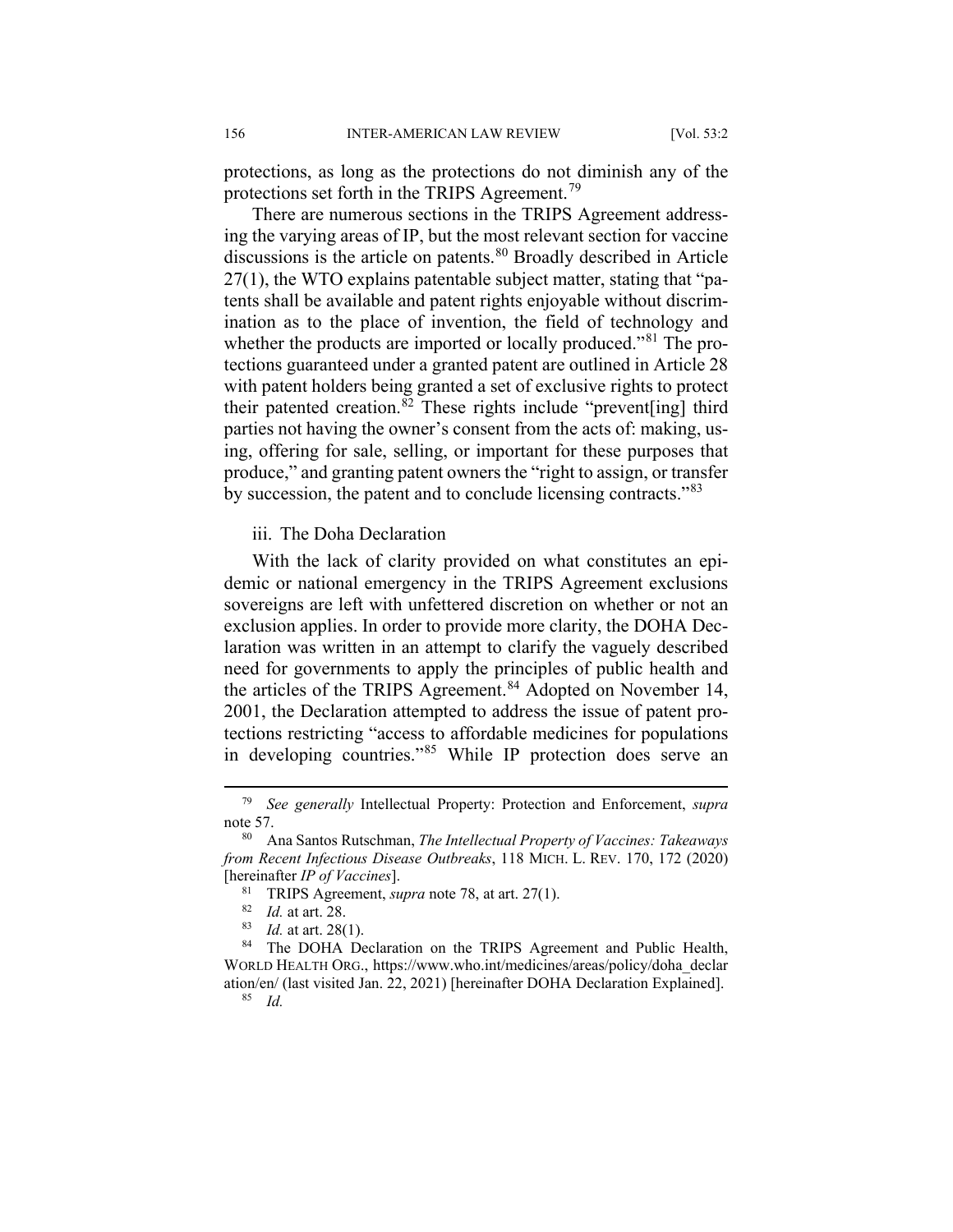important role in furthering medical R&D, the Declaration is predominantly concerned with the effects that strict IP protections can have on drug? prices.<sup>[86](#page-15-0)</sup>

The Declaration sought to resolve the issues that arise with IP protections in times of public health concerns.<sup>[87](#page-15-1)</sup> In the first paragraph, the declaration "recognize[s] the gravity of the public health problems afflicting both developed and least–developed countries, especially problems resulting from HIV/AIDS, tuberculosis, malaria and other epidemics."[88](#page-15-2) The Declaration then goes on to reiterate that the TRIPS Agreement should not be read to inhibit member states from "taking measures to protect public health."[89](#page-15-3) Actually, the agreement encourages member states to use to the fullest extent "the provisions in the TRIPS Agreement, which provide flexibility" for this exact purpose. $90$  The Declaration provides member states with the authority to grant compulsory licenses and "determine the grounds upon which such licenses are granted."<sup>[91](#page-15-5)</sup> However, similar to the TRIPS Agreement, the Declaration leaves member states with the authority to determine what constitutes a national emergency.<sup>[92](#page-15-6)</sup> The failure to clearly identify the situations that call for exceptions leaves sovereigns with a substantial amount of leeway that can often hinder less economically developed countries from accessing af-fordable vaccines even during a health crisis.<sup>[93](#page-15-7)</sup> Access is limited because compulsory licenses are only granted if a State declares a national emergency, and since less economically developed countries are often more reliant on generic importations governments are often hesitant to invoke compulsory licenses under the national emergency exception because of the potential backlash from their trade

 $rac{86}{87}$  *Id.* 

<span id="page-15-1"></span><span id="page-15-0"></span><sup>87</sup> Victoria Hopkins, *Analysis of International Patent Protection and Global Public Health*, 17 J. OF PUB. & INT'L AFF. 83, 86 (2006).

<span id="page-15-4"></span><span id="page-15-3"></span><span id="page-15-2"></span><sup>&</sup>lt;sup>88</sup> Declaration on the TRIPS Agreement and Public Health,  $\P$  1, WT/MIN(01) /DEC/2 (Nov. 20, 2001) [hereinafter *DOHA Declaration*].

<sup>89</sup> *Id.* at ¶ 4.

<sup>90</sup> *Id.*

<sup>&</sup>lt;sup>91</sup> *Id.* at  $\P$  5(b).<br><sup>92</sup> *Id.* at  $\P$  5(c)

*Id.* at  $\P$  5(c).

<span id="page-15-7"></span><span id="page-15-6"></span><span id="page-15-5"></span><sup>93</sup> Vanessa Bradford Kerry & Kelley Lee, *TRIPS, the DOHA declaration and paragraph 6 decision: what are the remaining steps for protecting access to medicines?*, GLOBALIZATION & HEALTH 3 (2007), https://globalizationandhealth.biomedcentral.com/articles/10.1186/1744-8603-3-3.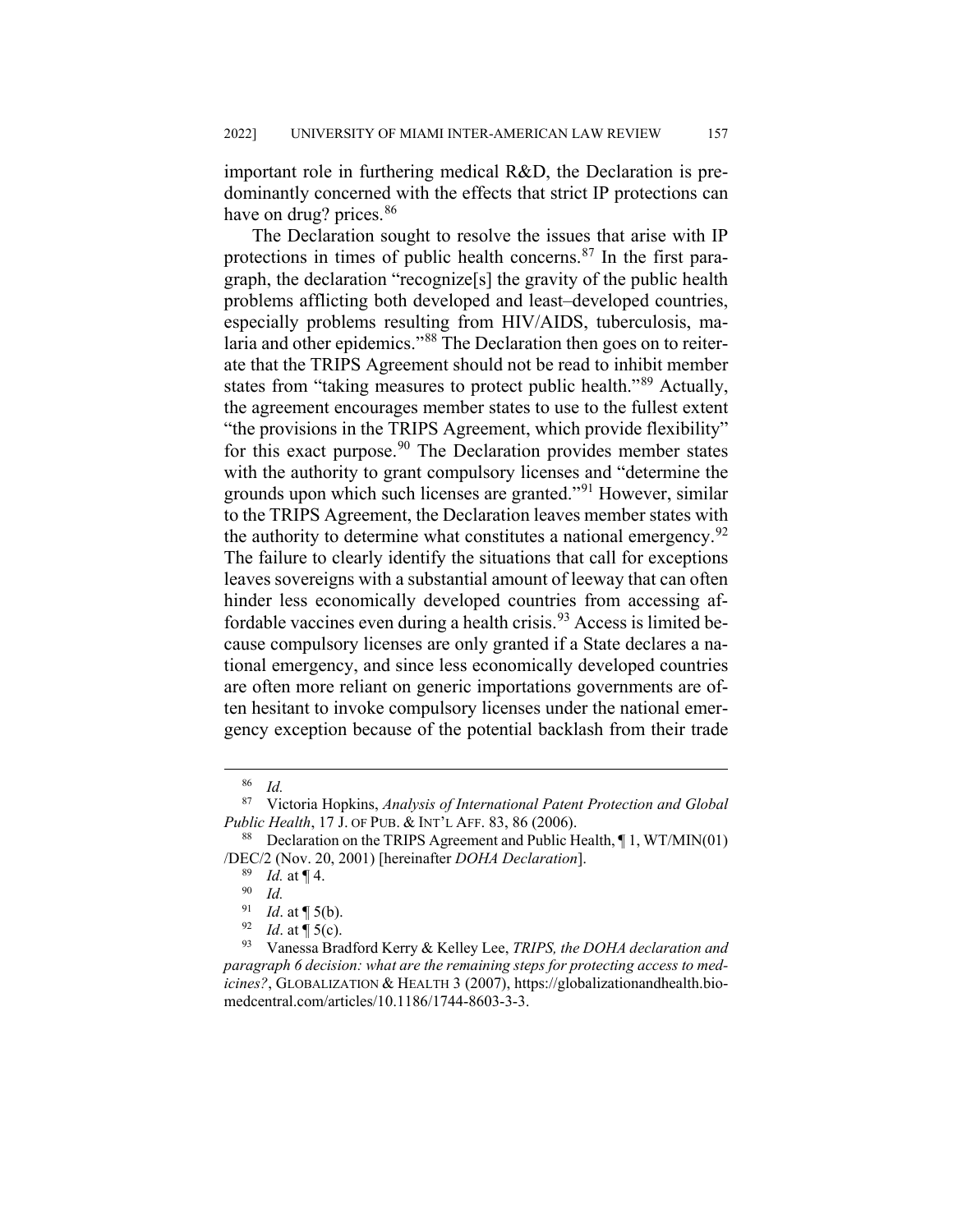158 INTER-AMERICAN LAW REVIEW [Vol. 53:2

partners in other trade areas.<sup>[94](#page-16-0)</sup> Finally, the Declaration encourages members from developed countries to "provide incentives to their enterprises and institutions to promote and encourage technology transfer to least–developed country members."[95](#page-16-1) Although IP rights have substantial protections both nationally and internationally, the right to health is a non–traditional right predominantly found only in international agreements.

#### *C. International Right to Health*

An individual's right to the highest attainable standard of physical and mental health can be found in several international legal agreements.<sup>[96](#page-16-2)</sup> First, the right to health on the international scale is described in ICESCR and affirmed by CESCR's General Comment 14, the treaty body responsible for monitoring implementation of ICESCR, as the right of everyone to the "enjoyment of the highest attainable standard of physical and mental health."<sup>[97](#page-16-3)</sup> This idea of a multifaceted right to health is further defined by the World Health Organization (WHO), which defines health as "a state of complete physical, mental, and social well–being and not merely the absence of disease or infirmity."[98](#page-16-4) Inherent in this definition is the fact that the right to health is not a guarantee that everyone will be at the optimum health level or even healthy, as it is impossible for a state actor to prevent every illness or condition.<sup>[99](#page-16-5)</sup> The right to health is more so a guarantee that state actors will take the necessary actions, or forego taking actions, so that individuals have the ability to obtain their personal highest standard of health.<sup>[100](#page-16-6)</sup> The right to health guarantees access to healthcare that is available, accessible, acceptable,

 $\frac{94}{95}$  *Id.* 

<sup>95</sup> *DOHA Declaration*, *supra* note 88, *at* ¶ 7.

<span id="page-16-2"></span><span id="page-16-1"></span><span id="page-16-0"></span>See generally G.A. Res. 217 (III) A, Universal Declaration of Human Rights, at art. 25(1) (Dec. 10, 1948) [hereinafter *UDHR*]; *see also* ICESCR, *supra* note 64, at art. 12.

<sup>97</sup> ICESCR, *supra* note 64, at art. 12.

<span id="page-16-4"></span><span id="page-16-3"></span><sup>98</sup> World Health Org., *Constitution of the World Health Organization*, pmbl https://www.who.int/governance/eb/who\_constitution\_en.pdf.

<span id="page-16-6"></span><span id="page-16-5"></span><sup>99</sup> Comm. on Econ. Soc., and Cultural Rts., *General Comment No. 14: The Right to the Highest Attainable Standard of Health*, ¶ 8, U.N. Doc. CESCR/C.12 /2000/4 (Nov. 8, 2000) [hereinafter *CESCR General Comment No. 14*].

<sup>100</sup> *Id.* at ¶ 30–33.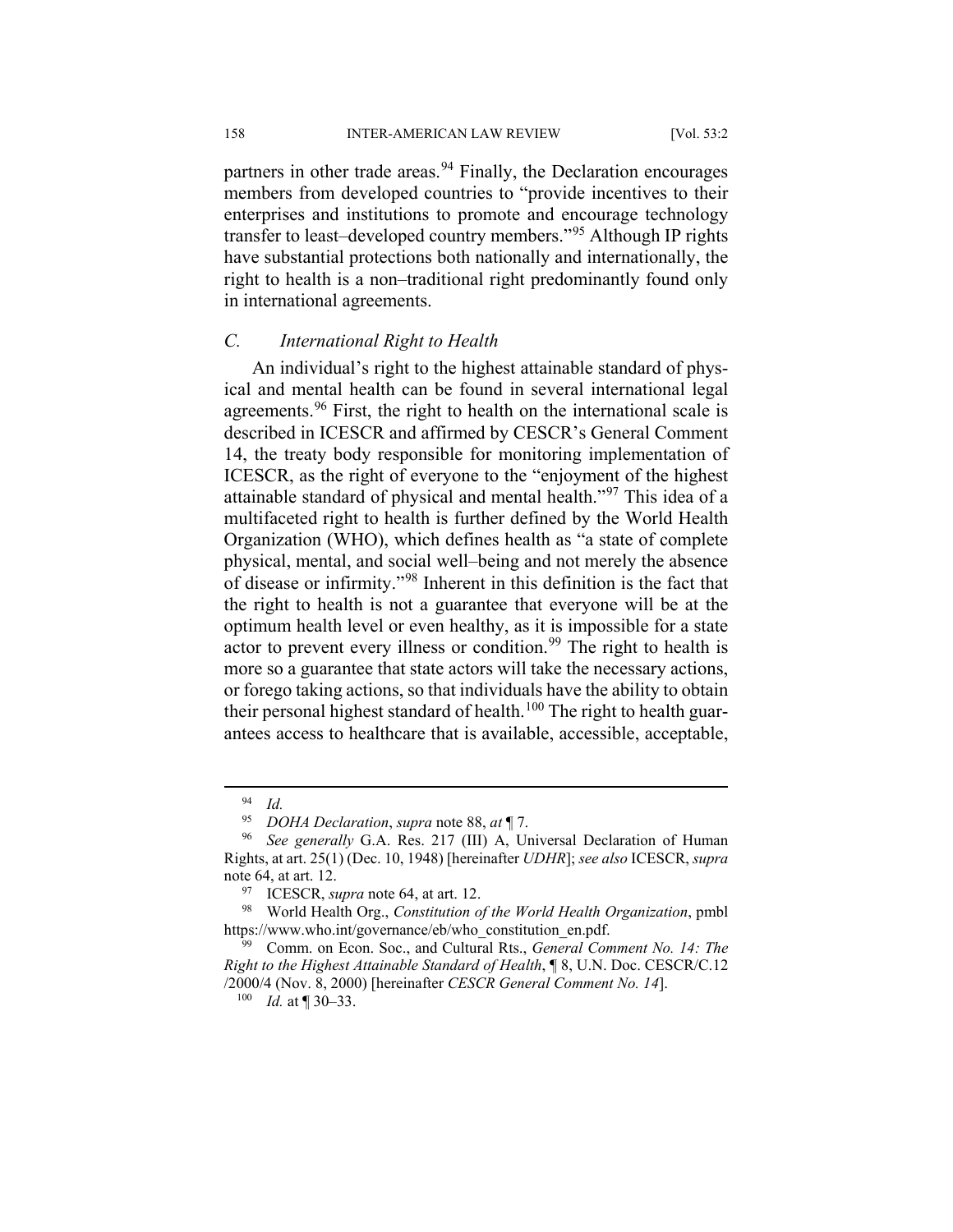and of quality.<sup>[101](#page-17-0)</sup> With that in mind, there are several international agreements and declarations that discuss the right to health and the obligations this right places upon state actors.<sup>[102](#page-17-1)</sup>

Although the most authoritative source on the right to health is ICESCR, the right to health is also referenced in the Universal Declaration of Human Rights (UDHR), the International Convention on the Elimination of all Forms of Racial Discrimination (ICERD), the Convention on the Elimination of all Forms of Discrimination Against Women (CEDAW), and the Convention on the Rights of the Child  $(CRC)$ .<sup>[103](#page-17-2)</sup> The UDHR is not a legally binding document, so the rights set forth in the document are adopted by states on a voluntary basis.<sup>[104](#page-17-3)</sup> However, it should be noted that the UDHR is a heavily influential document, as it has had a "profound influence on the development of international human rights law."[105](#page-17-4) ICERD, CEDAW, and CRC, however, have differing binding authority on the U.S. and Canada.<sup>[106](#page-17-5)</sup> Therefore, it is necessary to recognize that the U.S.'s obligations under treaties referencing the right to health are distinct from Canada's obligations.<sup>[107](#page-17-6)</sup>

A country that has signed a treaty, as opposed to having ratified a treaty, imposes differing obligations on the country.<sup>[108](#page-17-7)</sup> A signatory

<span id="page-17-3"></span><sup>104</sup> *What is the Universal Declaration of Human Rights*?, AUSTRALIAN HUM. RIGHTS COMM'N, https://humanrights.gov.au/our-work/what-universal-declarati on-human-rights (last visited Mar. 1, 2021).

<span id="page-17-5"></span><span id="page-17-4"></span><sup>106</sup> *See generally United States Ratification of International Human Rights Treaties*, HUM. RIGHTS WATCH (July 24, 2009, 12:24 PM), https://www.hrw.org /news/2009/07/24/united-states-ratification-international-human-rights-treaties.<br> $\frac{107}{Id}$ 

<span id="page-17-7"></span><span id="page-17-6"></span> $\frac{107}{108}$  *Id. Chapter Four: Becoming a Party to the Convention and the Optional Protocol,* U.N. DEP'T OF ECON. & SOC. AFF., https://www.un.org/development/desa /disabilities/resources/handbook-for-parliamentarians-on-the-convention-on-therights-of-persons-with-disabilities/chapter-four-becoming-a-party-to-the-convention-and-the-optional-protocol.html (last visited Jan. 21, 2021) [hereinafter *Chapter Four*].

 $\frac{101}{102}$  *Id.* at **[30.**<br> $\frac{102}{1}$  *Id.* at **[2010]** 

 $\frac{102}{103}$  *Id.* at  $\sqrt{2}$ , 33.

<span id="page-17-2"></span><span id="page-17-1"></span><span id="page-17-0"></span>International Covenant on the Elimination of all Forms of Racial Discrimination art. 5(e)(iv), *ratified* Oct. 21, 1994, 660 U.N.T.S. 195, 212 [hereinafter *ICERD*]; Convention on the Elimination of all Forms of Discrimination Against Women art. 11.1(f), *adopted* Dec. 18, 1979, 1249 U.N.T.S. 13 [hereinafter *CEDAW*]; Convention on the Rights of the Child art. 24, *adopted* Nov. 20, 1989, 1577 U.N.T.S. 3 [hereinafter *CRC*].

 $\frac{105}{106}$  *Id.*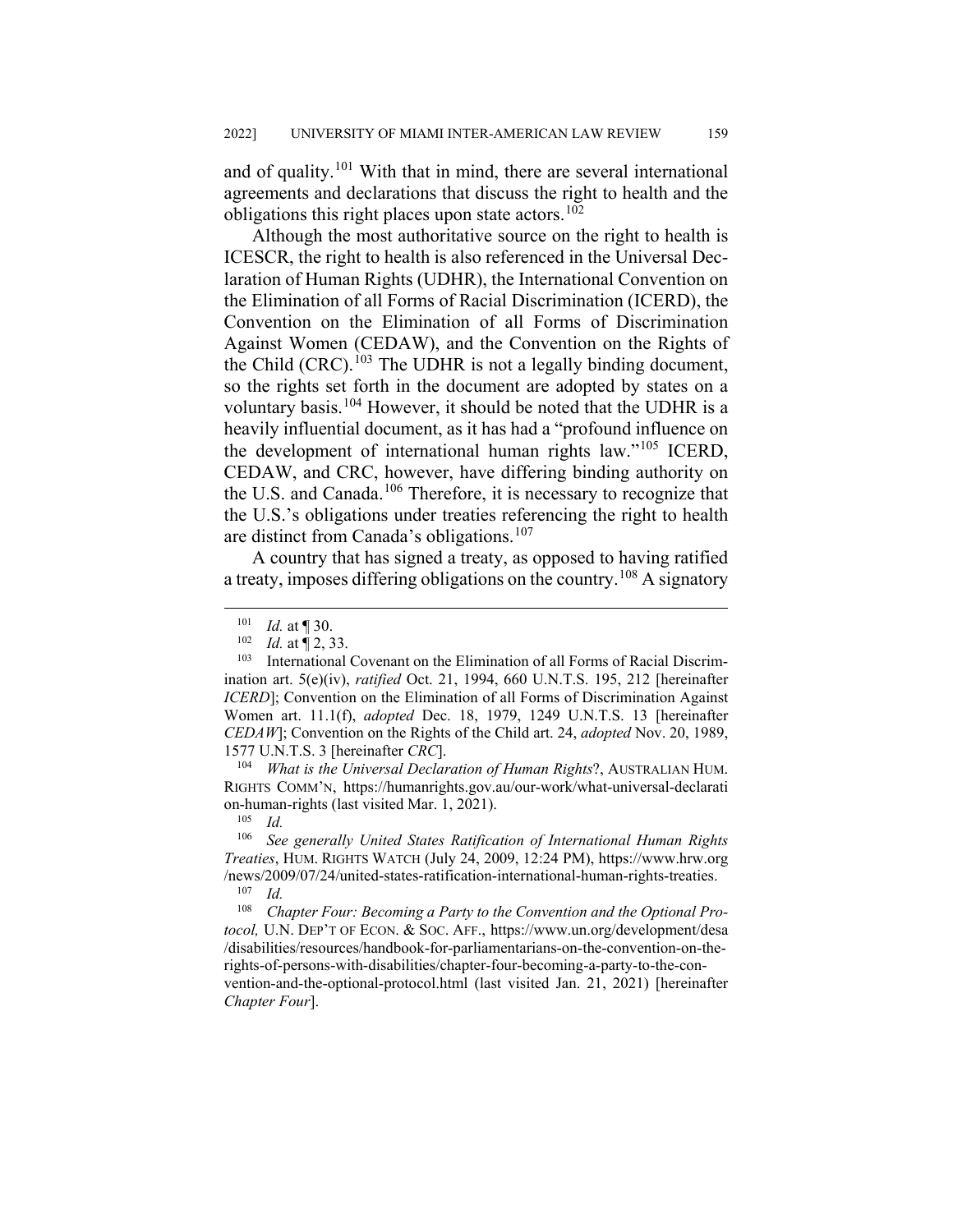cannot take any actions that would violate the core purpose of the treaty.<sup>[109](#page-18-0)</sup> In the context of the right to health, this could be intentionally denying information about contraception or HIV/AIDS meth-ods of prevention.<sup>[110](#page-18-1)</sup> On the other hand, a state that has ratified a treaty outlining a right to health has three obligations: (1) to respect, (2) to protect, and (3) to fulfill each person's right to the highest attainable standard health.<sup>[111](#page-18-2)</sup> The obligation to respect entails "refrain[ing] from interfering directly or indirectly with the enjoyment of the right to health."[112](#page-18-3) The obligation to protect requires state actors to take any necessary measures to "prevent third parties from interfering with individual's right to health."[113](#page-18-4) Finally, the obligation to fulfill requires that state actors "adopt appropriate legislative, administrative, budgetary, judicial, promotional and other measures towards the full realization of the right to health."<sup>[114](#page-18-5)</sup>

While the U.S. has only ratified ICERD, they have signed ICESCR.[115](#page-18-6) Canada has ratified both ICESCR and ICERD, assuming significantly more obligations than the  $U.S.<sup>116</sup>$  $U.S.<sup>116</sup>$  $U.S.<sup>116</sup>$  Despite only signing ICESCR, the U.S. is still under an obligation to "refrain in good faith from acts that would defeat the object and purpose of the treaty."[117](#page-18-8) However, this limitation does not appear to be substantial, as the right to health is only one part of the treaty.

Canada, by ratifying ICESCR, has agreed to be bound by the treaty and thus must respect, protect, and fulfill the right to health.<sup>[118](#page-18-9)</sup>

<span id="page-18-6"></span><span id="page-18-5"></span><span id="page-18-4"></span><span id="page-18-3"></span><span id="page-18-2"></span>Status of Ratification Interactive Dashboard, UNITED NATIONS OFF. OF THE HIGH COMM'R, https://indicators.ohchr.org (last visited Mar. 1, 2021) [hereinafter *Status of Ratification*].

<span id="page-18-7"></span><sup>116</sup> Curtis Bradley, *Treaty Signature*, DUKE LAW SCHOLARSHIP REPOSITORY (Oct. 5, 2011), https://scholarship.law.duke.edu/cgi/viewcontent.cgi?article=308 8&context=faculty\_scholarship; *see also Status of Ratification*, *supra* note 115.

<span id="page-18-8"></span><sup>117</sup> *2011 Treaty Event Towards Universal Participation and Implementation: Fact Sheet #1*, UNITED NATIONS, https://treaties.un.org/doc/source/events/2011 /Press\_kit/fact\_sheet\_1\_english.pdf (last visited Mar. 1, 2021).

<span id="page-18-9"></span><sup>118</sup> *International Human Rights Law*, UNITED NATIONS OFF. OF THE HIGH COMM'R, https://www.ohchr.org/en/professionalinterest/pages/internationallaw. aspx (last visited Mar. 1, 2021).

<span id="page-18-1"></span><span id="page-18-0"></span> $\frac{109}{110}$  *Id.* 

<sup>110</sup> *CESCR General Comment No. 14*, *supra* note 99, ¶ 33.

 $\frac{111}{112}$  *Id.* 

 $\frac{112}{113}$  *Id.* 

 $\frac{113}{114}$  *Id.* 

 $\frac{114}{115}$  *Id.*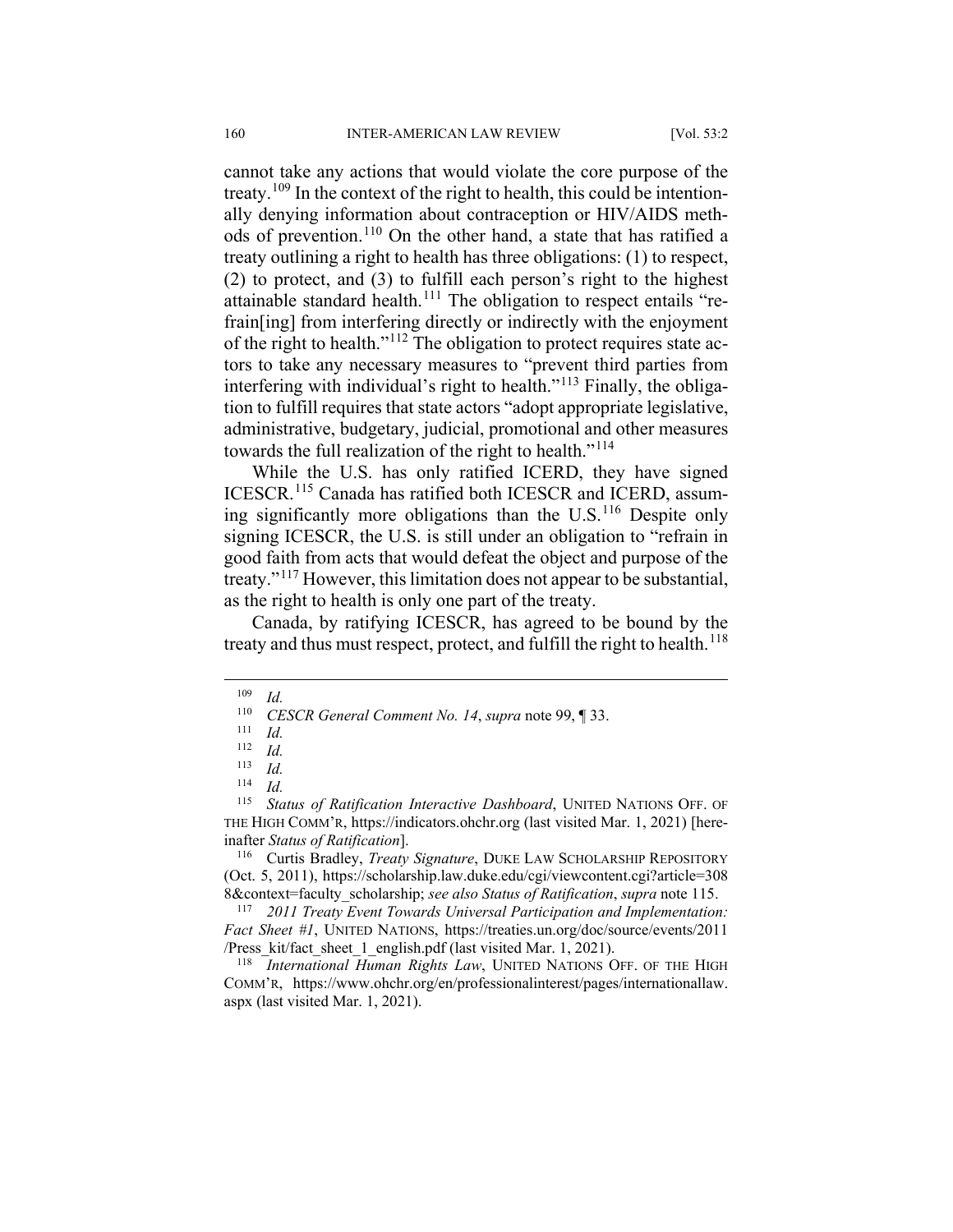Respect requires that a "State refrain from interfering directly or in-directly with the enjoyment of the right to health."<sup>[119](#page-19-0)</sup> Protection entails that a state "take measures that prevent third parties from interfering" with the right to health guaranteed in Article  $12^{120}$  $12^{120}$  $12^{120}$  Finally, states must fulfill the right to health by adopting "appropriate legislative, administrative, budgetary, judicial, promotional and other measures towards the full realization of the right to health."<sup>[121](#page-19-2)</sup> General Comment 14 also highlights the "essential role" of international cooperation and that sovereigns "comply with their commitment to take joint and separate action to achieve the full realization of the right to health." $122$ 

## i. ICESCR: Article 12

As evidenced by General Comment 14 by CESCR, the right to health comes with caveats.<sup>[123](#page-19-4)</sup> First, the right to health is not a guar-antee that a person will be healthy, as this is an impossibility.<sup>[124](#page-19-5)</sup> The right to health more predominantly focuses on the actions and lack of actions that are required of the State parties.<sup>[125](#page-19-6)</sup> State parties are limited in the actions they can take that would infringe on individuals' right to health, given their duty to ensure the realization of the right to health through state actions.<sup>[126](#page-19-7)</sup>

The right to health as it pertains to access to medications was explained by Special Rapporteur Anand Grover in her report to the United Nations General Assembly.<sup>[127](#page-19-8)</sup> The Special Rapporteur was careful to note that "access to medicines is an integral component of the right to health."[128](#page-19-9) Based on this, she explained that all medications should be made "available, accessible, acceptable and of good

 $\frac{126}{127}$  *Id.* 

<span id="page-19-9"></span><span id="page-19-8"></span><span id="page-19-7"></span><span id="page-19-6"></span><span id="page-19-5"></span><span id="page-19-4"></span>Hum. Rts. Council, *Report of the Special Rapporteur on the Right of Everyone to the Enjoyment of the Highest Attainable Standard of Physical and Mental Health*, U.N. Doc. A/HRC/23/42 (May 1, 2013) [hereinafter *Special Rapporteur on Highest Attainable Standard of Health*].

 $128$  *Id.* at ¶ 3.

<span id="page-19-0"></span> <sup>119</sup> *CESCR General Comment No. 14*, supra note 99, at ¶ 33

<span id="page-19-1"></span> $\frac{120}{121}$  *Id.* 

<span id="page-19-2"></span> $\frac{121}{122}$  *Id.* 

<span id="page-19-3"></span> $\frac{122}{123}$  *Id.* at | 38.

 $\frac{123}{124}$  *Id.* 

 $\frac{124}{125}$  *Id.* at **[8.**]<br>125 *CESCR G* 

<sup>125</sup> *CESCR General Comment No. 14*, *supra* note 99, at ¶ 38.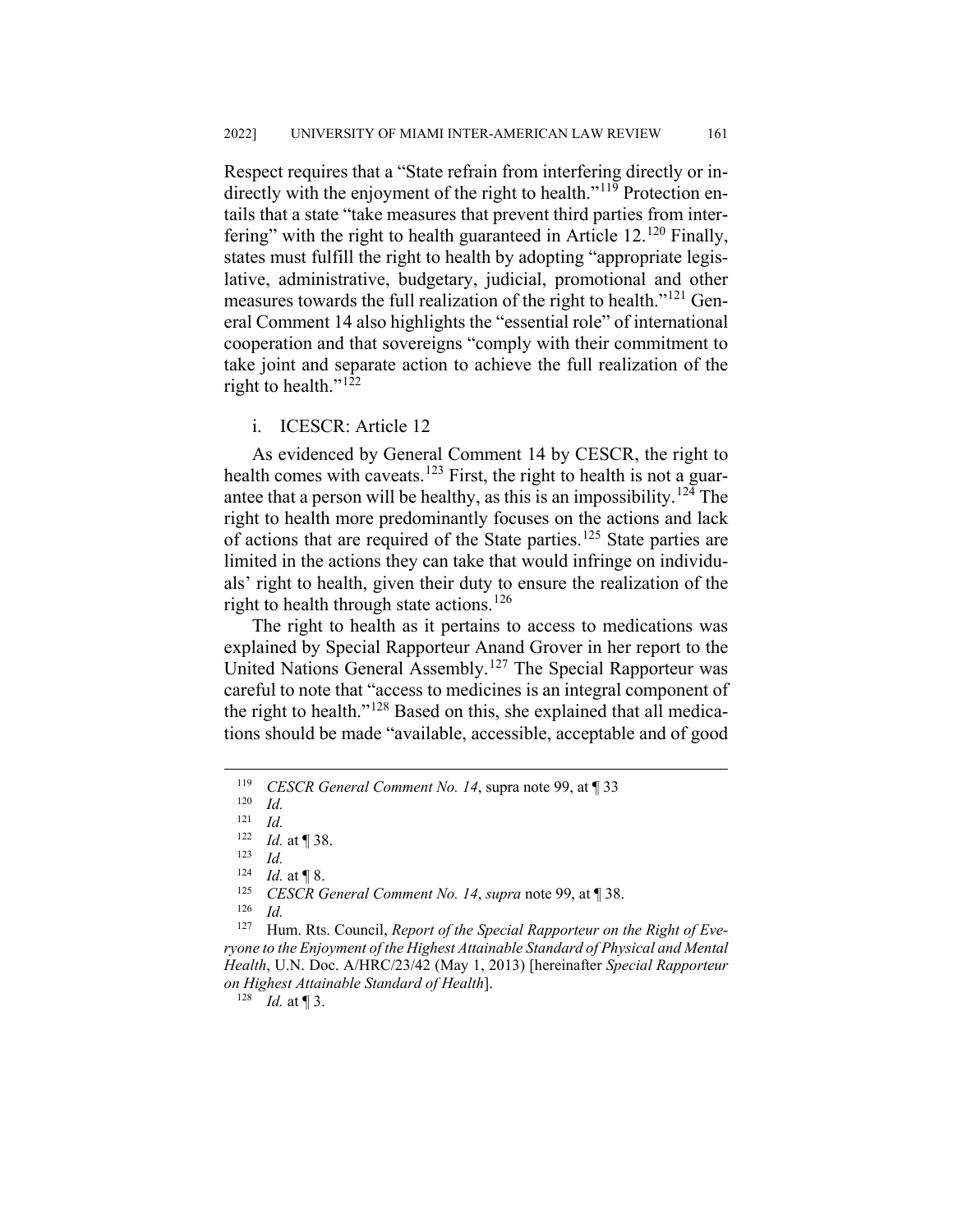quality."<sup>[129](#page-20-0)</sup> Availability refers to the principle that medications must be "available in sufficient quantity within the state party."<sup>[130](#page-20-1)</sup> Accessibility, both physical and economic accessibility, means that the medicine must be available to every individual without discrimination.[131](#page-20-2) Physical accessibility means that the medicine must be "within safe physical reach for all sections of the population."<sup>[132](#page-20-3)</sup> Economic accessibility requires that the medicines are affordable for all individuals.<sup>[133](#page-20-4)</sup> Acceptability requires that medicine "must be re-spectful of medical ethics and culturally appropriate."<sup>[134](#page-20-5)</sup> Finally, good quality requires that the medications are "scientifically and medically appropriate."<sup>[135](#page-20-6)</sup>

ii. Universal Declaration of Human Rights (UDHR)

Article 25 of the UDHR contains a detailed list of rights that pertain to an individual's right to health. Article 25(1) states that "[e]veryone has the right to a standard of living adequate for the health and well–being of himself and of his family, including food, clothing, housing and medical care and the necessary social services."[136](#page-20-7) Furthermore, this right goes on to provide that everyone also has "the right to security in the event of unemployment, sickness, disability, widowhood, old age or other lack of livelihood in circumstances beyond his control."[137](#page-20-8) Despite not being legally binding on any countries, the "protections of the rights and freedoms set out in the Declaration has been incorporated into many national constitutions and domestic legal frameworks."[138](#page-20-9)

 $\frac{137}{138}$  *Id.* 

<span id="page-20-9"></span><span id="page-20-8"></span><span id="page-20-7"></span><span id="page-20-6"></span><span id="page-20-5"></span><sup>138</sup> *Universal Declaration of Human Rights*, AMNESTY INT'L, https://www. amnesty.org/en/what-we-do/universal-declaration-of-human-rights/ (last visited Mar. 1, 2021).

<span id="page-20-0"></span> $\frac{129}{130}$  *Id.* at **[4.**]

<span id="page-20-1"></span> $\frac{130}{131}$  *Id.* 

<span id="page-20-2"></span><sup>131</sup> *CESCR General Comment No. 14*, *supra* note 99, at ¶ 12 (b).

<span id="page-20-3"></span> $\frac{132}{133}$  *Id.* 

<span id="page-20-4"></span> $\frac{133}{134}$  *Id.* 

 $\frac{134}{135}$  *Id.* 

*Id.* 

<sup>&</sup>lt;sup>136</sup> UDHR, *supra* note 96, at art. 25(1).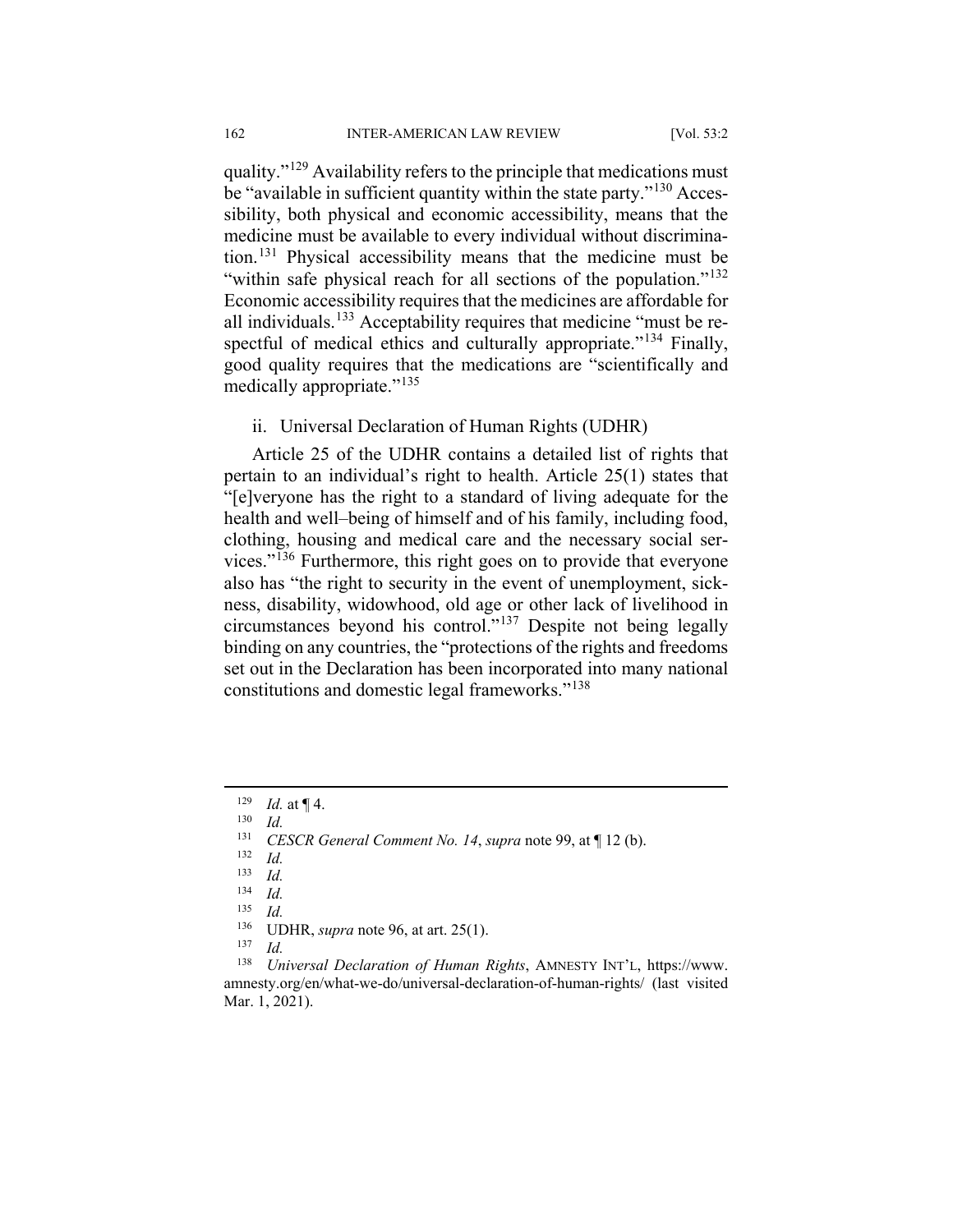#### iii. ICERD

Article 5 of ICERD provides that without distinction "as to race, colour, or national origin," everyone has a right to "public health, medical care, social security and social services."[139](#page-21-0) As both Canada and the U.S. have ratified ICERD, they are both bound by this treaty, and thus have a duty to uphold the right to public health.<sup>[140](#page-21-1)</sup>

While both ICESCR and ICERD seem to put varying degrees of obligations on the U.S., the attention afforded documents in the U.S. is minimal and mainly aspirational. $141$  While the U.S. has signed ICESCR and ratified ICERD, the process through which the U.S. ratifies treaties "diminishes the treaties' intended effects."<sup>[142](#page-21-3)</sup> When engaging in the ratification process, the U.S. will engage in reservations, declarations, or understandings to combat any provisions in the treaty that are more stringent than existing U.S. law.<sup>[143](#page-21-4)</sup> Furthermore the U.S. renders treaties "not self–executing," and therefore they are only enforceable in courts through the implementation of legislation.<sup>[144](#page-21-5)</sup> Moreover, the U.S. does not seek to enact legislation promoting the right to health as they argue that the right to health is already protected by the laws in the U.S., however, the U.S. has not expounded on how the right is protected by the current legal regime. $145$ 

#### III. EBOLA CRISIS

This history leading up to the creation of a vaccine for the Ebola virus starkly contrasts the efforts in creating the COVID–19 vaccines, as Ebola is a predominantly underfunded disease.[146](#page-21-7) This lack of funding stemmed from the fact that the Ebola virus mainly im-pacted lower–economic countries and rural communities.<sup>[147](#page-21-8)</sup>

<sup>&</sup>lt;sup>139</sup> ICERD, *supra* note 103, at art.  $5(e)(iv)$ .<br><sup>140</sup> Chapter Four, *supra* note 108

<sup>&</sup>lt;sup>140</sup> Chapter Four, *supra* note 108.

<span id="page-21-4"></span><span id="page-21-3"></span><span id="page-21-2"></span><span id="page-21-1"></span><span id="page-21-0"></span><sup>141</sup> *U.S. Aversion to International Human Rights Treaties*, GLOB. JUST. CENTER BLOG (June 22, 2017), https://globaljusticecenter.net/blog/773-u-s-avers ion-to-international-human-rights-treaties.

 $\frac{142}{143}$  *Id.* 

 $\frac{143}{144}$  *Id.* 

<span id="page-21-5"></span> $\frac{144}{145}$  *Id.* 

<span id="page-21-6"></span> $\frac{145}{146}$  *Id.* 

<span id="page-21-8"></span><span id="page-21-7"></span><sup>&</sup>lt;sup>146</sup> IP Preparedness, *supra* note 51, at 1218.

*Id.* at 1219.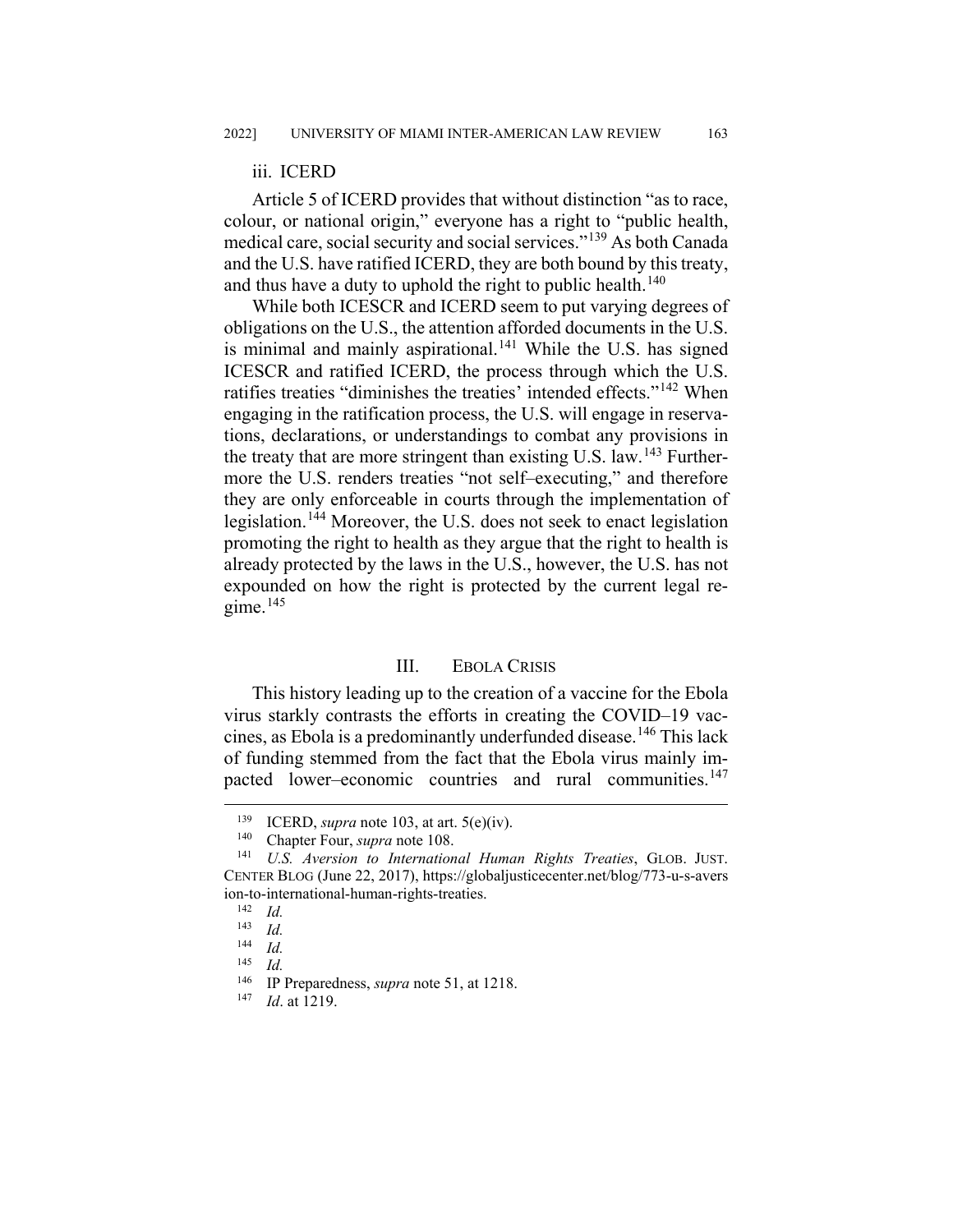164 INTER-AMERICAN LAW REVIEW [Vol. 53:2

Attention and funding towards the vaccine did not arise until economically advanced countries were impacted by the effects of the Ebola virus.<sup>[148](#page-22-0)</sup> Thus, analyzing the timeline of the Ebola vaccine development as compared to the COVID–19 vaccine development will help to highlight the dangers that stem from the use? enforcement? of strict IP rights during a global health crisis. It will also help illustrate the impact that first world country patent rights can have on those living in less economically stable countries when it comes to widespread viruses.

## *A. Timeline*

Unfortunately, it took roughly 30 years to garner enough na-tional attention to start R&D for a potential vaccine.<sup>[149](#page-22-1)</sup> In 1976, the first strain of the virus appeared in Sudan.<sup>[150](#page-22-2)</sup> This initial strain of the virus manifested itself mainly in animals, so response to this initial outbreak was minimal.<sup>[151](#page-22-3)</sup> The next prominent exposure was the third strain of the Ebola virus, which appeared in humans in  $1994$ <sup>[152](#page-22-4)</sup> At that point, this new strain of the virus began to affect Uganda.<sup>[153](#page-22-5)</sup> A common denominator afflicting all of the areas where outbreaks occurred is the minimal regional economic power that fails to draw interest from private companies.[154](#page-22-6) Despite the high outbreak fatality rate between 1996 and 2016 ranging from a low of 25 percent to as high as 90 percent, the lack of funding interest remained.<sup>[155](#page-22-7)</sup>

Despite the reluctance of big pharmaceutical corporations to engage in costly R&D, the Canadian government funded research to gage in every recent, the examining-[156](#page-22-8) After several years of research, a patent for an Ebola virus vaccine, rVSV–ZEBOV, was

<sup>&</sup>lt;sup>148</sup> *Id.* at 1224.

<span id="page-22-3"></span><span id="page-22-2"></span><span id="page-22-1"></span><span id="page-22-0"></span><sup>149</sup> *See Outbreaks Chronology: Ebola Virus Disease*, CDC, http://www.cdc.g ov/vhf/ebola/outbreaks/history/chronology.html (last updated July 28, 2017).

 $\frac{150}{151}$  *Id.* 

<sup>151</sup> IP Preparedness, *supra* note 51, at 1208.

 $\frac{152}{153}$  *Id.* 

 $\frac{153}{154}$  *Id.* 

 $\frac{154}{155}$  *Id.* at 1209.

Id. at 1218-19.

<span id="page-22-8"></span><span id="page-22-7"></span><span id="page-22-6"></span><span id="page-22-5"></span><span id="page-22-4"></span><sup>156</sup> William W. Fisher III & Katrina Geddes, *Learning from Ebola: How Drug–Development Policy Could Help Stop Outbreaks of Infectious Diseases*, STANFORD UNIV. PRESS 1, 9 (Oct. 14, 2015), https://cyber.harvard.edu/people/tfi sher/Learning\_from\_Ebola.pdf.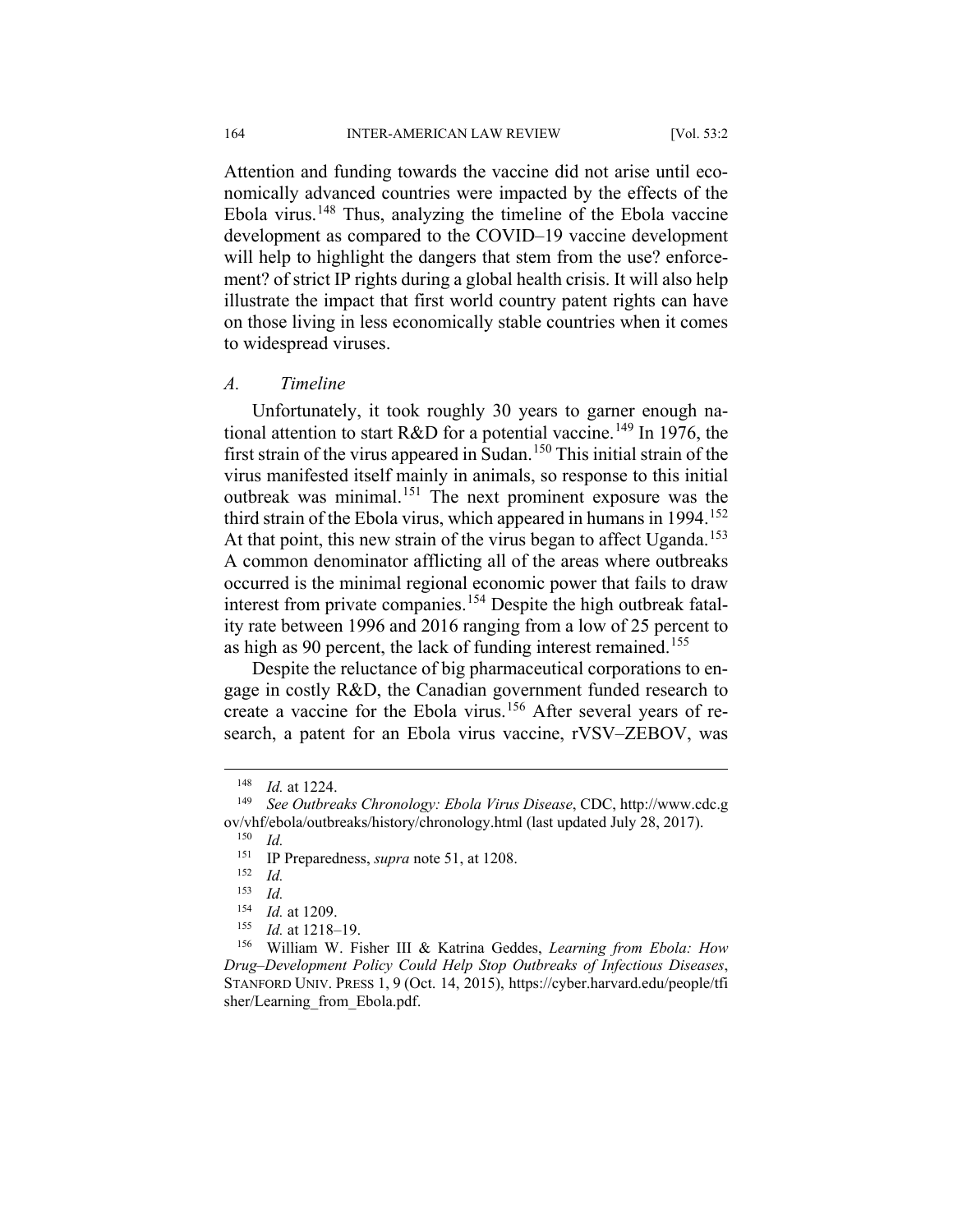granted to Canada in 2003.<sup>[157](#page-23-0)</sup> Animal testing was performed on the patented vaccine and these tests confirmed that the vaccine was safe and highly efficient.<sup>[158](#page-23-1)</sup> Moved by these promising results, researchers initially hoped to begin human trials and subsequently licensing the vaccine by  $2010$ .<sup>[159](#page-23-2)</sup> However, this timeline was not met, as private pharmaceutical companies remained reluctant to engage in the costly development process until the  $2014-2016$  outbreak.<sup>[160](#page-23-3)</sup> The later outbreak, which reached the U.S., opened up funding that would aid in supporting expedited  $R&D$  for the virus.<sup>[161](#page-23-4)</sup> After the opening of funding, the rVSV–ZEBOV vaccine was eventually licensed to Merck and received FDA approval for prevention of the Ebola virus in  $2019$ .<sup>[162](#page-23-5)</sup>

## *B. Connections to the COVID–19 Development*

A key theme presented throughout the Ebola vaccine development history was that private pharmaceutical companies were unwilling to engage in the costly R&D associated with vaccine development for a virus that predominantly affected a group of people unable to generate enough revenue to cover the costs of  $R&D.<sup>163</sup>$  $R&D.<sup>163</sup>$  $R&D.<sup>163</sup>$ This notion is central in vaccination processes, as companies engaging in costly R&D have a greater motivation to focus their resources on treatments or preventatives for diseases that will generate large profits, like HIV/AIDS medications.<sup>[164](#page-23-7)</sup> The intermittent nature of the Ebola outbreaks and the fact that these outbreaks occurred in non–affluent areas kept  $R&D$  efforts at a minimal level.<sup>[165](#page-23-8)</sup>

<span id="page-23-1"></span><span id="page-23-0"></span> <sup>157</sup> IP Preparedness, *supra* note 51, at 1221; *see also* Recombinant Vesicular Stomatitis Virus Vaccines for Viral Hemorrhagic Fevers, Can. Patent No. WO 2004/011–488 A2 (filed July 28, 2003).

<sup>&</sup>lt;sup>158</sup> IP Preparedness, *supra* note 51, at 1221.

 $\frac{159}{160}$  *Id.* 

 $\frac{160}{161}$  *Id.* at 1222.

*Id.* at 1219.

<span id="page-23-5"></span><span id="page-23-4"></span><span id="page-23-3"></span><span id="page-23-2"></span><sup>162</sup> *First FDA–approved vaccine for the prevention of Ebola virus disease, marking a critical milestone in public health preparedness and response*, U.S. FOOD & DRUG ADMIN. (Dec. 19, 2019), https://www.fda.gov/news-events/pressannouncements/first-fda-approved-vaccine-prevention-ebola-virus-diseasemarking-critical-milestone-public-health.

<sup>163</sup> IP Preparedness, *supra* note 51, at 1218.

<span id="page-23-7"></span><span id="page-23-6"></span><sup>164</sup> *Id.* at 1209.

<span id="page-23-8"></span><sup>165</sup> *Id.* at 1213.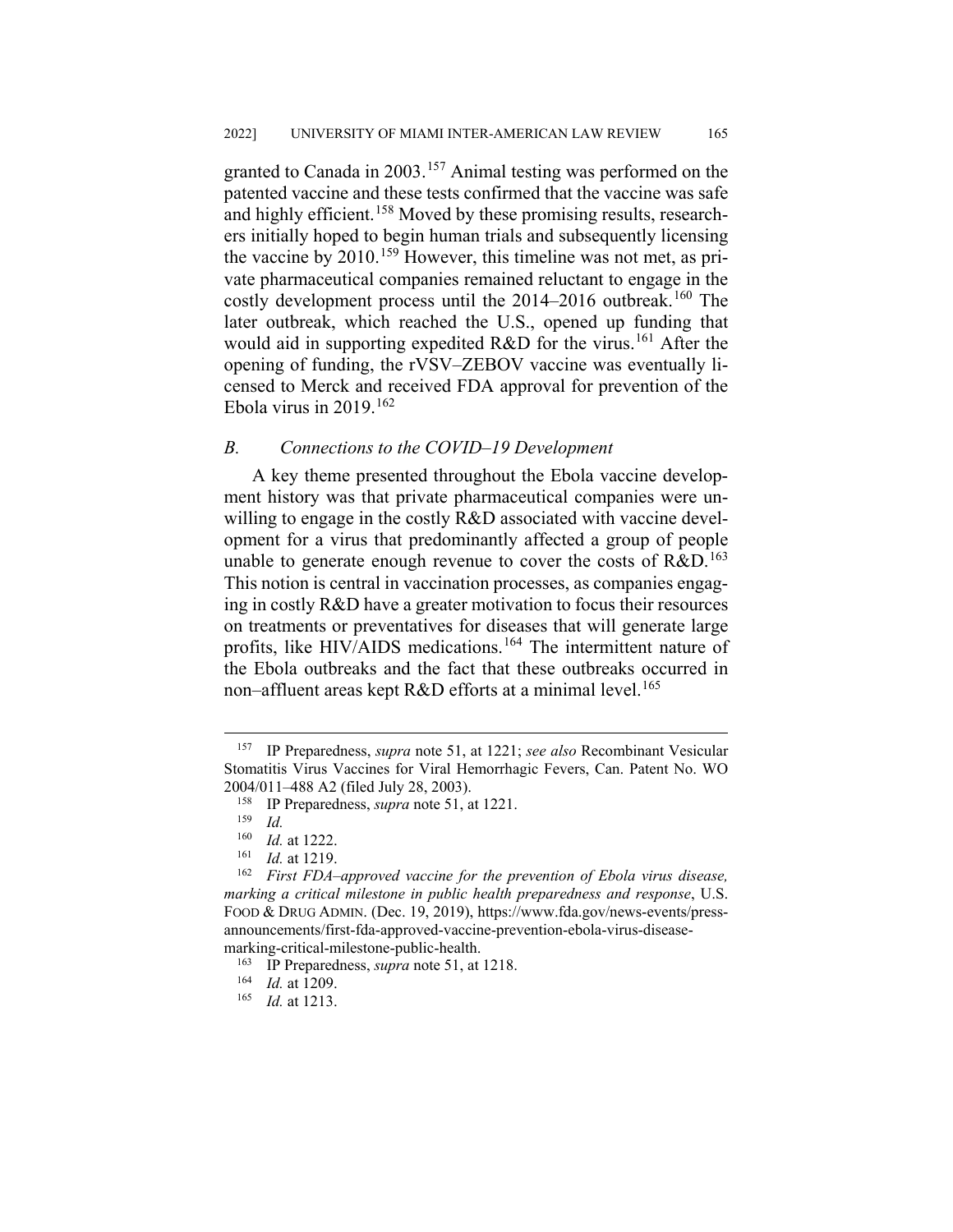Furthermore, the fact that vaccine development oftentimes entails a reliance on public health organizations, governments, or non-profits renders it challenging to address the spread of viruses.<sup>[166](#page-24-0)</sup> These organizations or entities are often limited in funding, support, and have a lack of experience in developing vaccines at a rapid rate.<sup>[167](#page-24-1)</sup> As seen with the Canadian government during the production of the Ebola vaccine, it took almost a decade to move from pa-tent to human trials.<sup>[168](#page-24-2)</sup> Contrast that process with the less than a year it has taken to place several vaccines on the market for the COVID– 19 virus.<sup>[169](#page-24-3)</sup> The main difference between the two historical timelines is that COVID–19 vaccine development was supported by big pharmaceutical companies that have the necessary resources to expedite R&D.[170](#page-24-4)

The troubles plaguing the vaccine development for the Ebola virus highlight the potential repercussions that may stem from COVID–19 vaccine patents. While players in big pharmaceuticals were quick to produce these COVID–19 vaccines, these large corporations have failed to address how their granted patents will affect the access to a vaccine in communities that reside in less affluent or rural areas.<sup>[171](#page-24-5)</sup> The main focus on profit fails to consider the widespread impact of this virus, especially as it pertains to the communities that these pharmaceutical companies neglected during the Ebola outbreaks.[172](#page-24-6) As seen by the development of the Ebola virus vaccine, private pharmaceutical corporations' main priority is profit.[173](#page-24-7) Thus, there must be a system of checks and balances to

 $\frac{166}{167}$  *Id.* at 1244.

<sup>&</sup>lt;sup>167</sup> *Id.* at 1204.<br><sup>168</sup> *Id.* at 1221

<sup>&</sup>lt;sup>168</sup> *Id.* at 1221.

<span id="page-24-3"></span><span id="page-24-2"></span><span id="page-24-1"></span><span id="page-24-0"></span>Nikola Davis, *How has a Covid Vaccine been Developed so Quickly?*, THE GUARDIAN (Dec. 8, 2020, 06:58 EST), https://www.theguardian.com/society /2020/dec/08/how-has-a-covid-vaccine-been-developed-so-quickly.

<span id="page-24-4"></span><sup>170</sup> Drew Armstrong, *The World's Most Loathed Industry gave us a Vaccine in Record Time*, BLOOMBERG (Dec. 23, 2020, 5:00 AM), https://www.bloomberg .com/news/features/2020-12-23/covid-vaccine-how-big-pharma-saved-theworld-in-2020.

<span id="page-24-5"></span><sup>171</sup> Sharon Lerner, *World Faces Covid–19 "Vaccine Apartheid"*, THE INTERCEPT (Dec. 31, 2020, 9:52 AM), https://theintercept.com/2020/12/31/covid -vaccine-countries-scarcity-access/.

<sup>172</sup> IP of Vaccines, *supra* note 80, at 170–71.

<span id="page-24-7"></span><span id="page-24-6"></span><sup>173</sup> Richard Anderson, *Pharmaceutical Industry gets High on Fat Profits*, BBC NEWS (Nov. 6, 2014), https://www.bbc.com/news/business-28212223.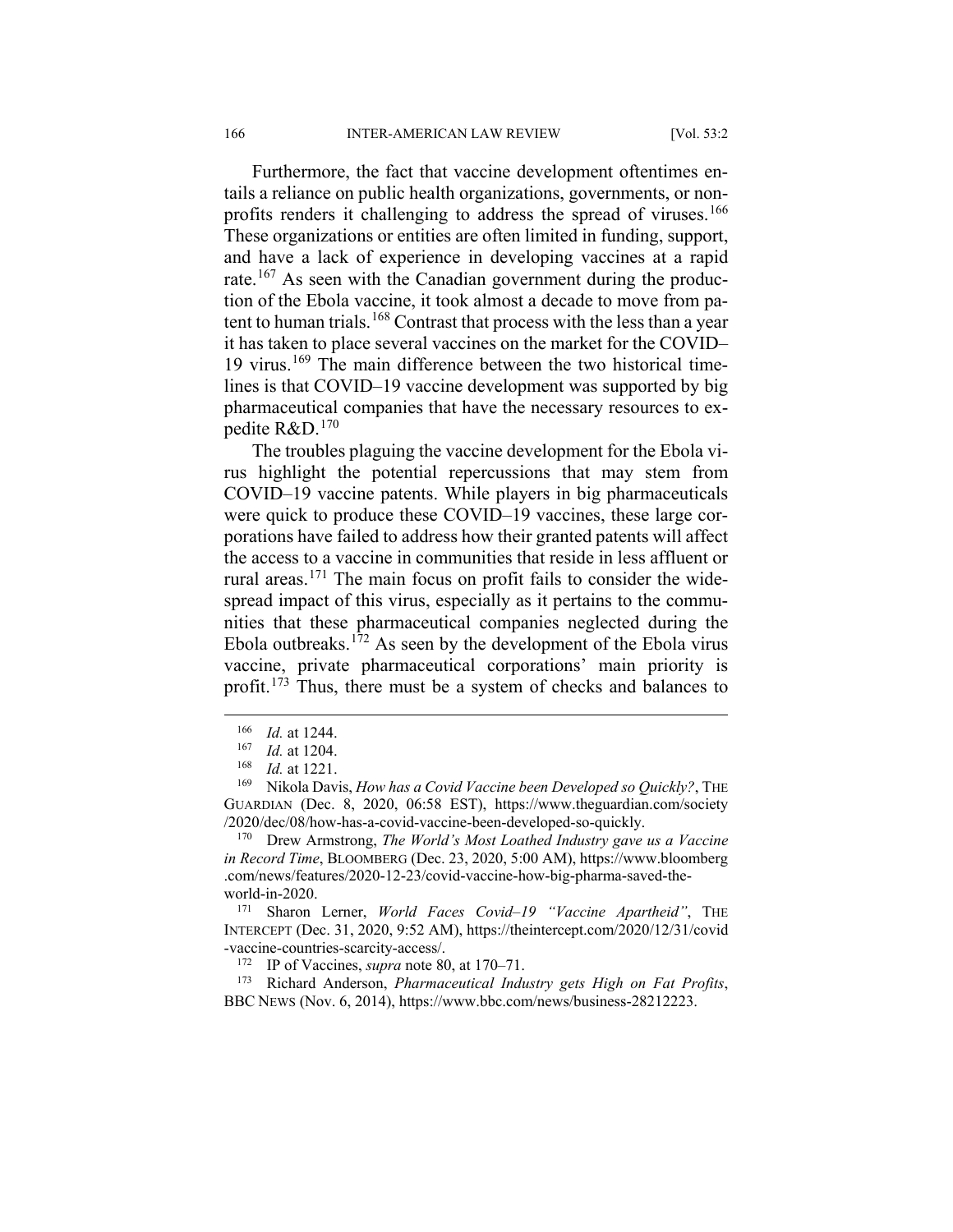ensure that people worldwide have economic and physical access to the vaccines, and this requires a restructuring of the strong IP rights associated with pharmaceutical patents.

## IV. CURRENT RESPONSES TO COVID–19 VACCINE DEVELOPMENT

## *A. The Vaccine Race*

As exemplified by the Ebola outbreak in 2014–2016, large scale outbreaks temporarily heighten the incentives for private pharmaceutical compani3es to engage in costly  $R&D$ .<sup>[174](#page-25-0)</sup> These incentives, such as increased funding streams, ignite a race for the development of a vaccine that responds to the outbreak.[175](#page-25-1) Moreover, pharmaceutical companies are not often forced to start from scratch on a vac-cine.<sup>[176](#page-25-2)</sup> It is likely that any pathogen that has had a modicum of pre– outbreak R&D will be already have technology that is protected by IP rights.[177](#page-25-3) However, similar to changing formulations, big pharmaceutical companies can utilize this prior research to develop their own vaccine or drug that they themselves can patent.<sup>[178](#page-25-4)</sup>

While the race for patents primarily wages between private pharmaceutical companies due to their economic power, some governments will often involve themselves in the development process to promote a sense of vaccine nationalism.[179](#page-25-5) Countries seeking to be the leader in the vaccine race will open up funding, expedite patent processes, and aid private companies that are within their region.<sup>[180](#page-25-6)</sup>

Currently three major players have hit the U.S. market with a COVID–19 vaccine: (1) Moderna, (2) Pfizer–BioNTech, and (3)

<sup>180</sup> *Id.*

<span id="page-25-0"></span><sup>&</sup>lt;sup>174</sup> IP Preparedness, *supra* note 51, at 1222.

 $\frac{175}{176}$  *Id.* at 1225–26.

 $\frac{176}{177}$  *Id.* at 1244.

 $\frac{177}{178}$  *Id.* 

 $\frac{178}{179}$  *Id.* 

<span id="page-25-6"></span><span id="page-25-5"></span><span id="page-25-4"></span><span id="page-25-3"></span><span id="page-25-2"></span><span id="page-25-1"></span>Jon Smith et al., *Vaccine Production, Distribution, Access and Uptake*, NAT'L CENTER FOR BIOTECHNOLOGY INFO. (July 30, 2011), https://www.ncbi. nlm.nih.gov/pmc/articles/PMC3164579/.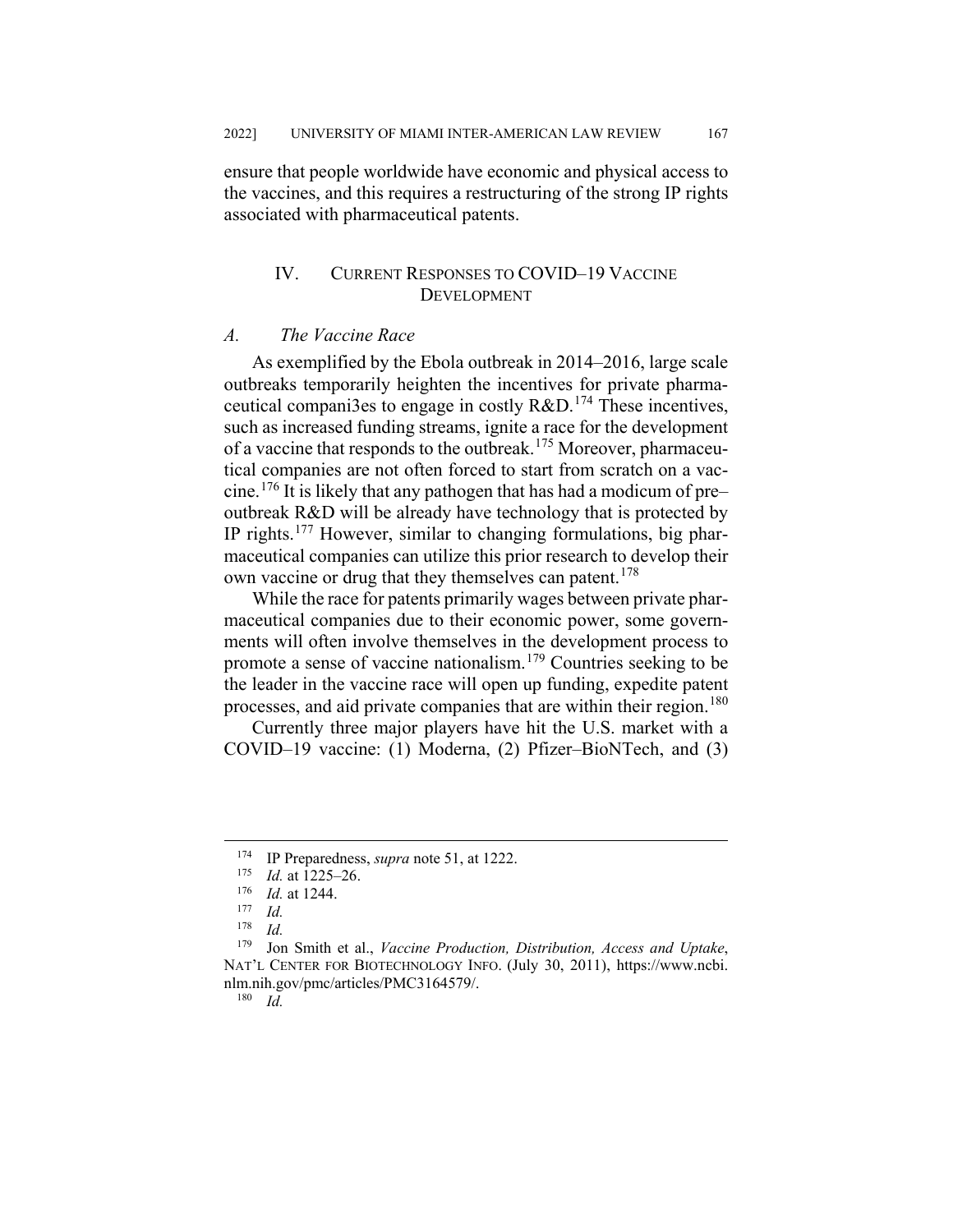Johnson and Johnson.<sup>[181](#page-26-0)</sup> On December 11, 2020 the first vaccine was approved by the FDA for emergency usage and formulated by Pfizer and BioNTech.<sup>[182](#page-26-1)</sup> The Pfizer vaccine is "based on mRNA technology, which is completely new in a human vaccine."[183](#page-26-2) The vaccine was formulated by introducing "part of the genetic material of the SARS–CoV–2 virus in the form of messenger RNA."[184](#page-26-3) Moderna's vaccine uses the same mRNA type of formulation in their COVID-19 vaccine.<sup>[185](#page-26-4)</sup>

Ingredients within the two vaccines are similar, however there are some slight differences in formulation and dosages.<sup>[186](#page-26-5)</sup> Pfizer's ingredients are listed as: mRNA, lipids, potassium chloride, monobasic potassium phosphate, sodium chloride, dibasic sodium phos-phate dehydrate, and sucrose.<sup>[187](#page-26-6)</sup> Moderna's ingredients are mRNA, lipids, tromethamine, tromethamine hydrochloride, acetic acid, so-dium acetate, and sucrose.<sup>[188](#page-26-7)</sup> Furthermore, while both vaccines require two shots, Moderna chose a much large dosage per shot than

<span id="page-26-2"></span><sup>183</sup> Nathan Bartlett, *Pfizer Vaccine may not be the Choice for Frail People, but it's too Early to make Firm Conclusions*, THE CONVERSATION (Jan. 18, 2021, 1:43 AM), https://theconversation.com/the-pfizer-vaccine-may-not-be-the-bestchoice-for-frail-people-but-its-too-early-to-make-firm-conclusions-153445; *see also Understanding and Explaining mRNA COVID–19 Vaccines*, CTR. FOR DISEASE CONTROL AND PREVENTION, https://www.cdc.gov/vaccines/covid-19 /hcp/mrna-vaccine-basics.html (last reviewed Nov. 24, 2020).

<sup>184</sup> Bartlett, *supra* note 183.<br><sup>185</sup> Alejandra Martinez Mo

<span id="page-26-4"></span><span id="page-26-3"></span>Alejandra Martinez, *Moderna vs. Pfizer: Is There a "Best" mRNA Vaccine?*, THE SCIENTIST (Sept. 24, 2021), https://www.the-scientist.com/news-opin ion/moderna-vs-pfizer-is-there-a-best-mrna-vaccine-69229.

<sup>188</sup> *Id.*

<span id="page-26-0"></span> <sup>181</sup> Claire Felter, *A Guide to Global COVID–19 Vaccine Efforts*, COUNCIL ON FOREIGN REL, https://www.cfr.org/backgrounder/guide-global-covid–19-vaccine -efforts (last updated Mar. 1, 2021, 9:00 AM).

<span id="page-26-1"></span><sup>182</sup> *FDA Takes Key Action in Fight Against COVID–19 by Issuing Emergency Authorization for First COVID–19 Vaccine*, FOOD & DRUG ADMIN. (Dec. 11, 2020), https://www.fda.gov/news-events/press-announcements/fda-takes-key-act ion-fight-against-covid-19-issuing-emergency-use-authorization-first-covid-19

<span id="page-26-5"></span><sup>186</sup> Helen Branswell, *A Side–by–Side Comparison of the Pfizer/BioNTech and Moderna Vaccines*, STATNEWS, https://www.statnews.com/2020/12/19/a-sideby-side-comparison-of-the-pfizer-biontech-and-moderna-vaccines/ (last updated Jan. 31, 2022).

<span id="page-26-7"></span><span id="page-26-6"></span><sup>187</sup> *Fact Check-Anti-COVID–19 vaccine cartoon contains false information*, REUTERS (Aug. 2, 2021 1:22 PM), https://www.reuters.com/article/factcheckcovid-cartoon/fact-check-anti-covid-19-vaccine-cartoon-contains-false-information-idUSL1N2P91K7.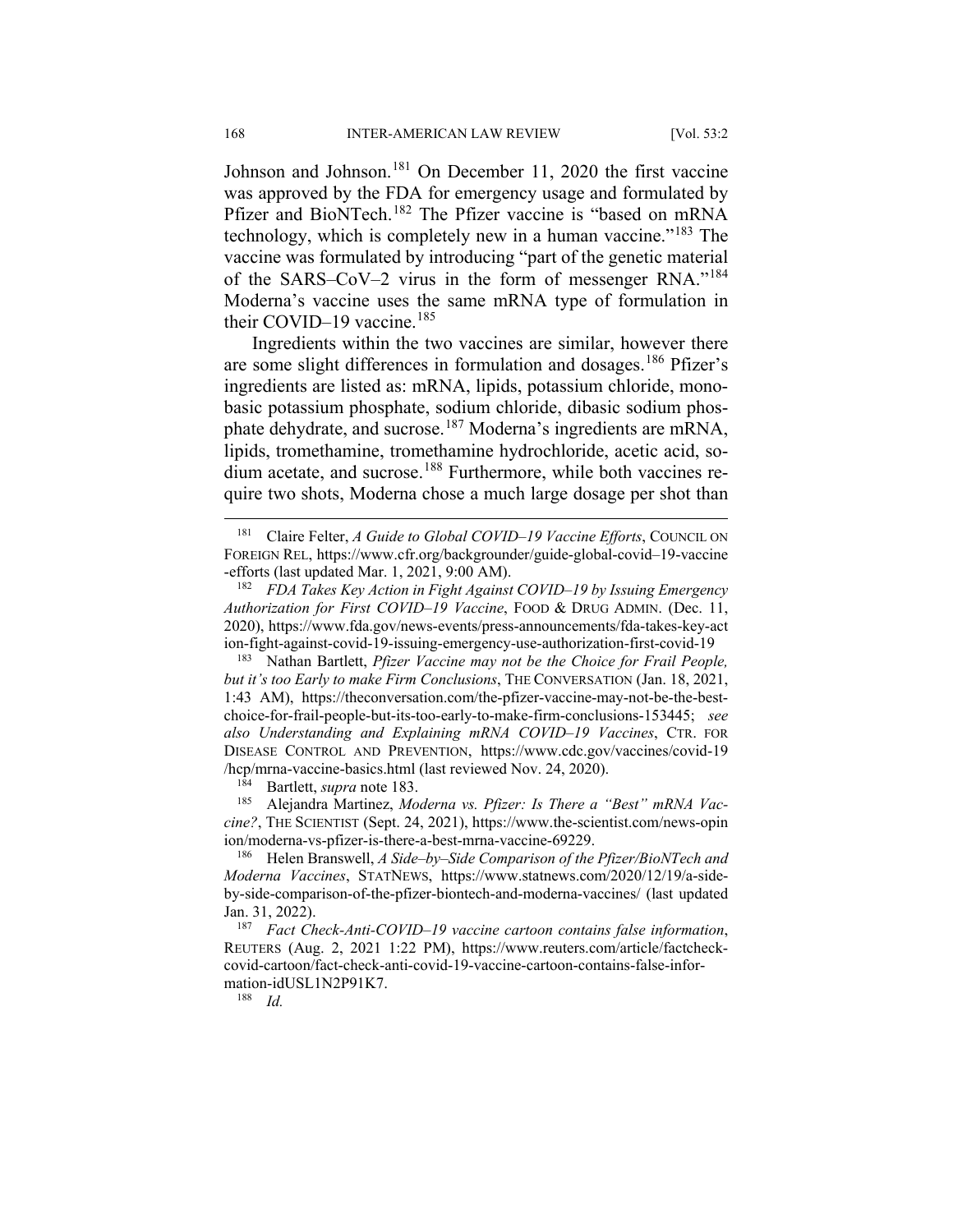Pfizer.<sup>[189](#page-27-0)</sup> The Pfizer vaccine is administered with a first shot of 30 micrograms of the vaccine and a second shot after 21 days of the same dosage.<sup>[190](#page-27-1)</sup> Moderna has a 100 microgram dosage and the sec-ond dose is administered after a 28-day waiting period.<sup>[191](#page-27-2)</sup>

Both Moderna and Pfizer–BioNTech claim that several of their preexisting patents protect their vaccine formulations.<sup>[192](#page-27-3)</sup> As listed on Moderna's website, they have seven patents that protect their COVID–19 mRNA–1273 vaccine.<sup>[193](#page-27-4)</sup> These patents are from the U.S. and foreign jurisdictions.<sup>[194](#page-27-5)</sup> Similarly, the Pfizer–BioNTech COVID–19 vaccine has patent protections both nationally and internationally.[195](#page-27-6)

## *B. U.S. Response to COVID–19*

Similar to the U.S. response during the Ebola outbreak of 2014– 2016, the U.S. was quick to get involved in pharmaceutical research for a virus that was and continues to impact people within their borders.[196](#page-27-7) The U.S. took swift steps to promote a COVID–19 vaccine development process after the initial outbreak.<sup>[197](#page-27-8)</sup> Through several strategic steps, the U.S. gave U.S.–based pharmaceutical corpora-tions a leg up in creating the world's first COVID–19 vaccines.<sup>[198](#page-27-9)</sup>

<span id="page-27-4"></span><sup>193</sup> *Program Patents*, MODERNA, https://www.modernatx.com/patents (last visited Jan. 20, 2021).

 $\frac{197}{198}$  *Id.* 

<span id="page-27-9"></span><span id="page-27-8"></span>David E. Sanger et al., *Profits and Pride at Stake, the Race for a Vaccine Intensifies*, NY TIMES (May 2, 2020), https://www.nytimes.com/2020/05/02/us/p olitics/vaccines-coronavirus-research.html.

<sup>&</sup>lt;sup>189</sup> Branswell, *supra* note 186.

 $\frac{190}{191}$  *Id.* 

 $\frac{191}{192}$  *Id.* 

<span id="page-27-3"></span><span id="page-27-2"></span><span id="page-27-1"></span><span id="page-27-0"></span><sup>192</sup> *See* Daniel Shores, *Breaking Down Moderna's COVID–19 Patent Pledge: Why Did they do it?*, IP WATCHDOG (Nov. 11, 2020), https://www.ipwatchdog.c om/2020/11/11/breaking-modernas-covid-19-patent-pledge/id=127224/; *see also* Mario Gaviria & Burcu Kilic, *BioNTech and Pfizer's BNT162 Vaccine Patent Landscape*, PUB. CITIZEN (Nov. 16, 2020), https://www.citizen.org/article/bion tech-and-pfizers-bnt162-vaccine-patent-landscape/.

 $\frac{194}{195}$  *Id.* 

<sup>&</sup>lt;sup>195</sup> Gaviria & Kilic, *supra* note 192.<br><sup>196</sup> See generally Karen Weintraub.

<span id="page-27-7"></span><span id="page-27-6"></span><span id="page-27-5"></span><sup>196</sup> *See generally* Karen Weintraub & Elizabeth Weise, *Federal Spending on COVID–19 Vaccine Candidates Tops \$9 Billion, Spread among 7 Companies*, USA TODAY (Aug. 8, 2020, 8:00 AM), https://www.usatoday.com/story/news/ health/2020/08/08/feds-spending-more-than-9-billion-covid-19-vaccine-candidates/5575206002/.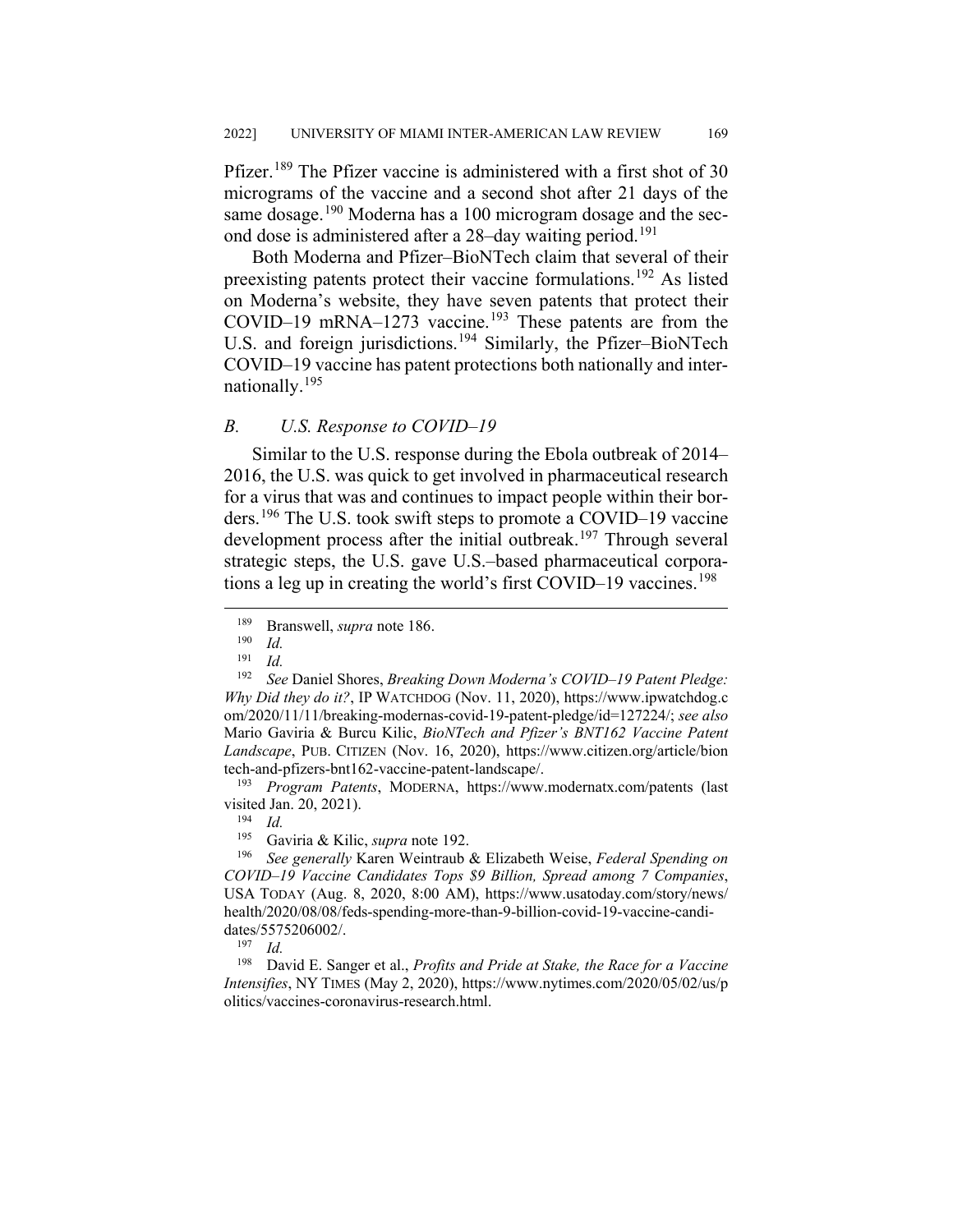With respect to funds, the U.S. acted rapidly to ease the financial burden on the companies that were engaging in COVID–19 R&D for a potential vaccine.<sup>[199](#page-28-0)</sup> The U.S. Patent and Trade Office (USPTO) enacted a process called the "COVID–19 Prioritized Examination Pilot Program" on May 8,  $2020$ <sup>[200](#page-28-1)</sup> This program sought to fast–track the development of COVID–19 related technology and medication by expediting applications for patents relating to this re-search.<sup>[201](#page-28-2)</sup> At the start of this program, the Patent Office began accepting requests for priority examination of up to 500 qualifying pa-tent applications that pertained to COVID–19 ideas.<sup>[202](#page-28-3)</sup> Furthermore, the Office also waived the payment of certain fees that are usually associated with prioritized examination of patent applications.<sup>[203](#page-28-4)</sup>

The U.S. also limited regulations that were required of new vaccines by allowing the use of vaccines that had not yet been approved to help mitigate the Covid–19 pandemic.<sup>[204](#page-28-5)</sup> Both the Pfizer and Moderna vaccines were given emergency use authorization status, which allowed the vaccines to be given to certain groups of people while safety and effectiveness studies were still underway.<sup>[205](#page-28-6)</sup> Any new vaccine must be reviewed by the FDA, a process which in-volves a study conducted with thousands of people.<sup>[206](#page-28-7)</sup> The normal process can take up to a decade in some cases.[207](#page-28-8) However, as the

 <sup>199</sup> Weintraub & Weise, *supra* note 196.

<span id="page-28-1"></span><span id="page-28-0"></span><sup>200</sup> *COVID–19 Prioritized Examination Pilot Program*, U.S. PAT. & TRADEMARK OFF., https://www.uspto.gov/initiatives/covid-19-prioritized-exami nation-pilot (last visited Jan. 22, 2021).<br> $^{201}$  *Id* 

 $\frac{201}{202}$  *Id.* 

<span id="page-28-3"></span><span id="page-28-2"></span><sup>202</sup> Department of Commerce Patent and Trademark Office; COVID–19 Prioritized Examination Pilot Program, 85 Fed. Reg. 94, 28932 (May 14, 2020).

 $\frac{203}{204}$  *Id.* 

<span id="page-28-5"></span><span id="page-28-4"></span><sup>204</sup> *Emergency Use Authorization for Vaccines Explained*, U.S. FOOD & DRUG ADMIN. (Nov. 11, 2020), https://www.fda.gov/vaccines-blood-biologics/vac cines/emergency-use-authorization-vaccines-explained [hereinafter *EUA Explained*].

<span id="page-28-6"></span><sup>205</sup> Berkeley Lovelace Jr., *FDA Approves Second Covid Vaccine for Emergency use as it Clears Moderna's for U.S. Distribution*, CNBC (Dec. 18, 2020, 7:59 PM), https://www.cnbc.com/2020/12/18/moderna-covid-vaccine-approvedfda-for-emergency-use.html; *see generally* EUA Explained, *supra* note 204.

<sup>206</sup> *EUA Explained*, *supra* note 204.

<span id="page-28-8"></span><span id="page-28-7"></span><sup>207</sup> *What does emergency use of a COVID–19 vaccine mean?*, ASSOCIATED PRESS (Nov. 20, 2020), https://apnews.com/article/emergency-use-covid-19-vaccine-explained-c8cca451619c1705e06414a32c20facb.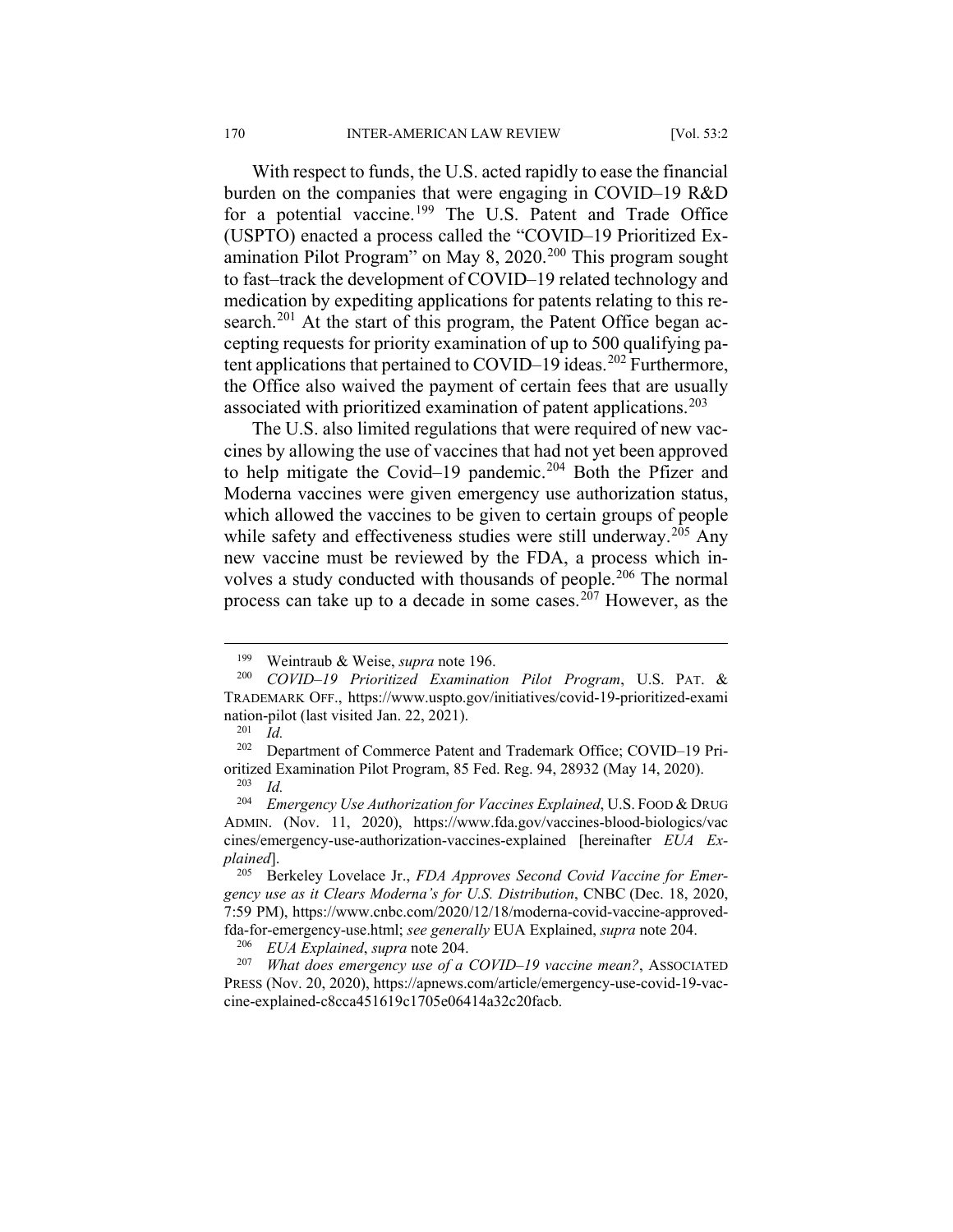past years have come to show, the coronavirus is anything but normal. During the coronavirus pandemic, the FDA has minimally loosened their standards to allow "emergency use of experimental drugs, devices, vaccines, and other medical products."<sup>[208](#page-29-0)</sup> This emergency authorization process was beneficial to pharmaceutical companies who were attempting to be the first into market with their COVID–19 vaccines.<sup>[209](#page-29-1)</sup>

When large pharmaceutical companies started to get close to a potential vaccine, the U.S. government was quick to strike a deal with these corporations.<sup>[210](#page-29-2)</sup> During the early clinical phases of Pfizer and BioNTech's vaccine research, the U.S. made an agreement for a future order of the vaccine on July 22, 2020.[211](#page-29-3) The deal with Pfizer stipulated that the U.S. government would order an initial 100 million doses of the vaccine for \$1.95 billion.<sup>[212](#page-29-4)</sup> This deal also included a provision that the U.S. could acquire an additional 500 mil-lion doses.<sup>[213](#page-29-5)</sup> Similarly, the U.S. also made an agreement with Moderna a month later in August of 2020.<sup>[214](#page-29-6)</sup> The Moderna deal stated that Moderna would supply the U.S. government with an ini-tial 100 million doses of their vaccine for \$1.525 billion.<sup>[215](#page-29-7)</sup> The

<span id="page-29-2"></span><sup>210</sup> *See generally* Will Feuer, *U.S. Agrees to Pay Pfizer and BioNTech \$2 Billion for 100 Million Doses of Coronavirus Vaccine*, CNBC (July 22, 2020, 7:16 AM), https://www.cnbc.com/2020/07/22/us-government-taps-pfizer-to-producemillions-of-doses-of-coronavirus-vaccine.html.

<span id="page-29-3"></span><sup>211</sup> *Pfizer and BioNTech Announce an Agreement with U.S. Government for up to 600 Million Doses of MRNA-Based Vaccine Candidate Against SARS– COV–2*, PFIZER (July 22, 2020, 7:10 AM), https://www.pfizer.com/news/pressrelease/press-release-detail/pfizer-and-biontech-announce-agreement-us-government-600.<br> $^{212}$  *Id* 

 $\frac{213}{214}$  *Id.* 

<span id="page-29-6"></span><span id="page-29-5"></span><span id="page-29-4"></span><sup>214</sup> Jeff Mason & Carl O'Donnell, *U.S. Inks \$1.5 Billion Deal with Moderna for 100 Million Doses of COVID–19 Vaccine*, REUTERS (Aug. 11, 2020, 6:08 PM), https://www.reuters.com/article/us-health-coronavirus-moderna-vaccine/u-sinks-1-5-billion-deal-with-moderna-for-100-million-doses-of-covid-19-vaccineidUSKCN2572T5.

<span id="page-29-7"></span><sup>215</sup> *U.S. Govt Secures Access to 100 Million More Doses of Moderna's COVID–19 Vaccine*, REUTERS (Dec. 11, 2020, 4:48 PM), https://www.reuters.co

 $\frac{208}{209}$  *Id.* 

<span id="page-29-1"></span><span id="page-29-0"></span><sup>209</sup> *See generally* Claudia Assis, *Pfizer, BioNTech make it Official: COVID– 19 Vaccine EUA Submitted*, MARKET WATCH (Nov. 20, 2020, 5:25 PM), https:// www.marketwatch.com/story/pfizer-biontech-make-it-official-covid-19-vaccine-eua-submitted-2020-11-20.

 $\frac{212}{213}$  *Id.*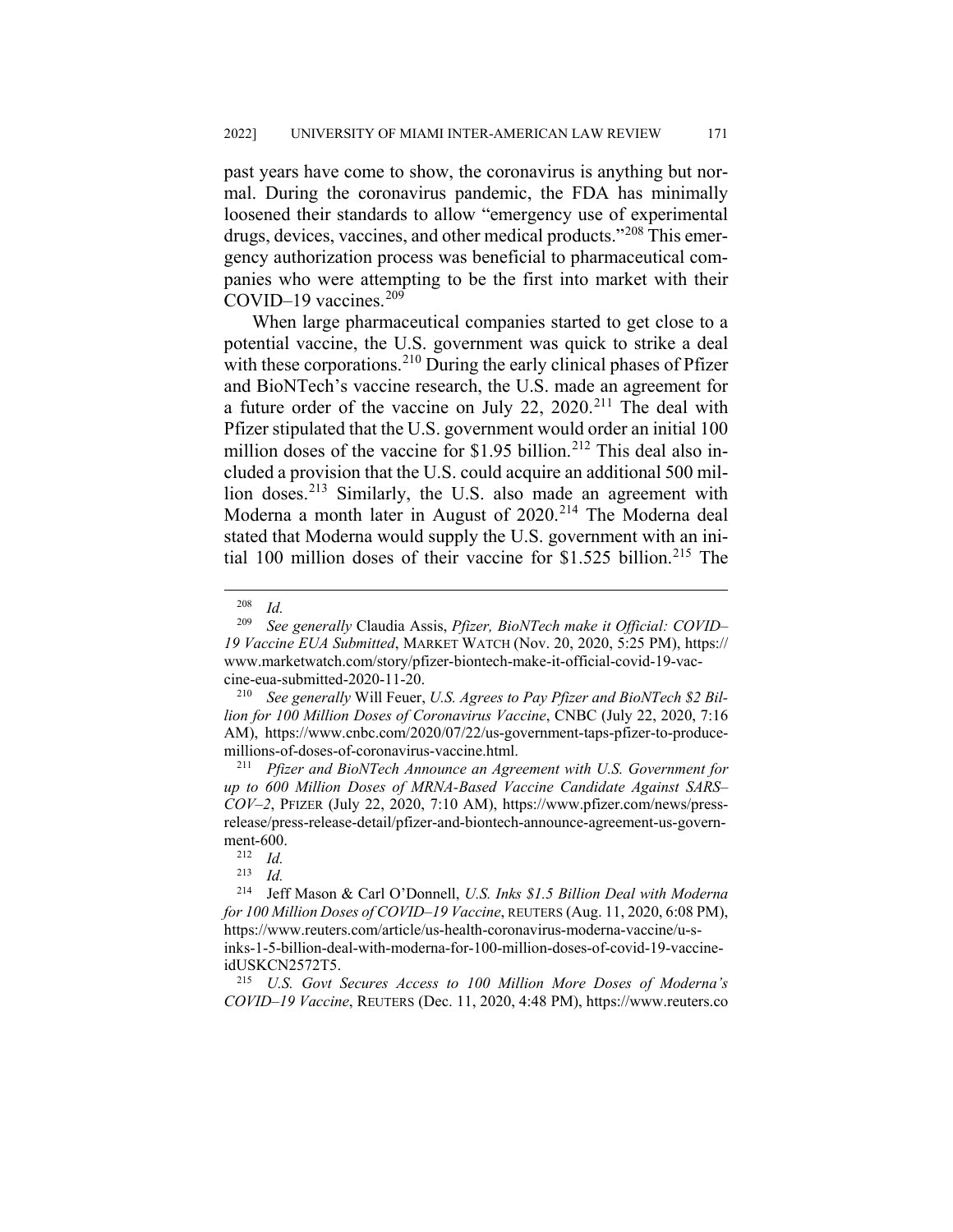Moderna deal also provided the U.S. government an option to pur-chase an additional 400 million doses.<sup>[216](#page-30-0)</sup>

#### *C. Canadian Response*

Canada took a less straight–forward approach by relying on "supply contracts to secure COVID–19 vaccines from drugmakers like Pfizer."[217](#page-30-1) This course of action positioned Canada's funding to buy doses of the vaccine from abroad.<sup>[218](#page-30-2)</sup> While still economically affluent in many ways, Canada recognized that the process of developing and manufacturing a vaccine would take large pockets which would be tough for them to substantiate.<sup>[219](#page-30-3)</sup> As reported by Michael Mullette, the new managing director of Moderna's Canadian subsidiary, the U.S. has 10 times the population of that in Canada—a factor in assessing "pandemic vaccine preparedness."[220](#page-30-4) Thus, in addition to Canada's prior purchase agreements in 2020, the country is still currently procuring more vaccine dosages via more purchase agreements.<sup>[221](#page-30-5)</sup>

Notwithstanding their reliance on supply contracts, Canada has seen "more experimental COVID–19 vaccines in development than any country aside from the U.S. and China."[222](#page-30-6) Medicago, based in Quebec, had been working with minor funding on a plant–based vaccine that includes an efficacy booster, called adjuvant, from GlaxoSmithKline.<sup>[223](#page-30-7)</sup> Medicago is own by the tobacco company Philip Morris and by Japan's Mitsubishi Tanabe Pharma.<sup>[224](#page-30-8)</sup> The company produced promising data quite early and received a

*Id.* 

m/article/us-health-coronavirus-moderna/u-s-govt-secures-access-to-100-million-more-doses-of-modernas-covid-19-vaccine-idUSKBN28L2SY.

 $\frac{216}{217}$  *Id.* 

<span id="page-30-1"></span><span id="page-30-0"></span><sup>217</sup> Allison Martell, *Canada Bets on Imports as Home-Grown COVID–19 Vaccine Heads to Large-Scale Trials*, REUTERS (Nov. 13, 2020, 8:25 AM), https:// www.reuters.com/article/us-health-coronavirus-canada-vaccinesidUSKBN27T1RS.

<sup>218</sup> *Id.*

 $\frac{219}{220}$  *Id.* 

 $\frac{220}{221}$  *Id.* 

<span id="page-30-7"></span><span id="page-30-6"></span><span id="page-30-5"></span><span id="page-30-4"></span><span id="page-30-3"></span><span id="page-30-2"></span>*Id.*; *See also Procuring vaccines for COVID–19*, Gov. Can., https://www. canada.ca/en/public-services-procurement/services/procuring-vaccines-covid19. html (last updated Feb. 24, 2022).

<sup>222</sup> Martell, *supra* note 217.

<span id="page-30-8"></span> $\frac{223}{224}$  *Id.*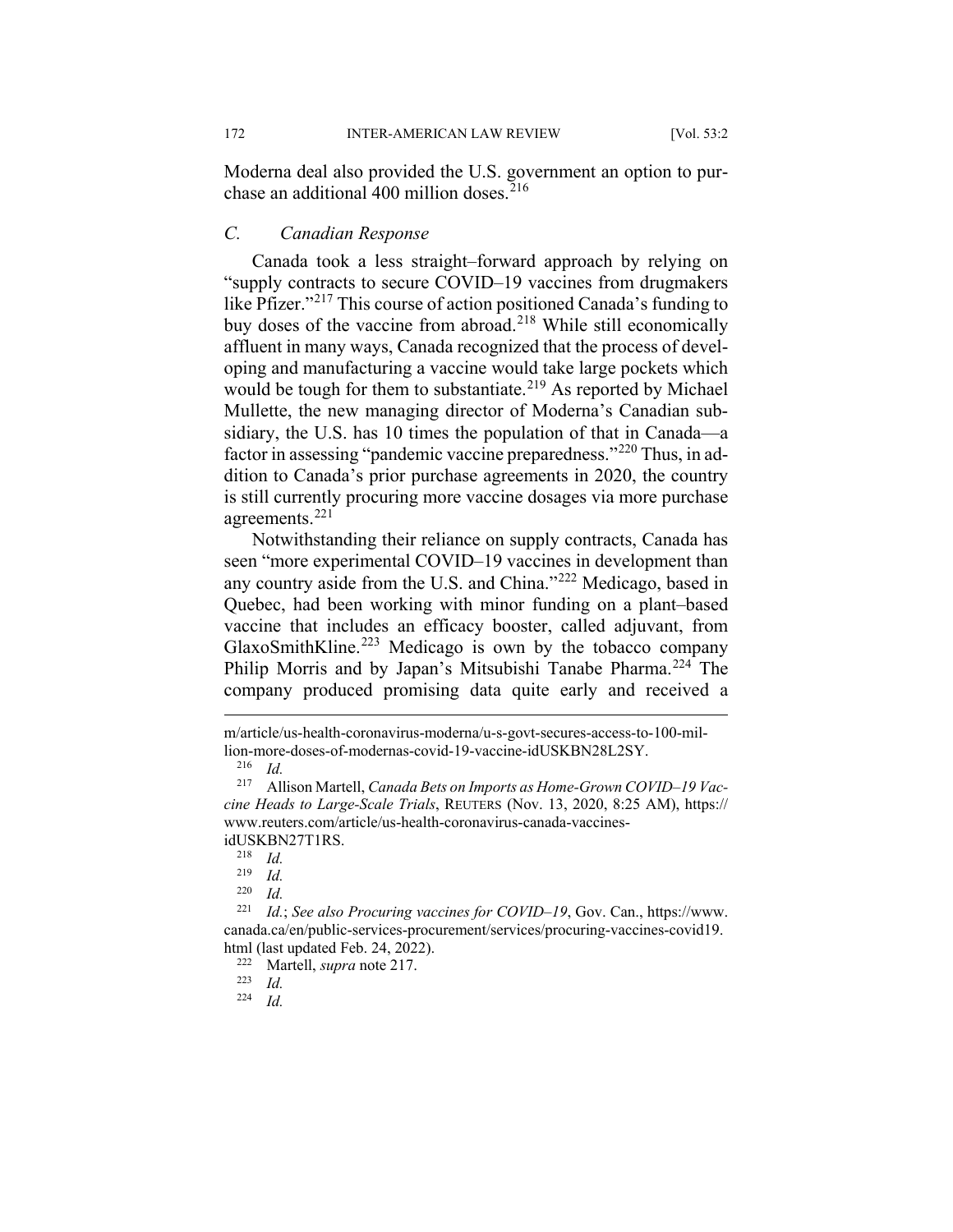purchase offer from the Canadian government in October of  $2020.^{225}$  $2020.^{225}$  $2020.^{225}$  This deal included a Canadian \$173 million purchase agreement.<sup>[226](#page-31-1)</sup> This amount was starkly less than the amount that the U.S. provided to Moderna in their developmental stages.<sup>[227](#page-31-2)</sup> However, Medicago was quite far behind the two power players, as they were only expecting to produce "up to 100 million doses by the end of 2021."[228](#page-31-3) Should Medicago's development reach this scale, Can-ada would be the first to receive the Medicago vaccine.<sup>[229](#page-31-4)</sup> As of February 24, 2022, Medicago has received approval for their vaccine from Health Canada and seeks to fulfill the order in the purchase agreement as soon as possible. $230$ 

## V. TRIPS EXCEPTIONS AND THE RIGHT TO HEALTH

Given the positive effect of IP protections and the right to health on the overall welfare of individuals worldwide,  $231$  there is a need for both rights to co–exist internationally. Although there are inconsistencies between the two rights at times, utilization of the full scope and language of these international documents allows for a complementary reading where the right to health melds with inter-national IP protections.<sup>[232](#page-31-7)</sup> In fact, with greater flexibility within the international IP regime, these protections can improve individuals' access to medications and other healthcare technologies.<sup>[233](#page-31-8)</sup>

<span id="page-31-0"></span> <sup>225</sup> *Medicago signs agreements with the government of Canada to supply up to 76 million doses of its recombinant plant–derived COVID–19 vaccine*, MEDICAGO (Oct. 23, 2020), https://medicago.com/en/press-release/medicagosigns-agreements-with-the-government-of-canada-to-supply-up-to-76-milliondoses-of-its-recombinant-plant-derived-covid-19-vaccine/.

<span id="page-31-1"></span><sup>&</sup>lt;sup>226</sup> Martell, *supra* note 217.

 $\frac{227}{228}$  *Id.* 

 $\frac{228}{229}$  *Id.* 

 $\frac{229}{230}$  *Id.* 

<span id="page-31-5"></span><span id="page-31-4"></span><span id="page-31-3"></span><span id="page-31-2"></span><sup>230</sup> *Medicago and GSK announce the approval by Health Canada of COVIFENZ, an Adjuvanted Plant-Based COVID–19 Vaccine*, MEDICAGO (Feb. 24, 2022), https://medicago.com/en/press-release/covifenz/.<br><sup>231</sup> Laurence Helfer *Human Rights and Intellectual Pror* 

<span id="page-31-6"></span>Laurence Helfer, *Human Rights and Intellectual Property: Confliect or Co existence*?, 5 MINN. INTELL. PROP. REV. 47, 48-49 (2003).<br><sup>232</sup> Id. at 61

<sup>232</sup> *Id.* at 61.

<span id="page-31-8"></span><span id="page-31-7"></span><sup>233</sup> Diane Nicol & Olasupo Owoeye, *Using TRIPS Flexibilities to Facilitate Access to Medicines*, BULL. OF THE WORLD HEALTH ORG. (Apr. 18, 2013), https: //www.who.int/bulletin/volumes/91/7/12-115865/en/.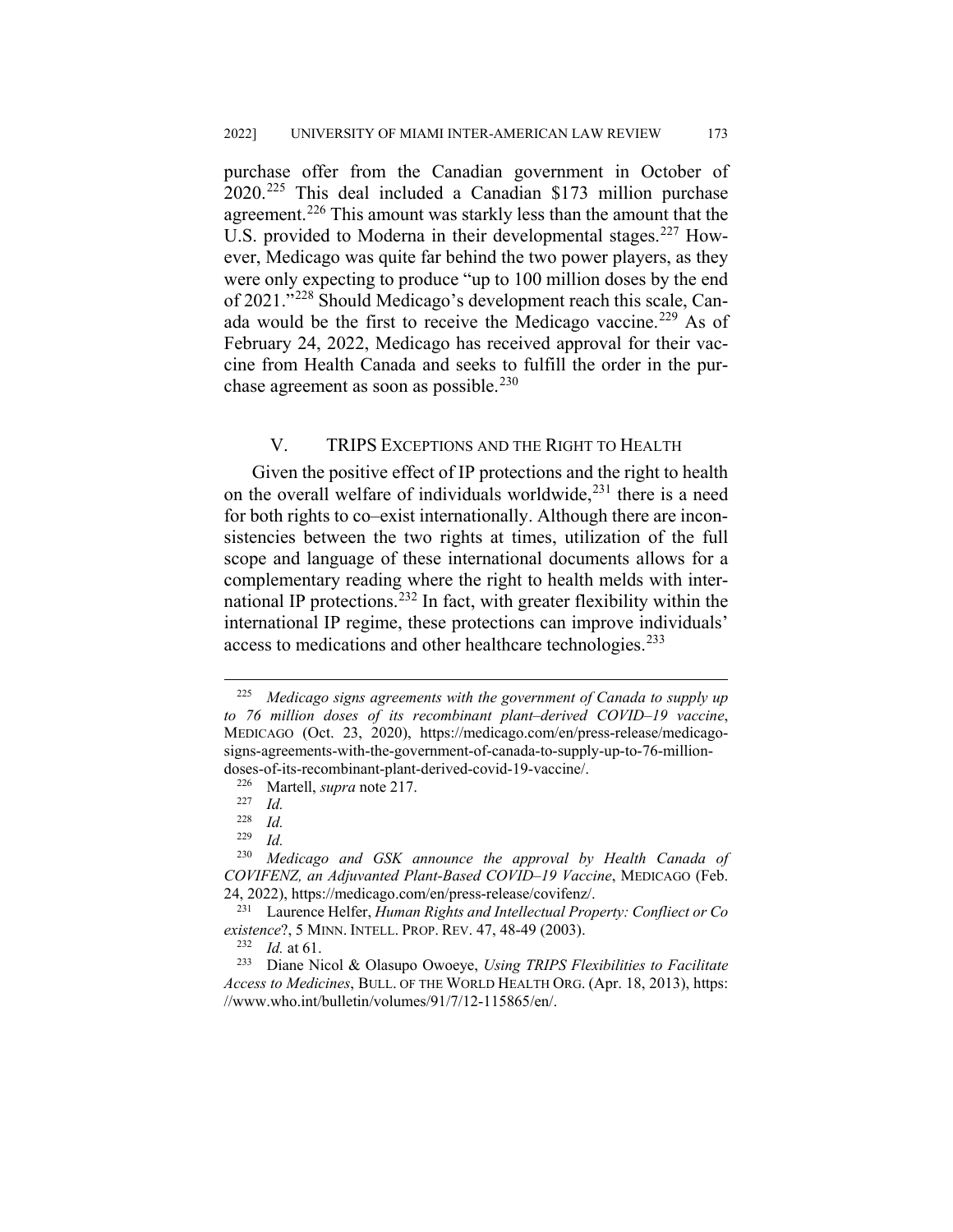## *A. Exceptions to International IP Rights that Account for the Right to Health*

Recognizing the impact that stringent IP protections can have on individuals' access to health, the WTO provided flexibility within the TRIPS Agreement and implemented the DOHA Declaration so that members had the power to impose restrictions on international trade laws in order to protect individuals' health.<sup>[234](#page-32-0)</sup> Explicitly recognized is the right to utilize this flexibility in times of national emergencies, such as those presented during a global pandemic.<sup>[235](#page-32-1)</sup> DOHA simply clarifies the authorization of states to utilize the flexibilities present within the TRIPS Agreement that are enumerated in case of a national emergency.<sup>[236](#page-32-2)</sup> The agreement reiterates the types of actions that states can take regarding patents during a national emergency.<sup>[237](#page-32-3)</sup>

There are two prominent sections of the TRIPS Agreement which limit IP protections. Article 27(2) of the TRIPS Agreement specifically excludes from patentability any invention when exclusion is "necessary to protect ordre public or morality, including to protect human, animal, or plant life or health."<sup>[238](#page-32-4)</sup> This language outlines a relationship between pharmaceutical patents and health within the international trade framework. The next is Article 31(b), which identifies a national emergency exception.<sup>[239](#page-32-5)</sup> Article  $31(b)$ proposes that a member does not need to get prior authorization from the right holder "on reasonable commercial terms and conditions" in order to use a patent in a case of a national emergency.<sup>[240](#page-32-6)</sup> Should a national emergency arise, the right holder must only be "notified as soon as reasonably practicable."[241](#page-32-7) Although seemingly applicable during the COVID–19 pandemic, a national emergency is not

<span id="page-32-1"></span><span id="page-32-0"></span><sup>&</sup>lt;sup>234</sup> DOHA Declaration Explained, *supra* note 84.

 $\frac{235}{236}$  *Id.* 

<span id="page-32-2"></span> $\frac{236}{237}$  *Id.* 

 $\frac{237}{238}$  *Id.* 

<span id="page-32-5"></span><span id="page-32-4"></span><span id="page-32-3"></span><sup>&</sup>lt;sup>238</sup> TRIPS Agreement, *supra* note 78, at art. 27(2).

 $\frac{239}{240}$  *Id.* at art. 31(b).

<span id="page-32-7"></span><span id="page-32-6"></span> $\frac{240}{241}$  *Id.* 

<sup>241</sup> *Id.*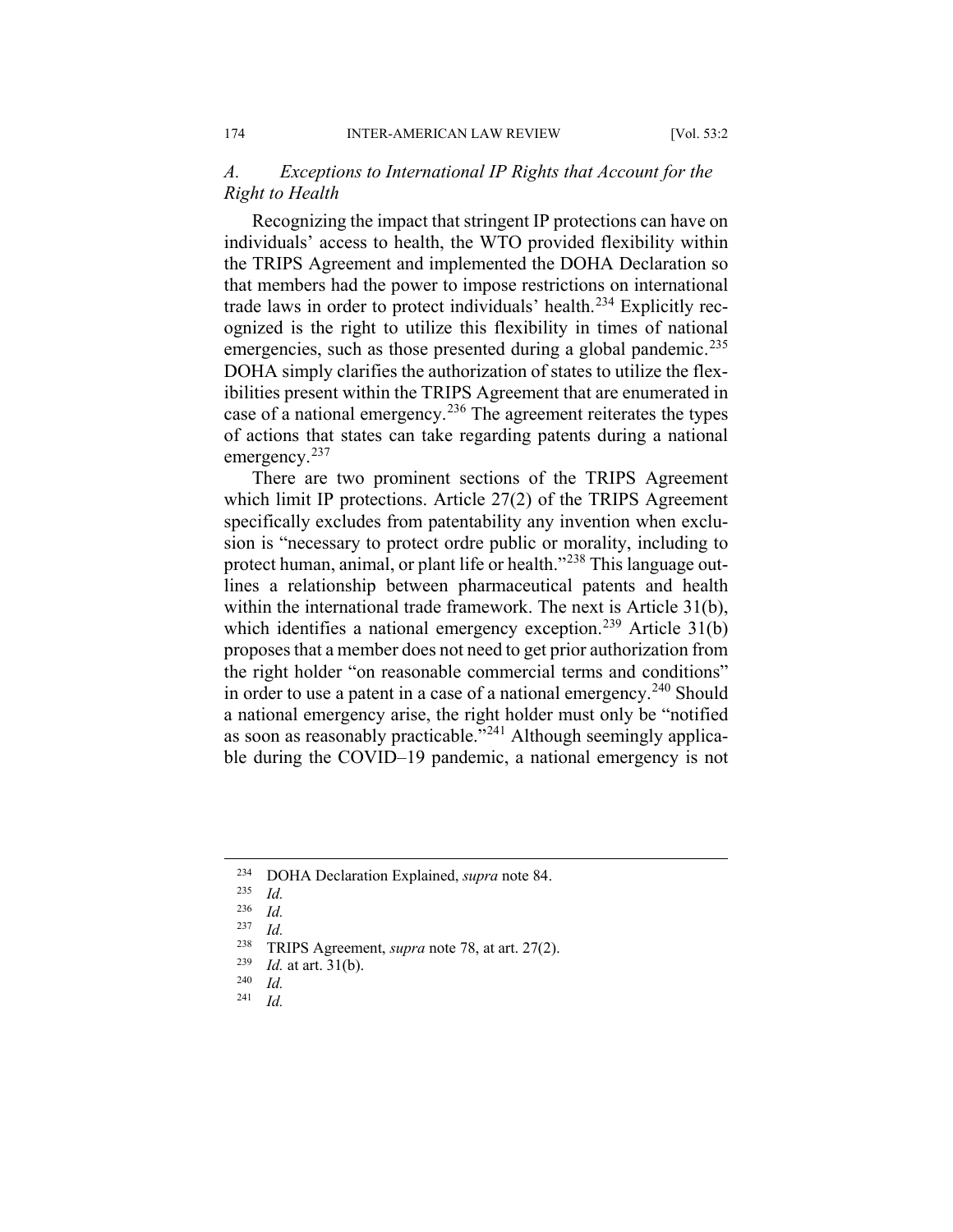defined within the TRIPS Agreement, so the interpretation of which events constitute this high standard are left to each member state.  $242$ 

## *B. Current Problems Surrounding the Listed Exclusions and Provisions*

A current problem with the exceptions provided for within the TRIPS Agreement and DOHA is the vagueness of the written terms.[243](#page-33-1) Both the TRIPS Agreement and DOHA fail to define clearly what constitutes a national emergency.<sup>[244](#page-33-2)</sup> With such ambiguity, it is often left to the state to determine whether a public health outbreak constitutes a "national emergency," and would therefore trigger application of the exclusions.<sup>[245](#page-33-3)</sup> This difference in interpretations can lead to a lack of standardized application of the excep-tions when a public health issue does arise.<sup>[246](#page-33-4)</sup> Furthermore, both agreements fail to define what constitutes an epidemic.<sup>[247](#page-33-5)</sup> As detailed above, this ambiguity leaves decision–making of what constitutes an epidemic to each country, which leaves less developed countries in a problematic place because if they were to invoke this exclusion they may face repercussions from their trade partners in other areas.<sup>[248](#page-33-6)</sup>

## *C. Provisions within the TRIPS Agreement to Promote the Right to Health during a Health Crisis*

## i. Compulsory Licenses

Compulsory licenses are permitted within the "other use without authorization of the right holder" section of the TRIPS Agreement to balance the promotion of R&D into new drugs and "promoting access to existing drugs."<sup>[249](#page-33-7)</sup> Compulsory licensing is the process of governments allowing another person to "produce the patented

<span id="page-33-2"></span><span id="page-33-1"></span><span id="page-33-0"></span> <sup>242</sup> Dawn Dziuba, *TRIPS Article 31BIS and H1N1 Swine Flu: Any Emergency or Urgency Exception to Patent Protection?*, 20 IND. INT'L & COMP. L. REV. 195,  $196 (2010).$ <br> $243 W_{11}$ 

<sup>&</sup>lt;sup>243</sup> Wu, *supra* note 29, at 149.

<span id="page-33-3"></span> $\frac{244}{245}$  *Id.* 

 $\frac{245}{246}$  *Id.* 

<span id="page-33-5"></span><span id="page-33-4"></span> $\frac{246}{247}$  *Id.* 

<sup>&</sup>lt;sup>247</sup> *Id.* at 149–50.<br><sup>248</sup> **Kerty & Lee** 

<span id="page-33-7"></span><span id="page-33-6"></span><sup>&</sup>lt;sup>248</sup> Kerry & Lee, *supra* note 93.<br><sup>249</sup> DOHA Declaration Explains

<sup>249</sup> DOHA Declaration Explained, *supra* note 84.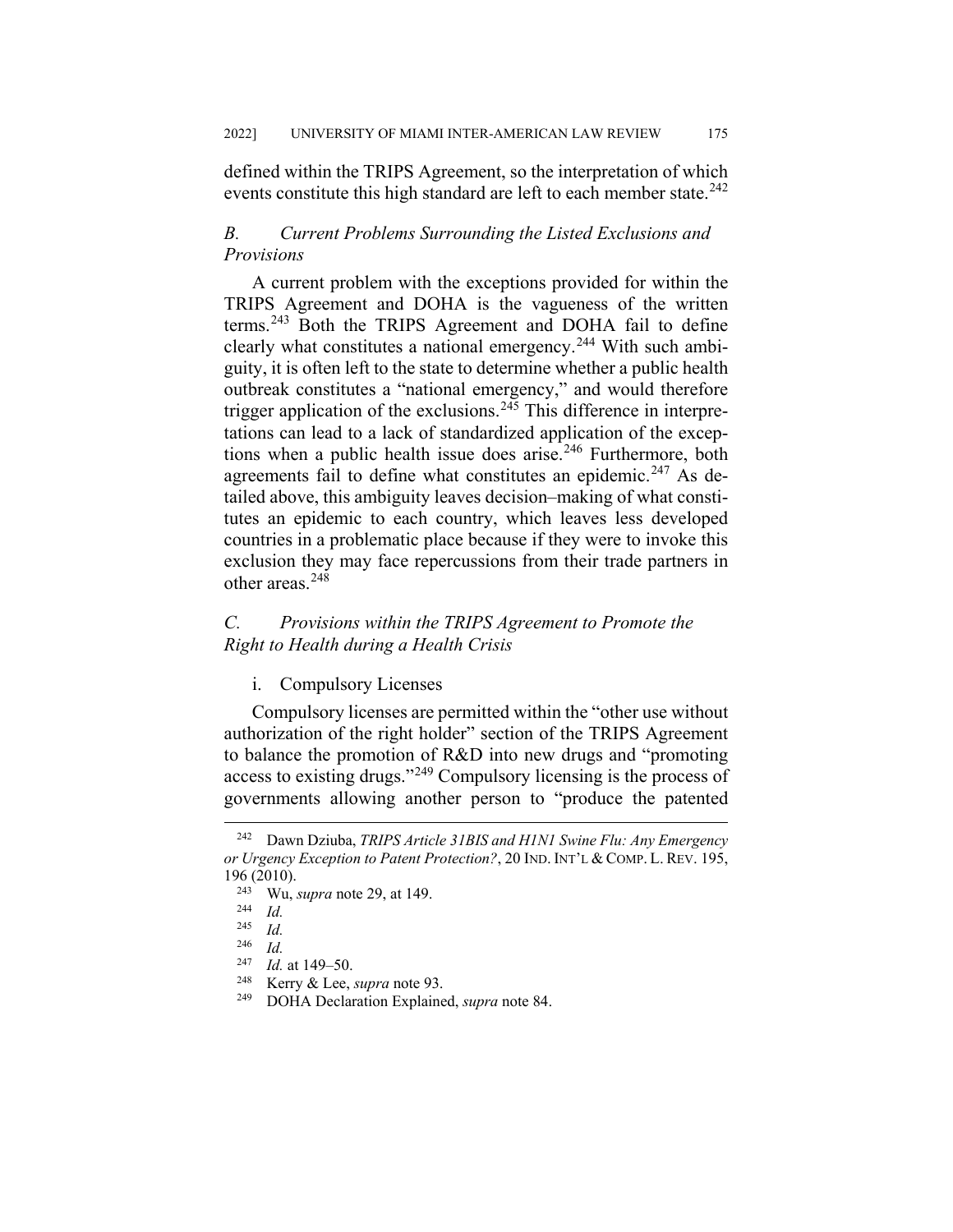product or process without the consent of the patent owner."<sup>[250](#page-34-0)</sup> This process can be especially beneficial to under–developed countries, as they have the ability to ensure that the good is available to the individuals in their territory for an affordable price.<sup>[251](#page-34-1)</sup> Furthermore, promoting compulsory licensing can help prevent advanced countries from advancing a theory of neocolonialism by upholding strict patent protections which disproportionally "favor advanced coun-tries as developing countries have much fewer patents to protect."<sup>[252](#page-34-2)</sup> Overall, the largest benefit of compulsory licensing is the ability of this process to save the lives of those in lower–developed countries by ensuring the accessibility of generic drugs at an affordable price.[253](#page-34-3)

In order to enact a compulsory licensing process, several re-quirements must be met beforehand.<sup>[254](#page-34-4)</sup> These requirements are put in place with the intent to protect the legitimate interests of the orig-inal patent holder.<sup>[255](#page-34-5)</sup> Typically, absent a national emergency, the individual seeking to license the drug must first attempt "to obtain a voluntary license from the right holder on reasonable commercial terms."[256](#page-34-6) If the license is granted, then the licensee must provide "adequate remuneration" to the original patent holder.<sup>[257](#page-34-7)</sup> While a national or other extreme urgency may provide a bypass for the ini-tial requirement, there are still lingering requirements present.<sup>[258](#page-34-8)</sup> For example, compulsory licenses may not be granted exclusively to licensees.[259](#page-34-9) An issued license must also be limited in "scope and du-ration" for the "purpose for which it was granted."<sup>[260](#page-34-10)</sup> Finally, an

<span id="page-34-0"></span> <sup>250</sup> Justin Culbertson & Jason J. Jardine, *Compulsory Patent Licensing in the Era of Pandemic*, INT'L BAR ASS'N. (June 30, 2020), https://www.ibanet.org/Article/NewDetail.aspx?ArticleUid=36a60309-5a33-4891-8624-86a6d89a251e.

<span id="page-34-2"></span><span id="page-34-1"></span><sup>251</sup> Muhammad Zaheer Abbas, *Compulsory Licensing: An Analysis of Arguments*, 3 INT'L J. OF SOC. SCI. AND HUMAN. 254, 254 (2013).

 $\frac{252}{253}$  *Id.* at 255.

 $\frac{253}{254}$  *Id.* 

<span id="page-34-6"></span><span id="page-34-5"></span><span id="page-34-4"></span><span id="page-34-3"></span><sup>254</sup> *Compulsory Licensing of Pharmaceuticals and TRIPS*, WORLD TRADE ORG., https://www.wto.org/english/tratop\_e/trips\_e/public\_health\_faq\_e.htm (las t visited Jan. 22, 2021).

 $\frac{255}{256}$  *Id.* 

<span id="page-34-7"></span> $\frac{256}{257}$  *Id.*  $\frac{257}{258}$  *Id.* 

<span id="page-34-10"></span><span id="page-34-9"></span><span id="page-34-8"></span> $\frac{258}{259}$  *Id.*  $\frac{259}{260}$  *Id.* 

<sup>260</sup> *Compulsory Licensing of Pharmaceuticals and TRIPS, supra* note 254.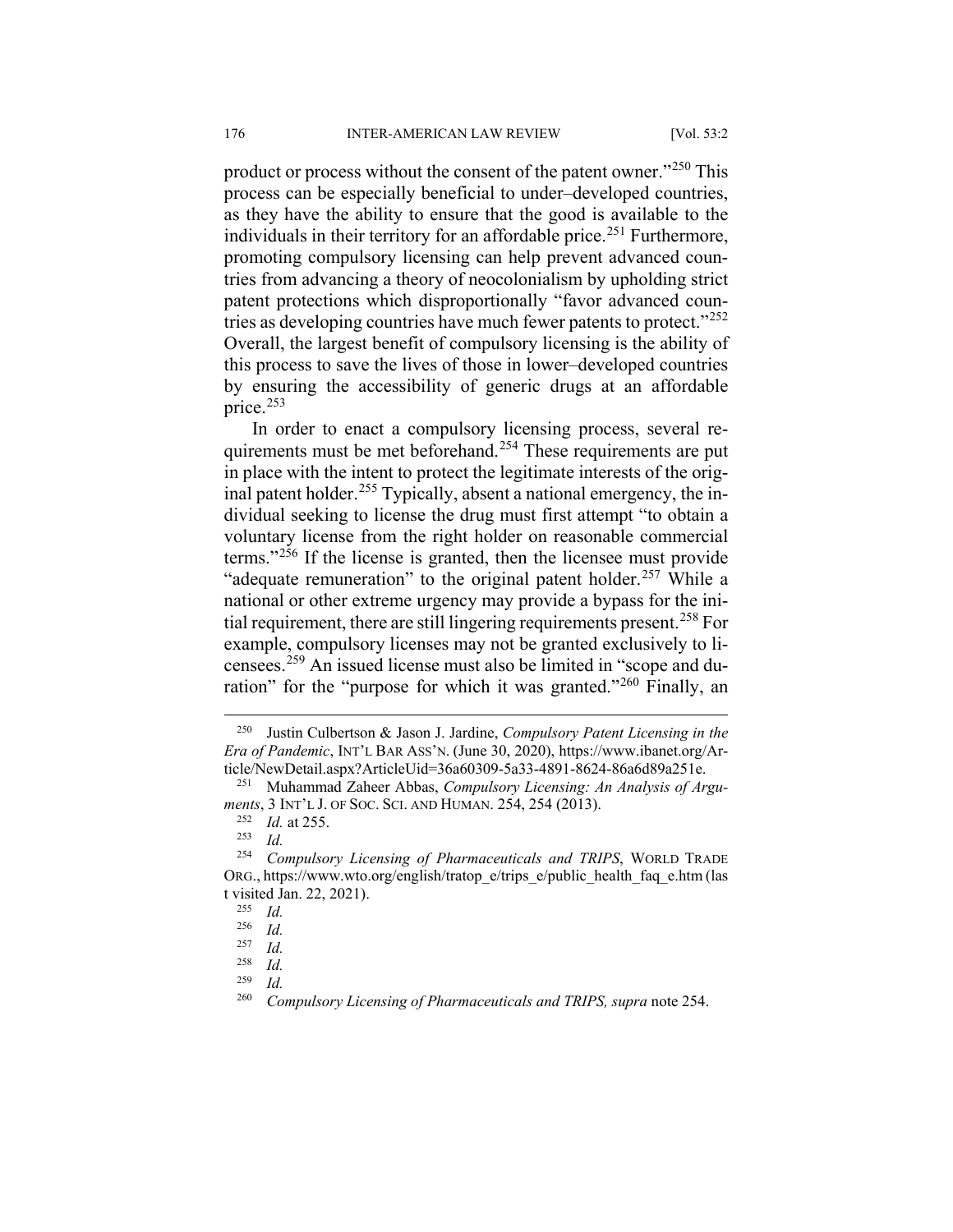issuance of a compulsory license does not diminish the right of the original patent holder.<sup>[261](#page-35-0)</sup> The patent holder is still entitled to compensation for any duplicates of the product that is made under the compulsory license.[262](#page-35-1)

## ii. Parallel Importation

Parallel importation, along with compulsory licensing, is another method of providing access to a patented good within the TRIPS Agreement that has been described by the WTO in their application of DOHA.[263](#page-35-2) Simply put, parallel importation describes the process of a patented good being imported into another country with or without the patent–holder's consent.<sup>[264](#page-35-3)</sup> Therefore, the original patent holder or exclusive licensee of the right in either territory may not be the same.<sup>[265](#page-35-4)</sup> The notion behind this idea is that the patent holder is not able to prohibit subsequent resales of patented goods because the patent holder's control over those goods is "exhausted" after the good has been placed on the market initially by the holder.<sup>[266](#page-35-5)</sup>

The idea of permitting parallel transportation is highlighted in Article 6 of the TRIPS Agreement and the DOHA Declaration.<sup>[267](#page-35-6)</sup> Article 6 of the TRIPS Agreement states that "practices relating to parallel importation cannot be challenged under the WTO dispute settlement system."<sup>[268](#page-35-7)</sup> Moreover, DOHA affirms this right by providing that member states have the right to establish their "own regime for such exhaustion without challenge."<sup>[269](#page-35-8)</sup>

The prices of patented goods sold under the practice of parallel importation can be explained by the discrepancies in the goods

<sup>263</sup> DOHA Declaration Explained, *supra* note 84.

<sup>264</sup> *Id.*

<span id="page-35-0"></span> $\frac{261}{262}$  *Id.* 

 $\frac{262}{263}$  *Id.* 

<span id="page-35-4"></span><span id="page-35-3"></span><span id="page-35-2"></span><span id="page-35-1"></span><sup>265</sup> Frederick M. Abbott, *Parallel Importation: Economic and Social Welfare Dimensions*, INT'L INST. FOR SUSTAINABLE DEV. 4, 4 (2007), http://law.scu.edu/ wp-content/uploads/hightech/Abbott-Parallel-Importation.pdf.<br><sup>266</sup> Id

 $rac{266}{267}$  *Id.* 

<span id="page-35-8"></span><span id="page-35-7"></span><span id="page-35-6"></span><span id="page-35-5"></span><sup>267</sup> TRIPS Agreement, *supra* note 78, at art. 6; *see also* DOHA Declaration Explained, supra note 84.

<sup>268</sup> TRIPS Agreement, *supra* note 78, at art. 6.

<sup>269</sup> DOHA Declaration, *supra* note 88, at ¶ 5(d).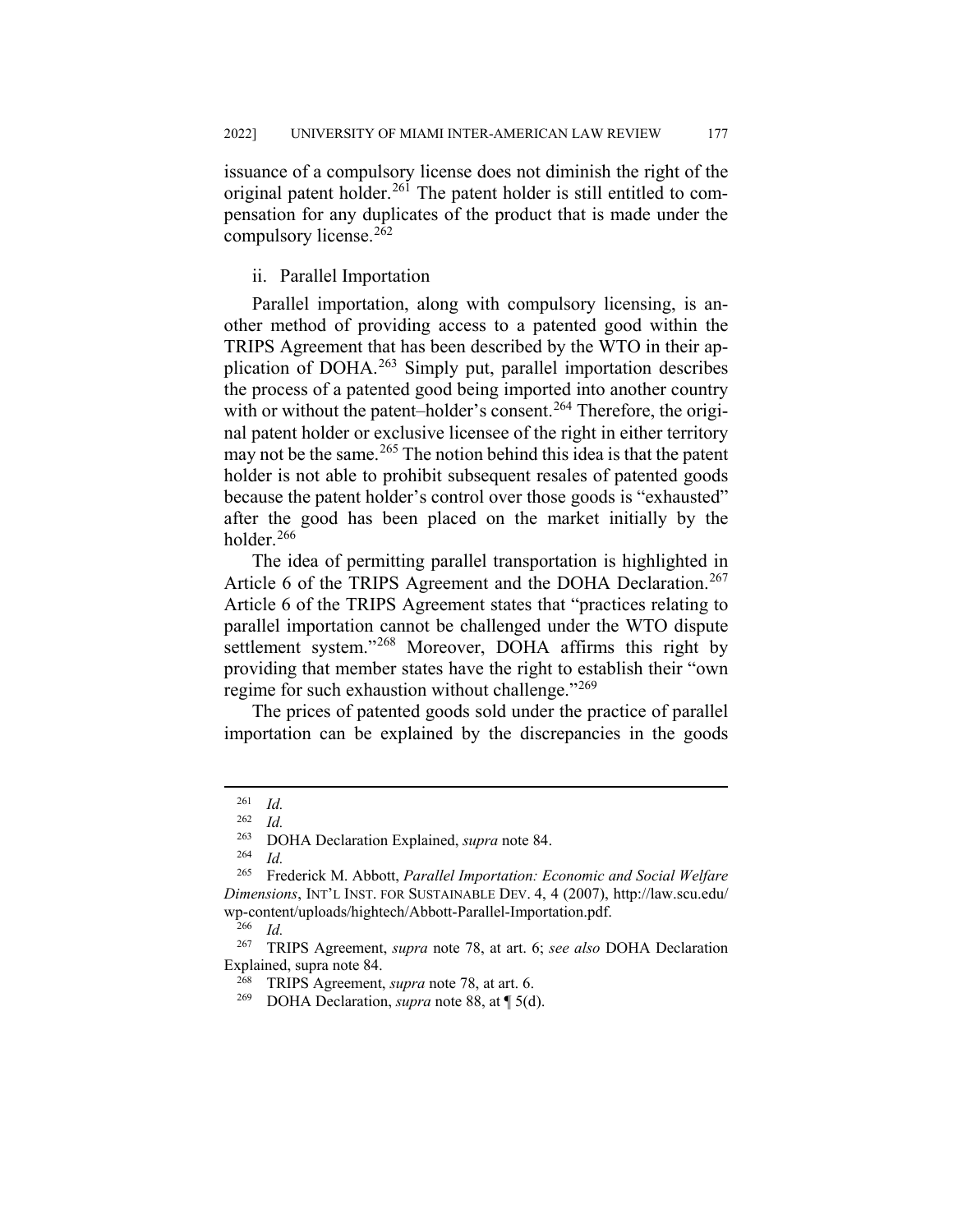market.<sup>[270](#page-36-0)</sup> The rationale behind parallel importation is to allow for the importation of lower priced, patented products into less developed countries.[271](#page-36-1) In an application of parallel importation, a less developed country has the ability to import and resell a genuine product from a distributor who has legally obtained the product from a manufacturer at a low price instead of the country buying the prod-uct directly from the manufacturer.<sup>[272](#page-36-2)</sup> Thus, the product enters a country's market with the express approval of the IP holder. However, the product is then exported to another country without consent.[273](#page-36-3)

There is one significant benefit and one significant detriment to the practice of parallel importation that should be noted. First, parallel importation can be a great tool in promoting access to affordable drugs worldwide. $274$  Since there are substantial differences in the price between the same drug sold in different markets, parallel importation allows for countries to account for their specific markets.[275](#page-36-5) The main consequence of this approach for those in developing countries is the cost of transportation that is associated with importing and packaging medicine.<sup>[276](#page-36-6)</sup> These costs can "decrease a significant portion of any potential price advantages."<sup>[277](#page-36-7)</sup>

Clarification of the U.S.'s treatment of parallel importation is the Supreme Court's decision in *Impression Products, Inc., v. Lexmark*  Int'l, Inc..<sup>[278](#page-36-8)</sup> The Court held that a patent holder was not able to bring an infringement suit against a remanufacturer.<sup>[279](#page-36-9)</sup> Here, a toner company, Lexmark, "sells toner cartridges to consumers in the United States and around the Globe" with a cartridge that is

 <sup>270</sup> DOHA Declaration Explained, *supra* note 84.

 $\frac{271}{272}$  *Id.* 

<span id="page-36-2"></span><span id="page-36-1"></span><span id="page-36-0"></span><sup>272</sup> SPA Ajibade & Co., *Parallel Importation and the Exhaustion of Rights Principle under the "TRIPS Agreement" and the "Doha Declaration"*, LEXOLOGY (Dec. 11, 2015), https://www.lexology.com/library/detail.aspx?g=30 56555b-b704-4827-8843-dc7288432fb3.

 $\frac{273}{274}$  *Id.* 

<span id="page-36-7"></span><span id="page-36-6"></span><span id="page-36-5"></span><span id="page-36-4"></span><span id="page-36-3"></span><sup>274</sup> Farzad Peiravian, *Parallel Import: Is it Worth?*, 13(4) IRANIAN J. OF PHARM. RSCH. 1111, 1113 (2014).

 $\frac{275}{276}$  *Id.* 

<sup>276</sup> *Id.*

 $\frac{277}{278}$  *Id.* 

<span id="page-36-9"></span><span id="page-36-8"></span><sup>&</sup>lt;sup>278</sup> Impression Products, Inc., v. Lexmark Int'l, Inc., 137 S. Ct. 1523 (2017).<br><sup>279</sup> Id at 1536

*Id.* at 1536.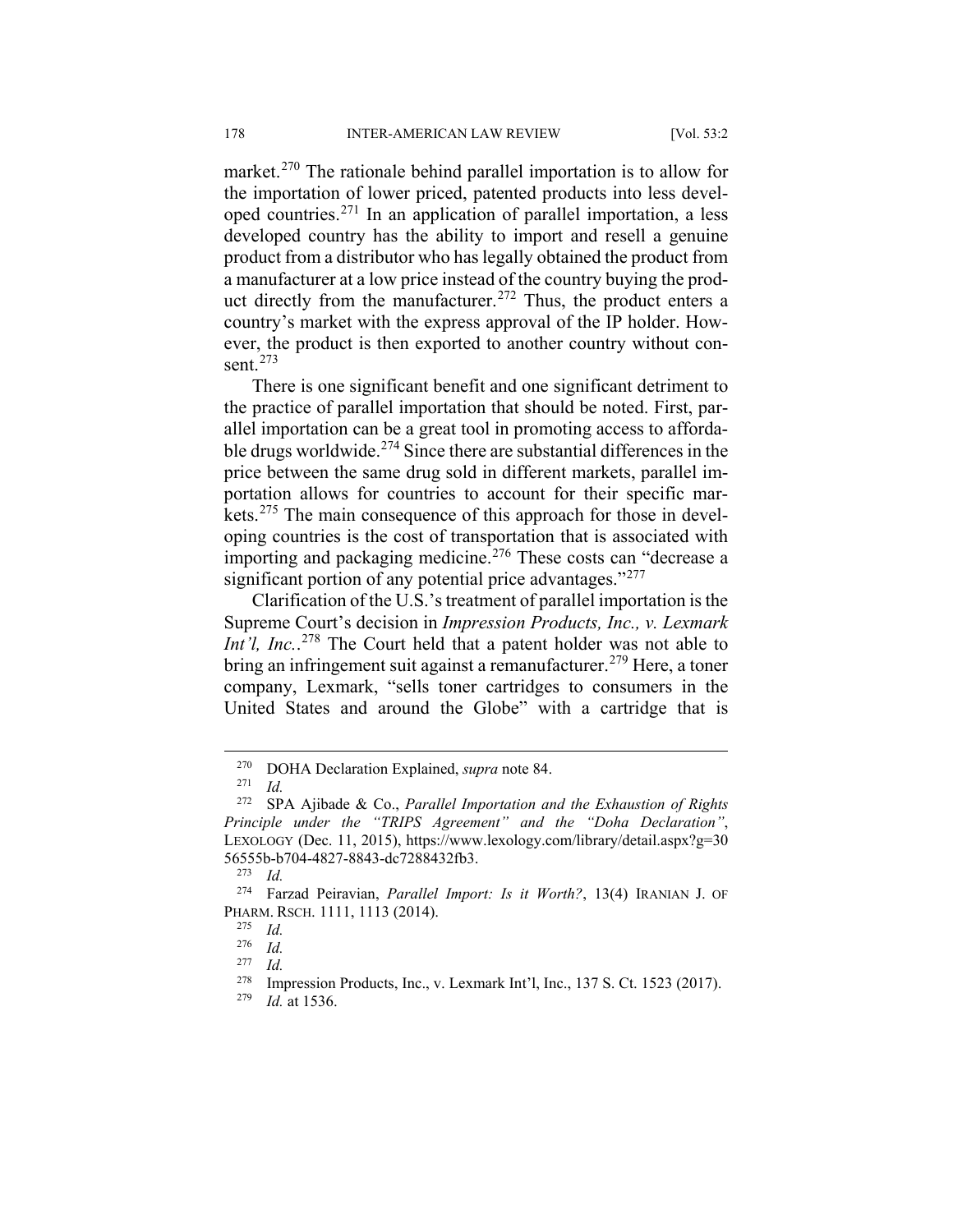protected by several patents.<sup>[280](#page-37-0)</sup> In order to keep business for used toner cartridges, the company attempted to provide customers with an incentive to only use the cartridge once instead of having it re-filled by another person or company.<sup>[281](#page-37-1)</sup> However, other companies, like Impression Products, would buy the used cartridges, fill them with toner, and resell them.<sup>[282](#page-37-2)</sup> After being sued by Lexmark, the Supreme Court held that Lexmark had "exhausted its patent rights in these cartridges the moment it sold them."[283](#page-37-3) While the Court explored Lexmark's potential claim under contract law, it ultimately noted that Lexmark had no authority to retain "patent rights in an item that it has elected to sell."[284](#page-37-4) The rationale behind this holding was the principle that the "exhaustion rule marks the point where patent rights yield to the common law principle against restraints on alienation."[285](#page-37-5) As applied to a vaccine, this case would permit a distributor to purchase vaccines in bulk and then later sell these vaccines to other countries at a discounted rate.

#### iii. Least Developed Countries (LDC) Provision

At the forefront of the discussion on access and availability of a COVID–19 vaccine for less developed countries is the LDC Transi-tion Period set forth in the TRIPS Agreement.<sup>[286](#page-37-6)</sup> Due to the special requirements of LDC, such as their "economic, financial and administrative techniques," LDCs have an "extended transition period to protect IP under the WTO's" TRIPS Agreement.<sup>[287](#page-37-7)</sup> In the preamble of the TRIPS Agreement, this need is recognized and is set forth to prove a high rate of flexibility for LDCs in implementing "laws and

<span id="page-37-7"></span><sup>287</sup> *Responding to Least Developed Countries' Special Needs in Intellectual Property*, WORLD TRADE ORG. (Oct. 16, 2013), https://www.wto.org/english/trat op\_e/trips\_e/ldc\_e.htm.

 $\frac{280}{281}$  *Id.* at 1529.

<span id="page-37-2"></span><span id="page-37-1"></span><span id="page-37-0"></span> $\frac{281}{282}$  *Id.* at 1530.

 $\frac{282}{283}$  *Id.* 

<sup>&</sup>lt;sup>283</sup> *Id.* at 1531.<br><sup>284</sup> *Impression* 

<sup>284</sup> *Impression Products, Inc.*, 137 S. Ct. at 1531.

<sup>285</sup> *Id.* at 1537.

<span id="page-37-6"></span><span id="page-37-5"></span><span id="page-37-4"></span><span id="page-37-3"></span><sup>286</sup> *The Need to Extend the WTO TRIPS Pharmaceuticals Transition Period for LDCs in the COVID–19 Era: Evidence from Bangladesh*, UNITED NATIONS DEP'T OF ECON. AND SOC. AFF. (Aug. 27, 2020), https://www.un.org/developme nt/desa/dpad/publication/the-need-to-extend-the-wto-trips-pharmaceuticals-transition-period-for-ldcs-in-the-covid-19-era-evidence-from-bangladesh/.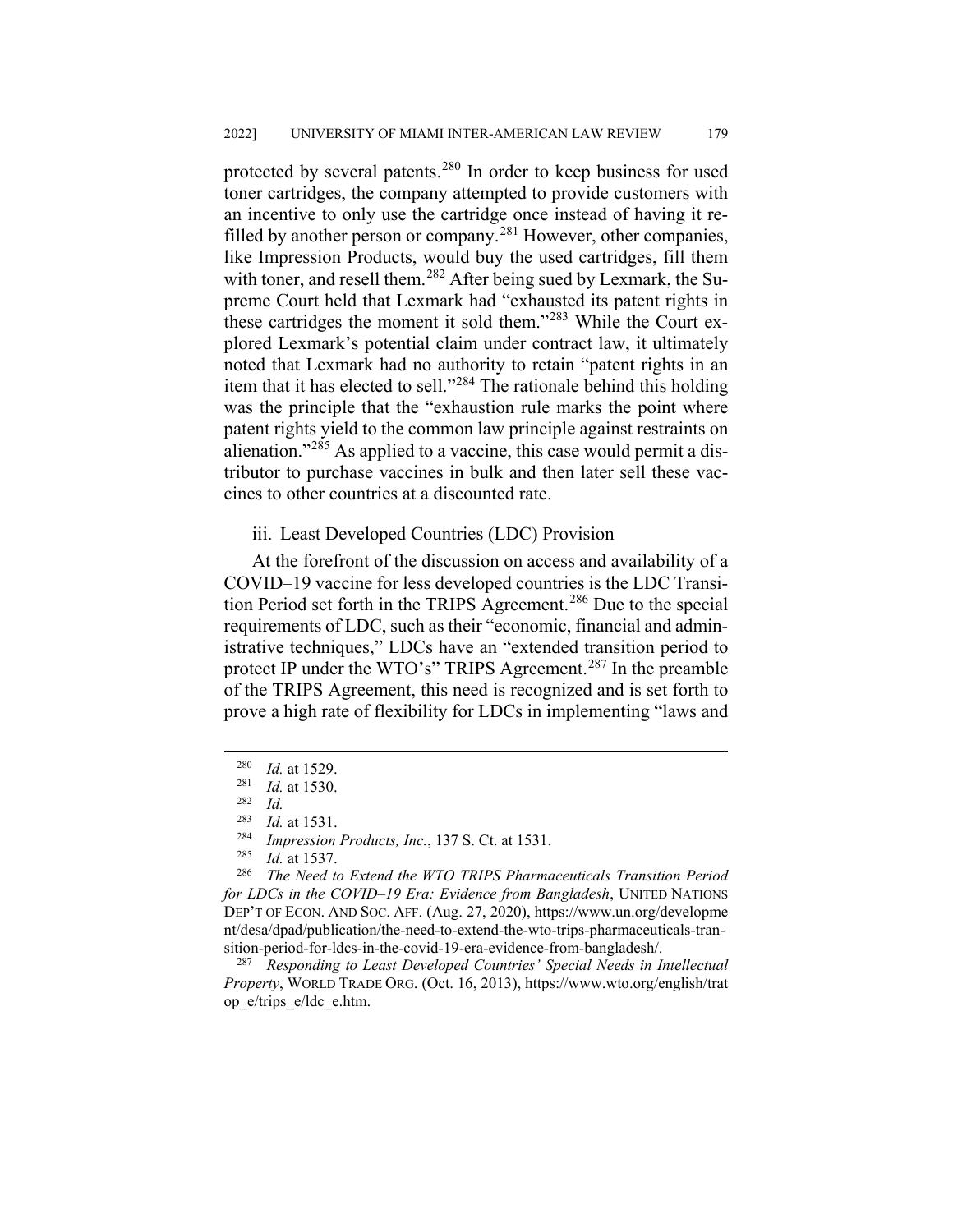regulations domestically."[288](#page-38-0) In Article 66.1 of the agreement, this transition period has been extended on two occasions.<sup>[289](#page-38-1)</sup> The transition period for pharmaceutical patents was initially extended until July 1,  $2021.^{290}$  $2021.^{290}$  $2021.^{290}$  Provoked by the pandemic, another proposal has been entered so as to permit another extension for LDCs as they may face difficulties when attempting to manufacture vaccines in their own countries.<sup>[291](#page-38-3)</sup>

## *D. Utilizing the Safeguard Provisions of the TRIPS Agreement to Promote the Right to Health for COVID–19 Vaccines*

On October 2, 2020, both India and South Africa petitioned the WTO to "allow all WTO members to bypass granting or enforcement of patents . . . on COVID–19–related drugs, vaccines, diagnostics and other medical technologies for the duration of the pan-demic" under the TRIPS Agreement provisions.<sup>[292](#page-38-4)</sup> Highlighting the devastating health effects of a global pandemic, the petitioning countries sought to waive enforcements for any COVID–19 treat-ments for the duration of the pandemic.<sup>[293](#page-38-5)</sup> The strongest legal ground for this proposal was the national health crisis section of the TRIPS Agreement. On October 15, 2020, 40 member states of the

 <sup>288</sup> TRIPS Agreement, *supra* note 78, at pmbl.

<span id="page-38-1"></span><span id="page-38-0"></span><sup>289</sup> Nirmalya Syam, *The Trips Council on 15–16 October Should Agree to Extend the Transition Period That Exempts Least Developed Countries From Implementation of the WTO Trips Agreement*, INFOJUSTICE (Oct. 7, 2020), http://infojustice.org/archives/42666.

<span id="page-38-2"></span><sup>290</sup> *Extension of the Transition Period Under TRIPS Article 66.1 for Least Developed Country Members*, WORLD TRADE ORG. 1, 2 (Oct. 1, 2020), https://docs. wto.org/dol2fe/Pages/SS/directdoc.aspx?filename=q:/IP/C/W668.pdf&Open=T rue.<br>291

<span id="page-38-3"></span><sup>291</sup> *LDCs at the WTO: Proposals for Extension of LDC Support Measures for a Period After Graduation,* UNITED NATIONS (Dec. 11, 2020), https://www.un.or g/ldcportal/news/ldcs-wto-proposals-extension-ldc-support-measures-period-after-graduation [hereinafter Proposal for Extension of LDC Support].

<span id="page-38-4"></span><sup>292</sup> Brook Baker, *South Africa and India's Proposal to Waive Recognition and Enforcement of Intellectual Property Rights for COVID–19 Medical Technologies Deserves Universal Support, but Countries also have to take Domestic Measures*, HEALTH GAP GLOB. ACCESS PROJECT (Oct. 10, 2020), https://healthga p.org/south-africa-and-indias-proposal-to-waive-recognition-and-enforcementof-intellectual-property-rights-for-covid-19-medical-technologies-deserves-univ ersal-support-but-countries-also-have-to/.

<span id="page-38-5"></span><sup>293</sup> *Id.*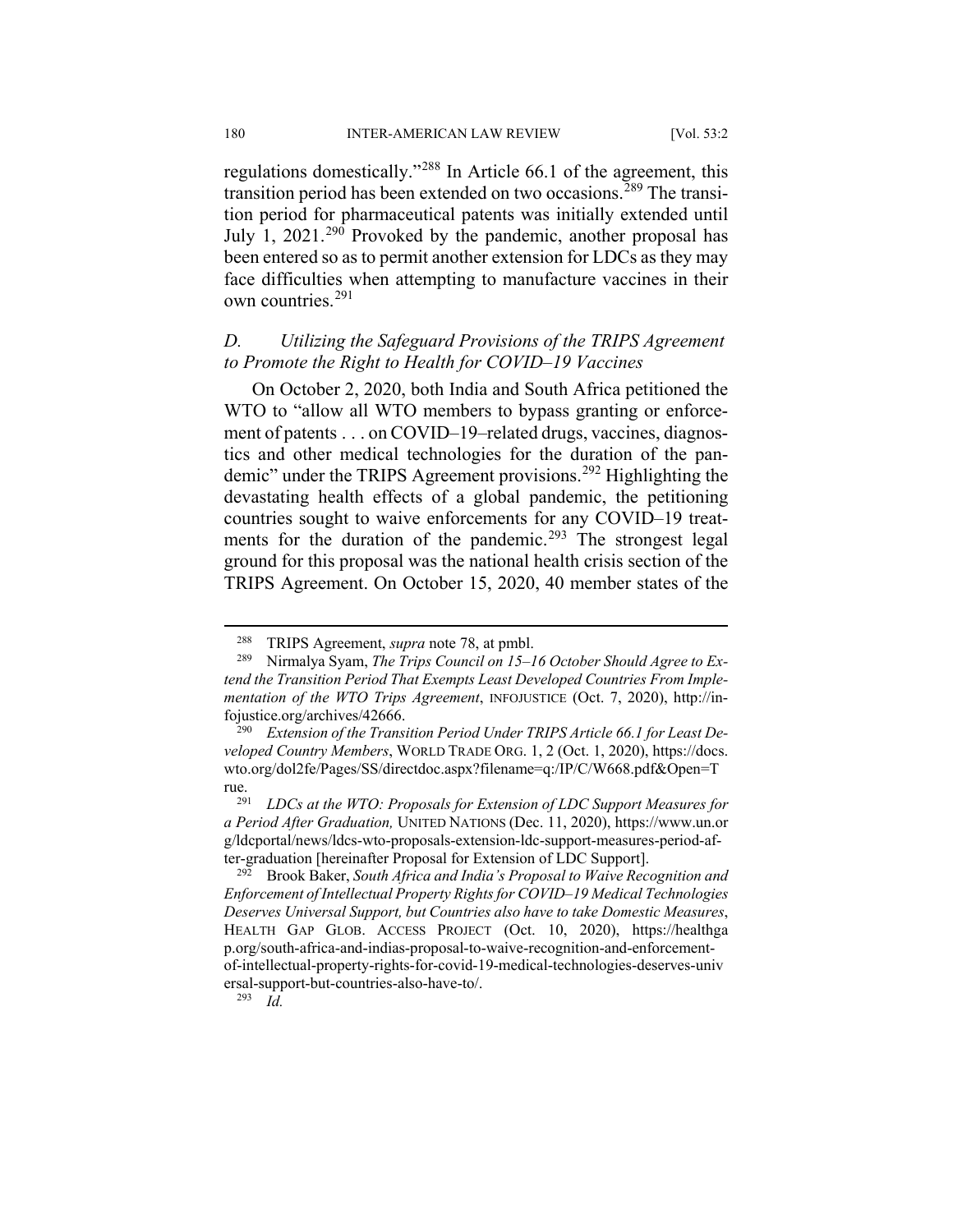WTO discussed this proposal and most of the developing countries supported the proposal.<sup>[294](#page-39-0)</sup> Powerful countries, like the U.S., Japan, and Canada, continue to block this proposal despite a global pan-demic seeming to be well within this exception.<sup>[295](#page-39-1)</sup> There has still been no action taken on this petition.<sup>[296](#page-39-2)</sup> The WTO upholding coronavirus as a national health crisis would promote acceptance of this proposal, which would uphold the core standards of the TRIPS Agreement while ensuring that individuals residing in less developed countries have the opportunity to receive the vaccine in a rea-sonable amount of time.<sup>[297](#page-39-3)</sup>

Moderna has already pledged to engage in any licensing deals to help combat the COVID–19 virus, which negates the need for a compulsory license under the TRIPS Agreement because they are voluntarily permitting other countries, upon request, to license their  $COVID-19$  vaccine.<sup>[298](#page-39-4)</sup> This pledge to permit licensing upon request creates an opportunity for lesser developed countries to access the vaccine in a more expedient manner than if their vaccine stockage was dependent upon their ability to afford the vaccine prices set forth by the actual patent holder corporation.<sup>[299](#page-39-5)</sup> Additionally, these licensing deals would "allow other market participants to aggressively pursue mRNA–based therapies for COVID–19 without fear of suit."[300](#page-39-6) While the motives for such a pledge may lie in Moderna's goal of building an infrastructure for technology based on mRNA, it nonetheless creates an opportunity for countries to

<span id="page-39-0"></span> <sup>294</sup> *Members Discuss Intellectual Property Response to the COVID–19 Pandemic*, WORLD TRADE ORG. (Oct. 20, 2020), https://www.wto.org/english/news\_  $e$ /news20\_e/trip\_20oct20\_e.htm.<br><sup>295</sup> Shores sunga pote 192

<sup>&</sup>lt;sup>295</sup> Shores, *supra* note 192.<br><sup>296</sup> See Emma Farge A year

<span id="page-39-2"></span><span id="page-39-1"></span><sup>296</sup> *See* Emma Farge, *A year after COVID vaccine waiver proposal, WTO talks are deadlocked*, REUTERS (Oct. 4, 2021, 12:46 PM), https://www.reuters.com /business/healthcare-pharmaceuticals/year-after-covid-vaccine-waiver-proposalwto-talks-are-deadlocked-2021-10-04/.<br> $^{297}$  Baker sung pote 202

<sup>&</sup>lt;sup>297</sup> Baker, *supra* note 292.<br><sup>298</sup> Shores, *supra* note 192

Shores, *supra* note 192.

<span id="page-39-6"></span><span id="page-39-5"></span><span id="page-39-4"></span><span id="page-39-3"></span><sup>299</sup> *See generally* Nasos Koukakis, *Countries Worldwide Look to Acquire the Intellectual Property Rights of Covid–19 Vaccine Makers*, CNBC (Jan. 22, 2021, 8:45 AM), https://www.cnbc.com/2021/01/22/countries-look-to-acquire-the-ipof-vaccine-makers-to-fight-pandemic.html.<br><sup>300</sup> Shores sung note 192

Shores, *supra* note 192.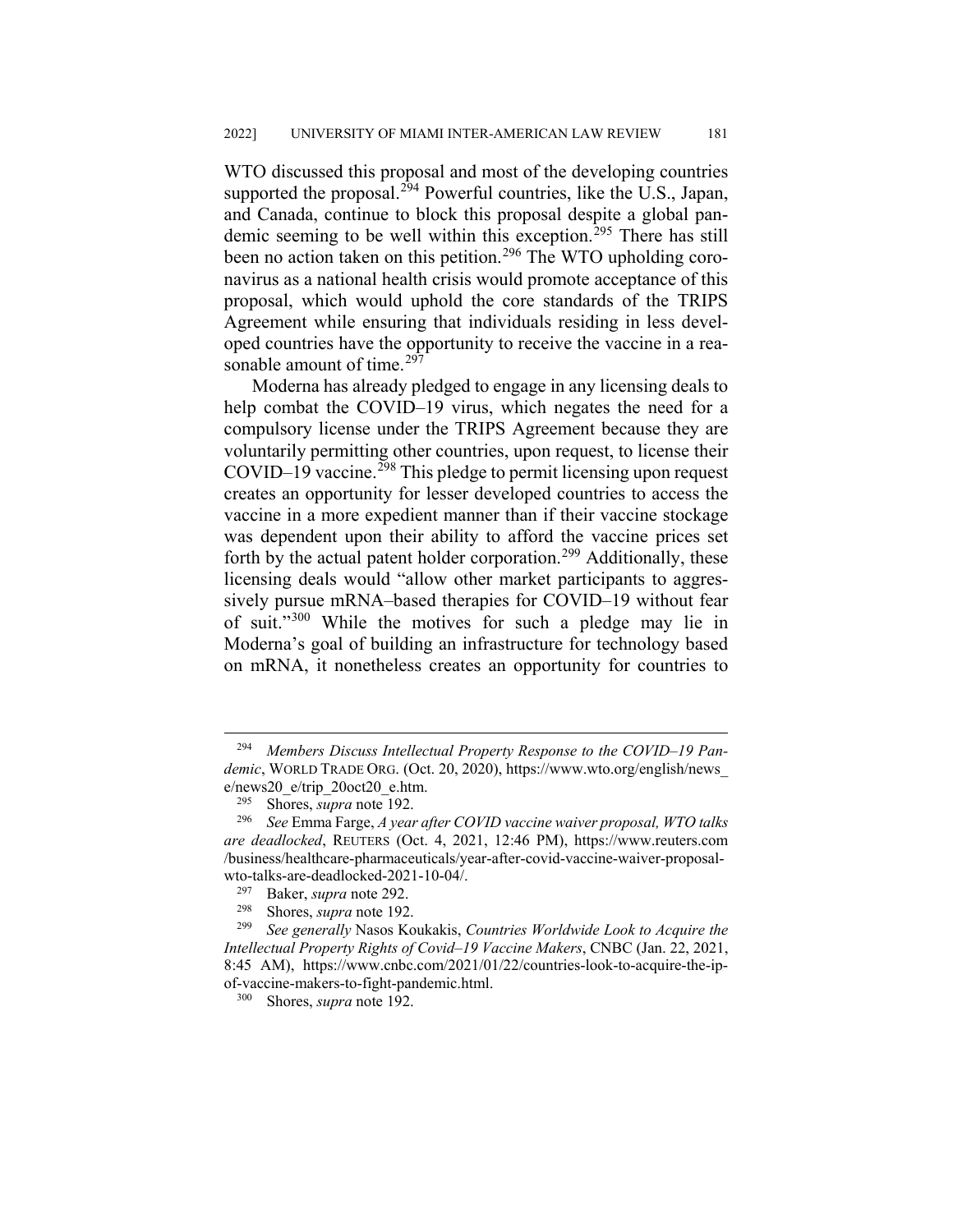prioritize the right to health within their borders while Moderna retains their IP protections.  $301$ 

A forced compulsory license process could be extremely beneficial in leveraging the vaccine formulation created by Pfizer and BioNTech, as the corporations have failed to give any indication that they will renounce their exclusive right to produce their vaccine.<sup>[302](#page-40-1)</sup> In this situation, countries which have failed to receive authorization to license the Pfizer–BioNTech coronavirus vaccine would receive permission to license the vaccine formulation without consent from the patent holding companies.<sup>[303](#page-40-2)</sup> When granting patents to corporations that are producing COVID–19 vaccines, countries have the authority to put restrictions on exclusive patent rights, which would help balance the health of the public and the creators' rights over their own creations.<sup>[304](#page-40-3)</sup> The U.S., for example, has implemented "march in" rights under the Bayh–Dole Act, which would permit the U.S. government to "compel the owner of any invention obtained through federal funding to license it to one or more third parties to the extent necessary, among other things, to address health or safety needs, 'upon terms that are reasonable under the circumstances.'"[305](#page-40-4) As long as the government adequately compensates the original IP holders, taking this course of action could significantly benefit those who are unable to attain a licensing deal from the pharmaceutical company themselves.<sup>[306](#page-40-5)</sup>

Utilizing the parallel imports option may prove to be a challeng-ing feat that would not be plausible with the COVID–19 vaccines.<sup>[307](#page-40-6)</sup> Parallel importation is a complex process and even more so with a vaccine that is being provided to countries on a limited quantity

 $\frac{305}{306}$  *Id.* 

<span id="page-40-0"></span> <sup>301</sup> *Id.*

<sup>302</sup> Culbertson & Jardine, *supra* note 250.

<span id="page-40-3"></span><span id="page-40-2"></span><span id="page-40-1"></span><sup>303</sup> *See generally* Jerome Reichman, *Compulsory Licensing of Patented Pharmaceutical Inventions: Evaluating the Options*, 37 (2) J LAW MED ETHICS 247  $(2009)$ .

<sup>304</sup> Culbertson & Jardine, *supra* note 250.

<sup>306</sup> *See generally* Wu, *supra* note 29, at 148–51.

<span id="page-40-6"></span><span id="page-40-5"></span><span id="page-40-4"></span><sup>307</sup> Ronald Labonte & Mira Johri, *COVID–19 Drug and Vaccine Patents are Putting Profit before People*, THE CONVERSATION (Nov. 5, 2020, 4:43 PM), http s://theconversation.com/covid-19-drug-and-vaccine-patents-are-putting-profitbefore-people-149270.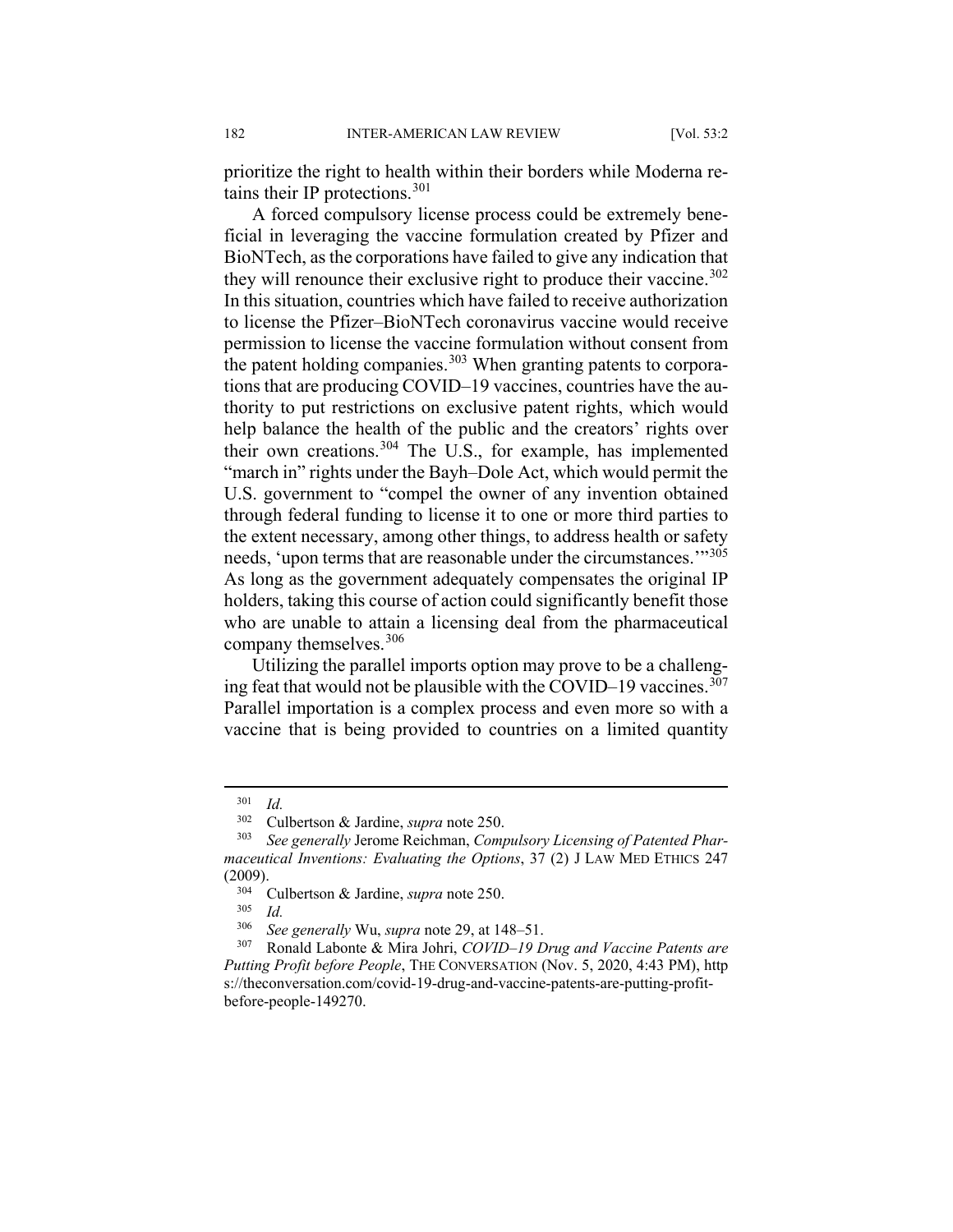basis.[308](#page-41-0) Countries that are hoping to import the vaccine would "need to negotiate formal contracts with an exporting country's producer" which can be difficult even without the costly devastation imposed by a pandemic.<sup>[309](#page-41-1)</sup> Furthermore, these imports would be required to have their own packaging designs, and approval to import is "only for a specific time and for a specific purpose."<sup>[310](#page-41-2)</sup> All of these restrictions may be impossible to work around for the vaccine.

Countries like the U.S. and Canada should not continue to halt the LDC extension proposal, so that LDCs are not required to enforce global trade rules that protect pharmaceutical patents during a global pandemic.<sup>[311](#page-41-3)</sup> The pandemic has created a need to reexamine the coexistent nature of trade and health and ensure that any IP laws are in accordance with the international right to health provisions.<sup>[312](#page-41-4)</sup> Research indicates that is it necessary for LDCs to take maximum advantage of the TRIPS extension for LDCs as the COVID–19 virus creates a need for "mass production of low–cost treatments" and vaccines.[313](#page-41-5) Permitting an extension of Article 66.1 would allow for LDCs to engage in this imperative task during a national health crisis. Recognizing that the "economic devastation and human cost of the pandemic will require full international support" is a stepping stone in realizing the impact that economically developed countries actions will have on the availability and accessibility of a COVID– 19 vaccine in LDCs.[314](#page-41-6) While a set date to end the TRIPS extension period may be required eventually, there should nonetheless be an emergency extension set forth that would accommodate for the unnatural circumstances that have been caused by the coronavirus pandemic.

 $\frac{308}{309}$  *Id.* 

 $\frac{309}{310}$  *Id.* 

 $rac{310}{311}$  *Id.* 

<span id="page-41-3"></span><span id="page-41-2"></span><span id="page-41-1"></span><span id="page-41-0"></span><sup>311</sup> Baker, *supra* note 292; *see also* Proposal for Extension of LDC Support, *supra* note 291.

<span id="page-41-4"></span>Strengthening Human Rights and Transparency Around Covid–19 Vaccines, *supra* note 36.

<span id="page-41-6"></span><span id="page-41-5"></span><sup>313</sup> Daniel Gay & Kevin Gallagher, *The Need to Extend the WTO TRIPS Pharmaceuticals Transition Period for LDCS in the COVID–19 Era: Evidence from Bangladesh*, UNITED NATIONS COMM. FOR DEV. POL'Y 1, 3 (Aug. 2020).

 $314$  *Id.* at 2.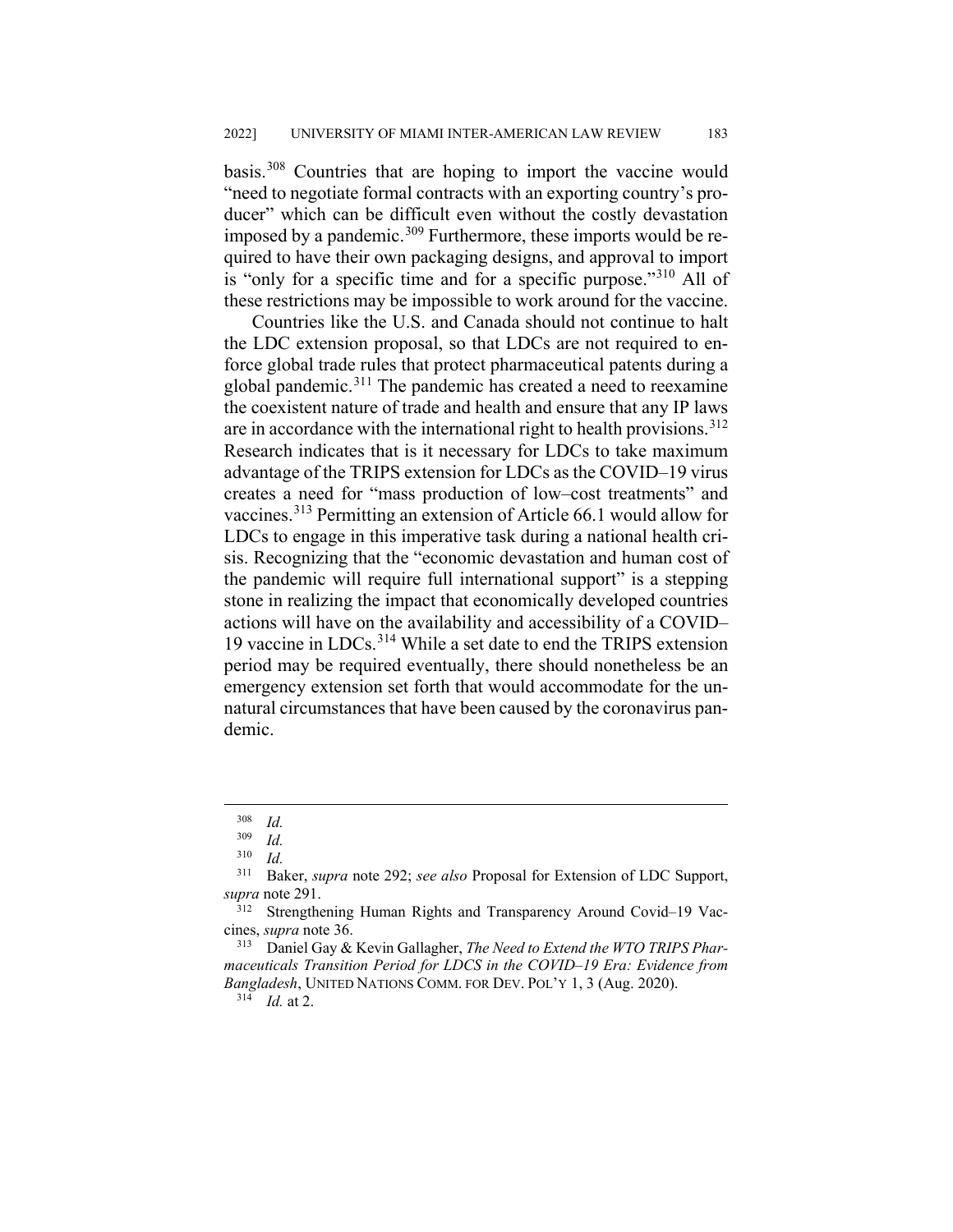#### VI. CONCLUSION

While compulsory licenses and extensions are viable options to promote widespread distribution of the vaccine, the seemingly more effective way to do so is through the acceptance of the proposed "temporary waiver suspending TRIPs obligation on all medical products needed to control the COVID–19 pandemic."[315](#page-42-0) The actions of the U.S. and Canada in attempting to block the proposal starkly contrast with the international human rights obligations in place.[316](#page-42-1) Promotion of this waiver during a time of crisis would allow for LDCs to help combat the spread of coronavirus by attaining herd immunity with a COVID–19 vaccine.<sup>[317](#page-42-2)</sup> The current TRIPS Agreement flexibilities are insufficient to combat this national health emergency and their implementation would "slows down the ability of countries to scale up production of needed COVID–19 products."[318](#page-42-3) Imposition of an obligation, not a voluntary act like that of Moderna, is a necessary step validated under the TRIPS Agreement and would help contain a virus that has already caused so much devastation.

The purpose of this article is not to suggest that patent protections should be rolled back completely during the coronavirus pandemic, but to suggest that there are means of loosening a certain amount of patent protections without disparaging the rights of millions of people across the globe. There can be some coexistence where the rights of public health and the private rights of IP holders can be balanced so as to promote a society where medical inventions can continue to thrive while the entire population accesses these inventions. While the imposition of compulsory licensing deals upon companies like Pfizer may not be looked well upon by the company, it would create an opportunity for millions of people to access vaccines that have been created to combat a worldwide pandemic. Looking at IP rights within a greater human rights framework will highlight the balanced trade–off between IP rights and the limitation of these rights in the process of promoting the right to health. While

 <sup>315</sup> Labonte & Johri, *supra* note 307.

 $\frac{316}{317}$  *Id.* 

<span id="page-42-3"></span><span id="page-42-2"></span><span id="page-42-1"></span><span id="page-42-0"></span><sup>317</sup> *Id.*; *see also Members Discuss Intellectual Property Response to the COVID–19 Pandemic*, WORLD TRADE ORG. (Oct. 20, 2020), https://www.wto.or g/english/news\_e/news20\_e/trip\_20oct20\_e.htm.

<sup>318</sup> Labonte & Johri, *supra* note 307.